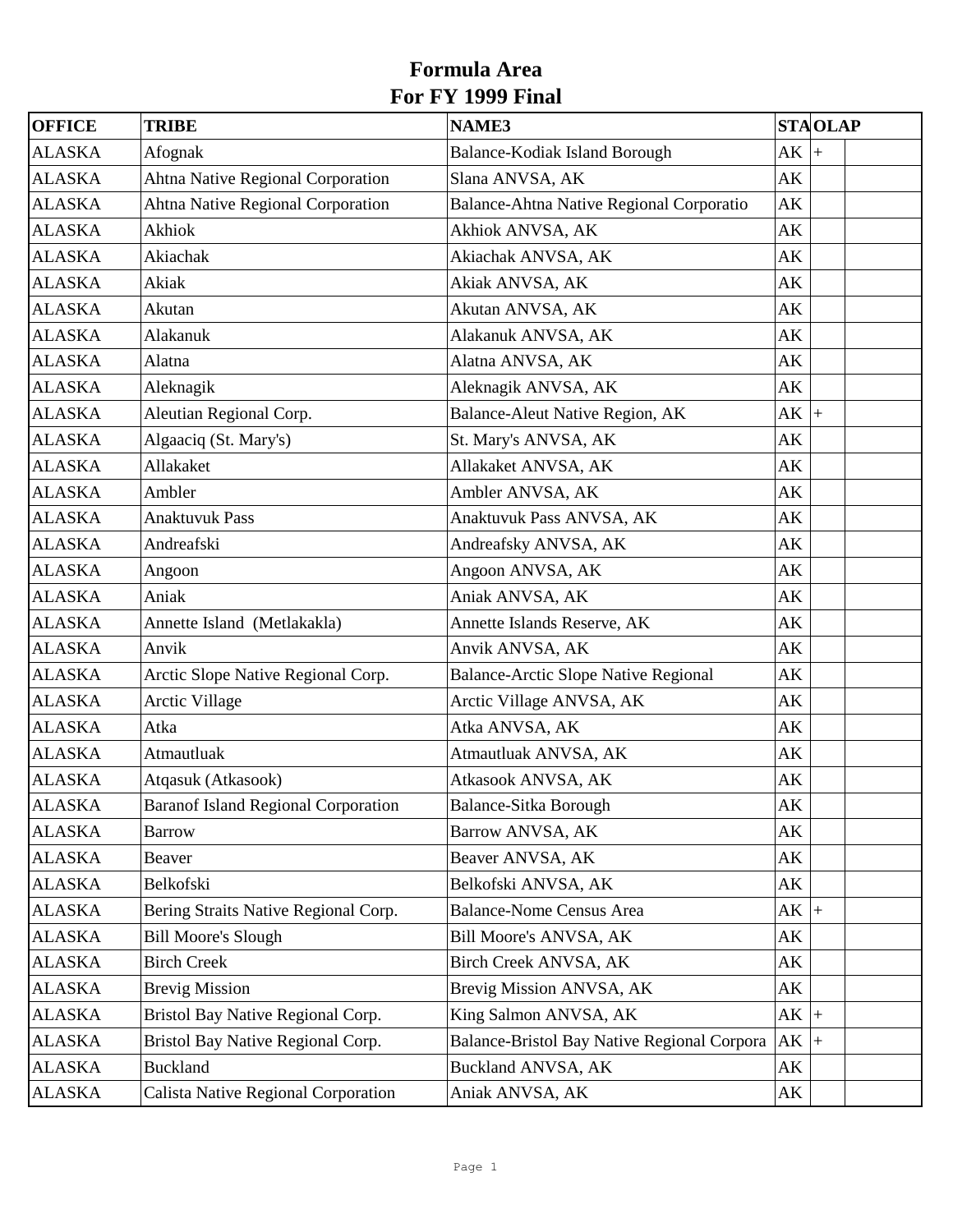| <b>OFFICE</b> | <b>TRIBE</b>                                  | <b>NAME3</b>                                   |        | <b>STAOLAP</b> |
|---------------|-----------------------------------------------|------------------------------------------------|--------|----------------|
| <b>ALASKA</b> | Calista Native Regional Corporation           | Balance-Calista Native Regional Corporati      | AK     | $+$            |
| <b>ALASKA</b> | Cantwell                                      | Cantwell ANVSA, AK                             | AK     |                |
| <b>ALASKA</b> | Chalkyitsik                                   | Chalkyitsik ANVSA, AK                          | AK     |                |
| <b>ALASKA</b> | Chanega                                       | Chenega ANVSA, AK                              | AK     |                |
| <b>ALASKA</b> | Chefornak                                     | Chefornak ANVSA, AK                            | AK     |                |
| <b>ALASKA</b> | Chevak                                        | Chevak ANVSA, AK                               | AK     |                |
| <b>ALASKA</b> | Chickaloon                                    | <b>Balance Cook Inlet Native Regional Corp</b> | $AK$ + |                |
| <b>ALASKA</b> | Chignik                                       | Chignik ANVSA, AK                              | AK     |                |
| <b>ALASKA</b> | Chignik Lagoon                                | Chignik Lagoon ANVSA, AK                       | AK     |                |
| <b>ALASKA</b> | Chignik Lake                                  | Chignik Lake ANVSA, AK                         | AK     |                |
| <b>ALASKA</b> | Chilkat                                       | Chilkat ANVSA, AK                              | AK     |                |
| <b>ALASKA</b> | Chilkoot                                      | Chilkoot ANVSA, AK                             | AK     |                |
| <b>ALASKA</b> | Chilkoot                                      | Balance-Sealaska Native Regional Corporatio    | $AK$ + |                |
| <b>ALASKA</b> | Chistochina                                   | Chistochina ANVSA, AK                          | AK     |                |
| <b>ALASKA</b> | Chitina                                       | Chitina ANVSA, AK                              | AK     |                |
| <b>ALASKA</b> | Chuatbaluk                                    | Chuathbaluk ANVSA, AK                          | AK     |                |
| <b>ALASKA</b> | <b>Chugach Native Regional Corporation</b>    | Grouse Creek Group ANVSA, AK                   | AK     |                |
| <b>ALASKA</b> | <b>Chugach Native Regional Corporation</b>    | Balance-Chugach Native Regional Corporatio     | AK     |                |
| <b>ALASKA</b> | Chuloonawick                                  | Chulloonawick ANVSA, AK                        | AK     |                |
| <b>ALASKA</b> | Circle                                        | Circle ANVSA, AK                               | AK     |                |
| <b>ALASKA</b> | Clark's Point                                 | Clark's Point ANVSA, AK                        | AK     |                |
| <b>ALASKA</b> | Cook Inlet Native Regional Corporation        | Alexander ANVSA, AK                            | $AK$ + |                |
| <b>ALASKA</b> | <b>Cook Inlet Native Regional Corporation</b> | Balance-Cook Inlet Native Regional Corp.       | $AK$ + |                |
| <b>ALASKA</b> | Cook Inlet Native Regional Corporation        | Balance-Valdez-Cordova Census Area             | $AK$ + |                |
| <b>ALASKA</b> | Council                                       | Council ANVSA, AK                              | AK     |                |
| <b>ALASKA</b> | Craig                                         | Craig ANVSA, AK                                | AK     |                |
| <b>ALASKA</b> | <b>Crooked Creek</b>                          | Crooked Creek ANVSA, AK                        | AK     |                |
| <b>ALASKA</b> | Curyung                                       | Dillingham ANVSA, AK                           | AK     |                |
| <b>ALASKA</b> | Deering                                       | Deering ANVSA, AK                              | AK     |                |
| <b>ALASKA</b> | Dot Lake                                      | Dot Lake ANVSA, AK                             | AK     |                |
| <b>ALASKA</b> | Douglas                                       | Balance-Sealaska Native Regional Corpor        | $AK$ + |                |
| <b>ALASKA</b> | Doyon Native Regional Corporation             | Canyon Village, ANVSA, AK                      | AK     |                |
| <b>ALASKA</b> | Doyon Native Regional Corporation             | Lake Minchumina ANVSA, AK                      | AK     |                |
| <b>ALASKA</b> | Doyon Native Regional Corporation             | Medfra ANVSA, AK                               | AK     |                |
| <b>ALASKA</b> | Doyon Native Regional Corporation             | Tok ANVSA, AK                                  | AK     |                |
| <b>ALASKA</b> | Doyon Native Regional Corporation             | Wiseman ANVSA, AK                              | AK     |                |
| <b>ALASKA</b> | Doyon Native Regional Corporation             | Balance-Doyon Native Regional Corporation      | AK     |                |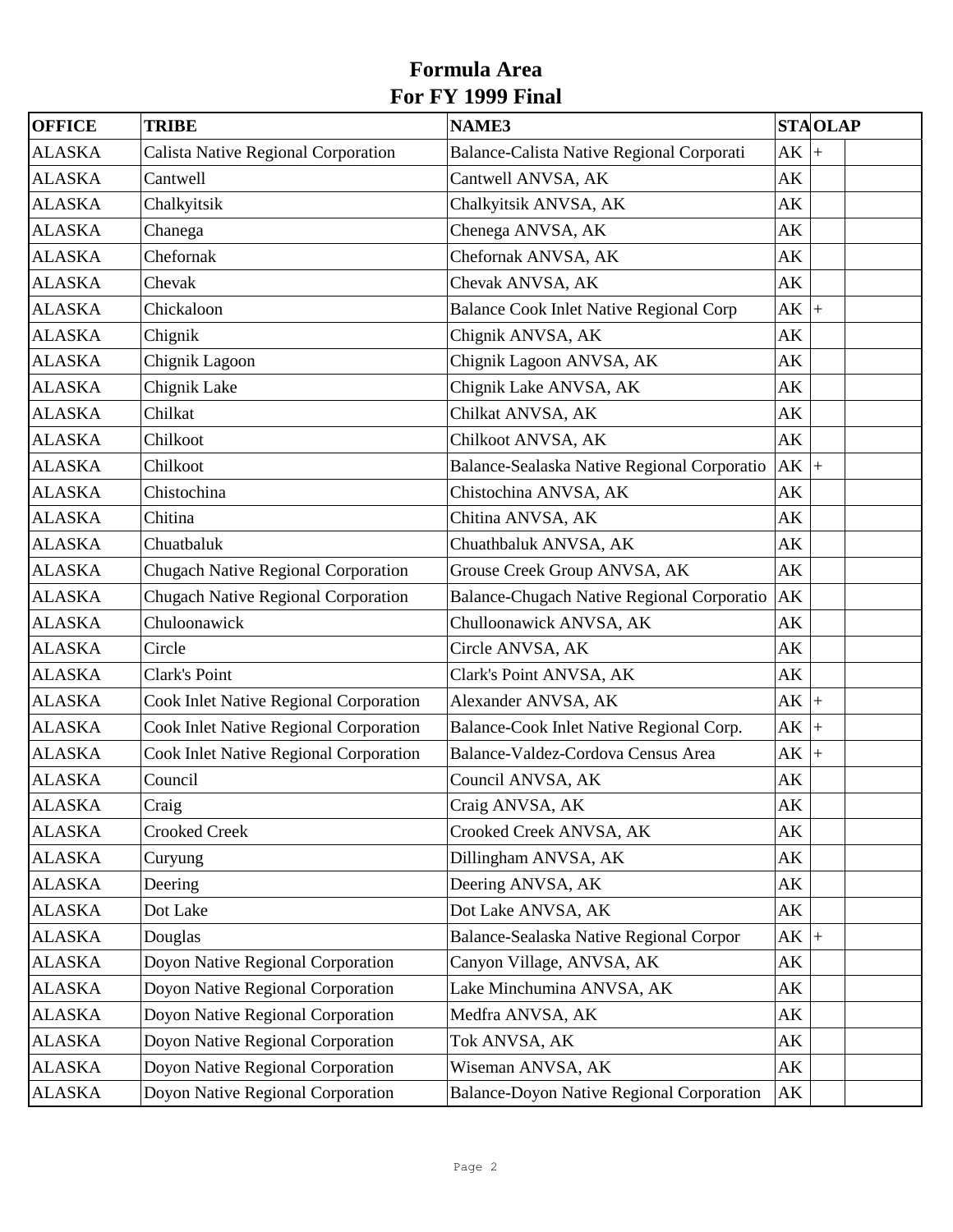| <b>OFFICE</b> | <b>TRIBE</b>               | <b>NAME3</b>                           | <b>STAOLAP</b> |
|---------------|----------------------------|----------------------------------------|----------------|
| <b>ALASKA</b> | Eagle                      | Eagle ANVSA, AK                        | AK             |
| <b>ALASKA</b> | Eek                        | Eek ANVSA, AK                          | AK             |
| <b>ALASKA</b> | Egegik                     | Egegik ANVSA, AK                       | AK             |
| <b>ALASKA</b> | Eklutna                    | Eklutna ANVSA, AK                      | AK             |
| <b>ALASKA</b> | Ekuk                       | Ekuk ANVSA, AK                         | AK             |
| <b>ALASKA</b> | Ekwok                      | Ekwok ANVSA, AK                        | AK             |
| <b>ALASKA</b> | Elim                       | Elim ANVSA, AK                         | AK             |
| <b>ALASKA</b> | Emmonak                    | Emmonak ANVSA, AK                      | AK             |
| <b>ALASKA</b> | Evansville (Bettles Field) | Evansville ANVSA, AK                   | AK             |
| <b>ALASKA</b> | Eyak                       | City of Cordova                        | AK             |
| <b>ALASKA</b> | Eyak                       | Eyak ANVSA, AK                         | AK             |
| <b>ALASKA</b> | <b>False Pass</b>          | False Pass ANVSA, AK                   | AK             |
| <b>ALASKA</b> | Fort Yukon                 | Fort Yukon ANVSA, AK                   | AK             |
| <b>ALASKA</b> | Gakona                     | Gakona ANVSA, AK                       | AK             |
| <b>ALASKA</b> | Galena                     | Galena ANVSA, AK                       | AK             |
| <b>ALASKA</b> | Gambell                    | Gambell ANVSA, AK                      | AK             |
| <b>ALASKA</b> | Georgetown                 | Georgetown ANVSA, AK                   | AK             |
| <b>ALASKA</b> | Golovin (Chinik)           | Golovin ANVSA, AK                      | AK             |
| <b>ALASKA</b> | Goodnews Bay               | Goodnews Bay ANVSA, AK                 | AK             |
| <b>ALASKA</b> | Grayling                   | Grayling ANVSA, AK                     | AK             |
| <b>ALASKA</b> | Gulkana                    | Gulkana ANVSA, AK                      | AK             |
| <b>ALASKA</b> | Hamilton                   | Hamilton ANVSA, AK                     | AK             |
| <b>ALASKA</b> | <b>Healy Lake</b>          | Healy Lake ANVSA, AK                   | AK             |
| <b>ALASKA</b> | <b>Holy Cross</b>          | Holy Cross ANVSA, AK                   |                |
| <b>ALASKA</b> | Hoonah                     | Hoonah ANVSA, AK                       | AK             |
| <b>ALASKA</b> | Hooper Bay                 | Hooper Bay ANVSA, AK                   | AK             |
| <b>ALASKA</b> | Hughes                     | Hughes ANVSA, AK                       | AK             |
| <b>ALASKA</b> | Huslia                     | Huslia ANVSA, AK                       | AK             |
| <b>ALASKA</b> | Hydaburg                   | Hydaburg ANVSA, AK                     | AK             |
| <b>ALASKA</b> | Igiugig                    | Igiugig ANVSA, AK                      | AK             |
| <b>ALASKA</b> | Iliamna                    | Iliamna ANVSA, AK                      | AK             |
| <b>ALASKA</b> | Inalik (Diomede)           | Inalik ANVSA, AK                       | AK             |
| <b>ALASKA</b> | <b>Ivanoff Bay</b>         | Ivanof Bay ANVSA, AK                   | AK             |
| <b>ALASKA</b> | Kaguyak                    | Balance-Koniag Native Regional Corpora | $AK$ +         |
| <b>ALASKA</b> | Kake                       | Kake ANVSA, AK                         | AK             |
| <b>ALASKA</b> | Kaktovik (Barter Island)   | Kaktovik ANVSA, AK                     | AK             |
| <b>ALASKA</b> | Kalskag                    | Kalskag ANVSA, AK                      | AK             |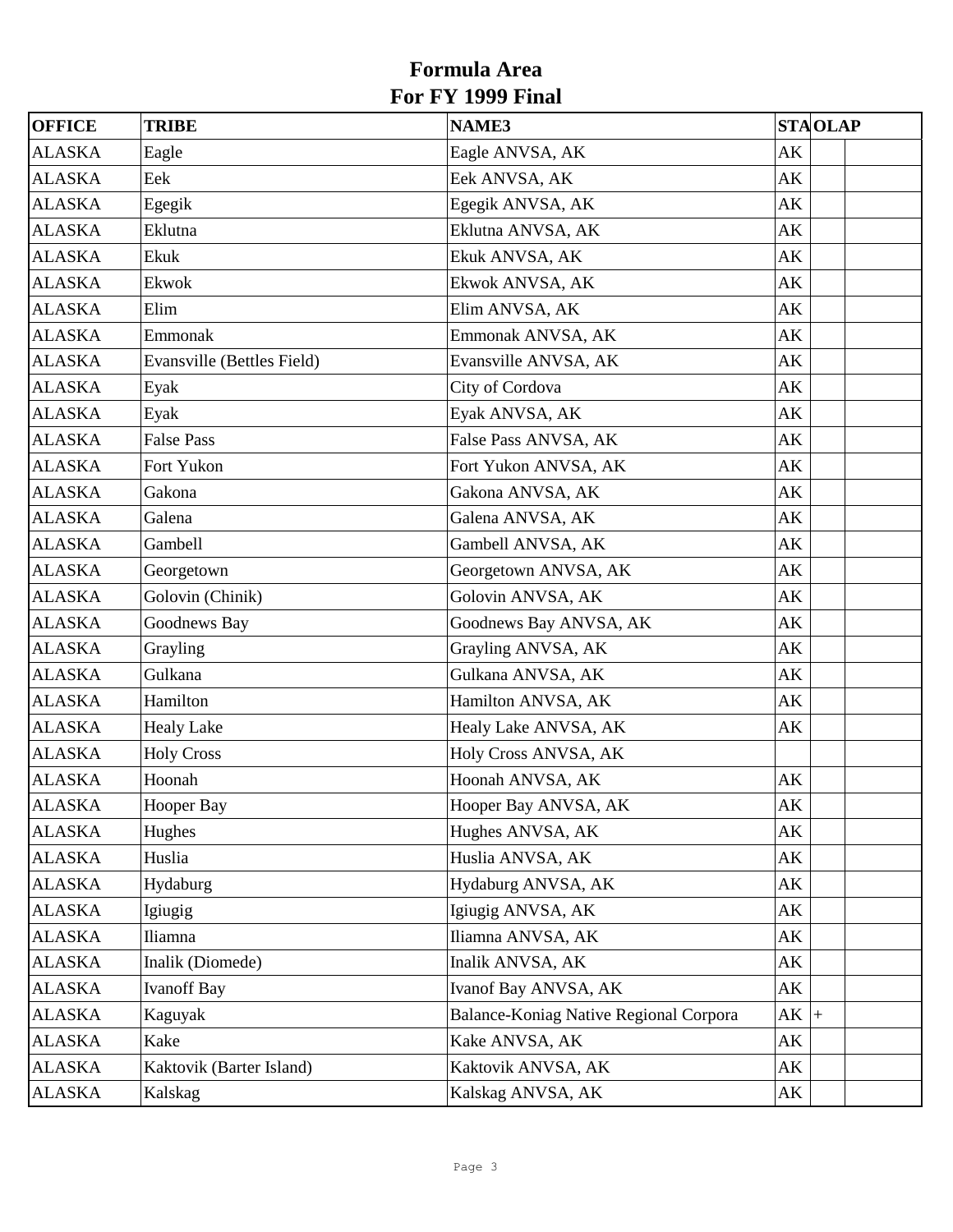| <b>OFFICE</b> | <b>TRIBE</b>                       | <b>NAME3</b>                               |                        | <b>STAOLAP</b>     |
|---------------|------------------------------------|--------------------------------------------|------------------------|--------------------|
| <b>ALASKA</b> | Kaltag                             | Kaltag ANVSA, AK                           | AK                     |                    |
| <b>ALASKA</b> | Kanatak                            | Balance Bristol Bay Regional Corp., AK     | $AK$ +                 |                    |
| <b>ALASKA</b> | Karluk                             | Karluk ANVSA, AK                           | AK                     |                    |
| <b>ALASKA</b> | Kasigluk                           | Kasigluk ANVSA, AK                         | AK                     |                    |
| <b>ALASKA</b> | Kassan                             | Kasaan ANVSA, AK                           | AK                     |                    |
| <b>ALASKA</b> | Kenaitze                           | Balance-Kenai Peninsula Borough            | AK                     | $\left  + \right $ |
| <b>ALASKA</b> | Ketchikan                          | Balance-Ketchikan Gateway Borough          | AK                     |                    |
| <b>ALASKA</b> | Kiana                              | Kiana ANVSA, AK                            | AK                     |                    |
| <b>ALASKA</b> | <b>King Cove</b>                   | King Cove ANVSA, AK                        | AK                     |                    |
| <b>ALASKA</b> | King Island                        | <b>Balance-Nome Census Area</b>            | $AK$ +                 |                    |
| <b>ALASKA</b> | Kipnuk                             | Kipnuk ANVSA, AK                           | AK                     |                    |
| <b>ALASKA</b> | Kivalina                           | Kivalina ANVSA, AK                         | AK                     |                    |
| <b>ALASKA</b> | Klawock                            | Klawock ANVSA, AK                          | AK                     |                    |
| <b>ALASKA</b> | Kluti Kaah (Copper Center)         | Copper Center ANVSA, AK                    | AK                     |                    |
| <b>ALASKA</b> | Knik                               | Knik ANVSA, AK                             | AK                     |                    |
| <b>ALASKA</b> | Kobuk                              | Kobuk ANVSA, AK                            | AK                     |                    |
| <b>ALASKA</b> | Kokhanok                           | Kokhanok ANVSA, AK                         | AK                     |                    |
| <b>ALASKA</b> | Koliganek                          | Koliganek ANVSA, AK                        | AK                     |                    |
| <b>ALASKA</b> | Kongiganak                         | Kongiganak ANVSA, AK                       | AK                     |                    |
| <b>ALASKA</b> | Koniag Native Regional Corporation | Balance-Kodiak Island Borough              | $AK$ +                 |                    |
| <b>ALASKA</b> | Koniag Native Regional Corporation | Balance-Koniag Native Regional Corporation | AK                     | $+$                |
| <b>ALASKA</b> | Kotlik                             | Kotlik ANVSA, AK                           | AK                     |                    |
| <b>ALASKA</b> | Kotzebue                           | Kotzebue ANVSA, AK                         | AK                     |                    |
| <b>ALASKA</b> | Koyuk                              | Koyuk ANVSA, AK                            | AK                     |                    |
| <b>ALASKA</b> | Koyukuk                            | Koyukuk ANVSA, AK                          | AK                     |                    |
| <b>ALASKA</b> | Kwethluk                           | Kwethluk ANVSA, AK                         | $\mathbf{A}\mathbf{K}$ |                    |
| <b>ALASKA</b> | Kwigillingok                       | Kwigillingok ANVSA, AK                     | AK                     |                    |
| <b>ALASKA</b> | Kwinhagak (Quinhagak)              | Quinhagak ANVSA, AK                        | AK                     |                    |
| <b>ALASKA</b> | Larsen Bay                         | Larsen Bay ANVSA, AK                       | AK                     |                    |
| <b>ALASKA</b> | Lesnoi (Woody Island)              | Balance-Kodiak Island Borough              | AK                     | $\left  + \right $ |
| <b>ALASKA</b> | Levelock                           | Levelock ANVSA, AK                         | AK                     |                    |
| <b>ALASKA</b> | Lime                               | Lime Village ANVSA, AK                     | AK                     |                    |
| <b>ALASKA</b> | Lower.Kalskag                      | Lower Kalskag ANVSA, AK                    | AK                     |                    |
| <b>ALASKA</b> | <b>Manley Hot Springs</b>          | Manley Hot Springs ANVSA, AK               | AK                     |                    |
| <b>ALASKA</b> | Manokotak                          | Manokotak ANVSA, AK                        | AK                     |                    |
| <b>ALASKA</b> | Marshall                           | Marshall ANVSA, AK                         | AK                     |                    |
| <b>ALASKA</b> | Mary's Igloo                       | Mary's Igloo ANVSA, AK                     | AK                     |                    |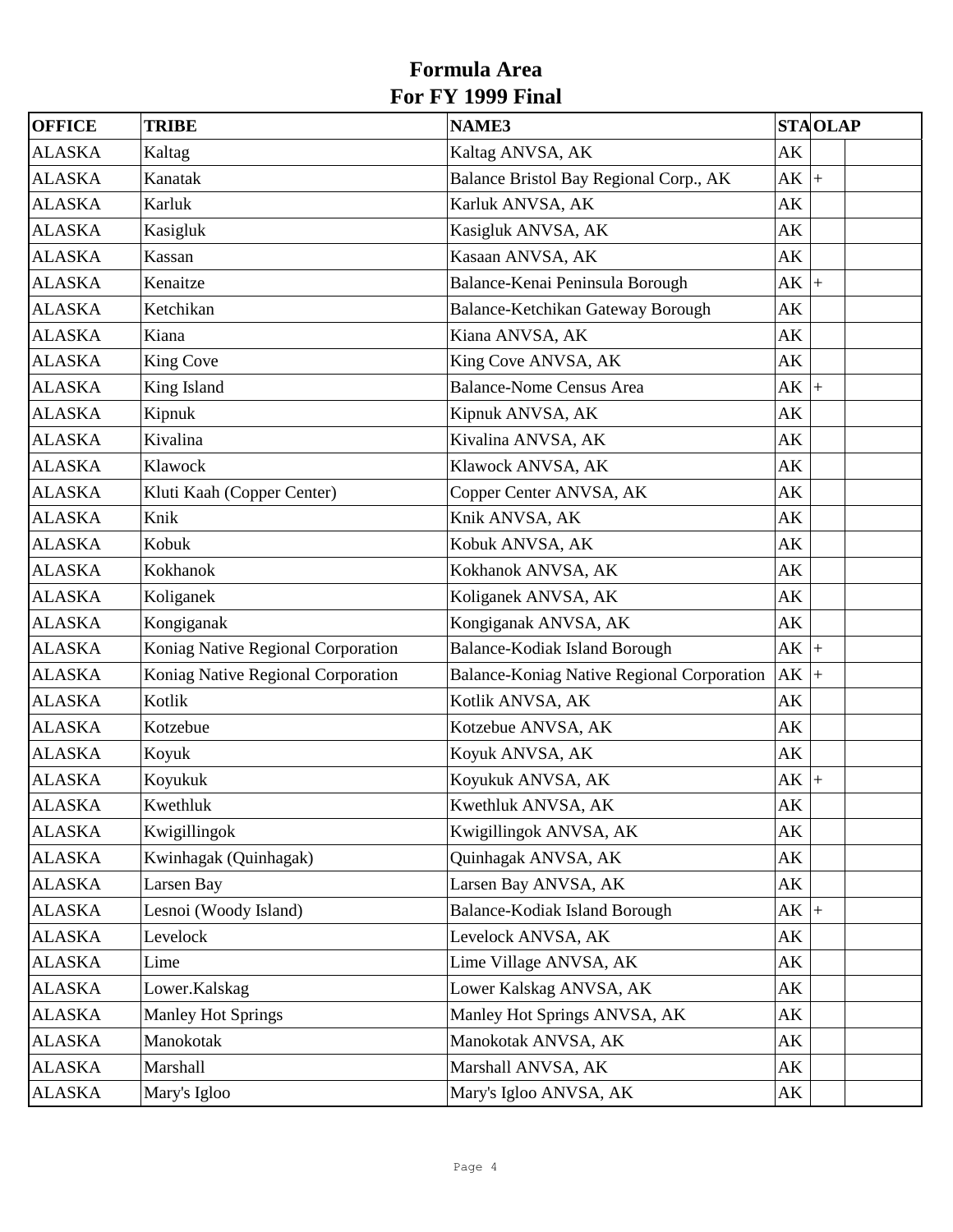| OFFICE        | <b>TRIBE</b>                            | NAME3                                     | <b>STAOLAP</b>         |
|---------------|-----------------------------------------|-------------------------------------------|------------------------|
| <b>ALASKA</b> | McGrath                                 | McGrath ANVSA, AK                         | AK                     |
| <b>ALASKA</b> | Mekoryuk                                | Mekoryuk ANVSA, AK                        | AK                     |
| <b>ALASKA</b> | Mentasta                                | Mentasta Lake ANVSA, AK                   | AK                     |
| <b>ALASKA</b> | Minto                                   | Minto ANVSA, AK                           | AK                     |
| <b>ALASKA</b> | Mountain Village                        | Mountain Village ANVSA, AK                | AK                     |
| <b>ALASKA</b> | Naknek                                  | Naknek ANVSA, AK                          | AK                     |
| <b>ALASKA</b> | <b>NANA Native Regional Corporation</b> | Balance-NANA Native Regional Corporation, | AK                     |
| <b>ALASKA</b> | Nanwelek (English Bay)                  | English Bay ANVSA, AK                     | AK                     |
| <b>ALASKA</b> | Napaimute                               | Napaimute ANVSA, AK                       | AK                     |
| <b>ALASKA</b> | Napakiak                                | Napakiak ANVSA, AK                        | AK                     |
| <b>ALASKA</b> | Napaskiak                               | Napaskiak ANVSA, AK                       | AK                     |
| <b>ALASKA</b> | Nelson Lagoon                           | Nelson Lagoon ANVSA, AK                   | AK                     |
| <b>ALASKA</b> | Nenana                                  | Nenana ANVSA, AK                          | AK                     |
| <b>ALASKA</b> | New Stuyahok                            | New Stuyahok ANVSA, AK                    | AK                     |
| <b>ALASKA</b> | Newhalen                                | Newhalen ANVSA, AK                        | AK                     |
| <b>ALASKA</b> | <b>Newtok</b>                           | Newtok ANVSA, AK                          | AK                     |
| <b>ALASKA</b> | Nightmute                               | Nightmute ANVSA, AK                       | AK                     |
| <b>ALASKA</b> | Nikolai                                 | Nikolai ANVSA, AK                         | AK                     |
| <b>ALASKA</b> | Nikolski                                | Nikolski ANVSA, AK                        | AK                     |
| <b>ALASKA</b> | Ninilchik                               | Ninilchik ANVSA, AK                       | AK                     |
| <b>ALASKA</b> | Noatuk                                  | Noatak ANVSA, AK                          | AK                     |
| <b>ALASKA</b> | Nome                                    | Ukivok ANVSA, AK                          | AK                     |
| <b>ALASKA</b> | Nome                                    | <b>Balance-Nome Census Area</b>           | $AK$ +                 |
| <b>ALASKA</b> | Nondalton                               | Nondalton ANVSA, AK                       | AK                     |
| <b>ALASKA</b> | Noorvik                                 | Noorvik ANVSA, AK                         | AK                     |
| <b>ALASKA</b> | Northway                                | Northway ANVSA, AK                        | $\mathbf{A}\mathbf{K}$ |
| <b>ALASKA</b> | Nuiqsut                                 | Nuiqsut ANVSA, AK                         | AK                     |
| <b>ALASKA</b> | Nulato                                  | Nulato ANVSA, AK                          | AK                     |
| <b>ALASKA</b> | Nunapitchuk                             | Nunapitchuk ANVSA, AK                     | AK                     |
| <b>ALASKA</b> | Ohogamiut                               | Ohogamiut ANVSA, AK                       | AK                     |
| <b>ALASKA</b> | Old Harbor                              | Old Harbor ANVSA, AK                      | AK                     |
| <b>ALASKA</b> | Orutsararmuit (Bethel)                  | Bethel ANVSA, AK                          | AK                     |
| <b>ALASKA</b> | Oscarville                              | Oscarville ANVSA, AK                      | AK                     |
| <b>ALASKA</b> | Ouzinkie                                | Ouzinkie ANVSA, AK                        | AK                     |
| <b>ALASKA</b> | Paimiut                                 | Paimiut ANVSA, AK                         | AK                     |
| <b>ALASKA</b> | Pauloff Village                         | <b>Balance Aleut Native Region</b>        | $AK$ +                 |
| <b>ALASKA</b> | Pedro Bay                               | Pedro Bay ANVSA, AK                       | AK                     |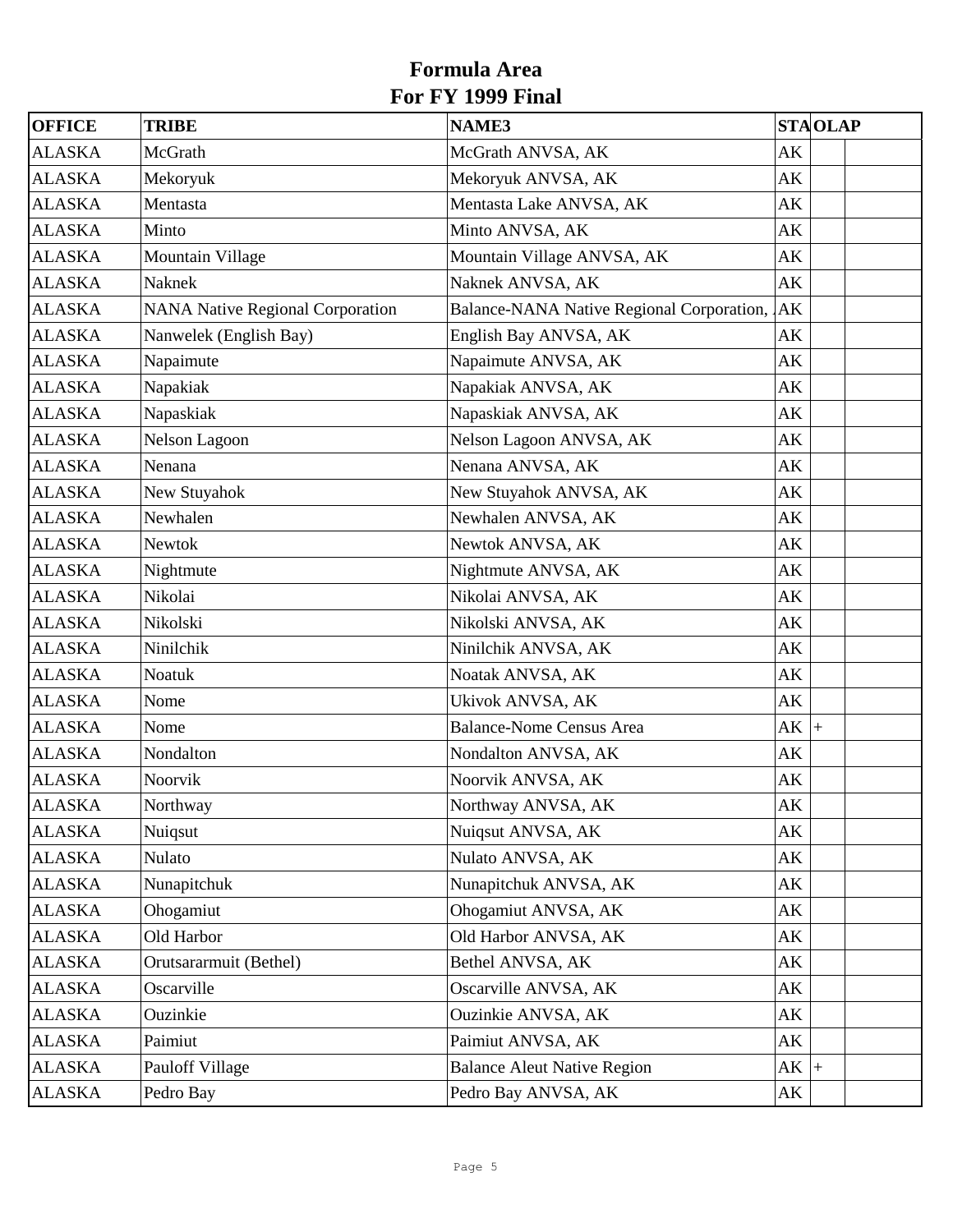| <b>OFFICE</b> | <b>TRIBE</b>                  | <b>NAME3</b>                                 | <b>STAOLAP</b> |
|---------------|-------------------------------|----------------------------------------------|----------------|
| <b>ALASKA</b> | Perryville                    | Perryville ANVSA, AK                         | AK             |
| <b>ALASKA</b> | Petersburg                    | Balance-Wrangell-Petersburg Census Area      | $AK$ +         |
| <b>ALASKA</b> | <b>Pilot Point</b>            | Pilot Point ANVSA, AK                        | AK             |
| <b>ALASKA</b> | <b>Pilot Station</b>          | Pilot Station ANVSA, AK                      | AK             |
| <b>ALASKA</b> | Pitka's Point                 | Pitkas Point ANVSA, AK                       | AK             |
| <b>ALASKA</b> | Platinum                      | Platinum ANVSA, AK                           | AK             |
| <b>ALASKA</b> | Point Hope                    | Point Hope ANVSA, AK                         | AK             |
| <b>ALASKA</b> | Point Lay                     | Point Lay ANVSA, AK                          | AK             |
| <b>ALASKA</b> | Port Graham                   | Port Graham ANVSA, AK                        | AK             |
| <b>ALASKA</b> | Port Heiden                   | Port Heiden ANVSA, AK                        | AK             |
| <b>ALASKA</b> | Port Lions                    | Port Lions ANVSA, AK                         | AK             |
| <b>ALASKA</b> | Portage Creek                 | Portage Creek ANVSA, AK                      | AK             |
| <b>ALASKA</b> | Qagan Tayagungin (Sand Point) | Sand Point ANVSA, AK                         | AK             |
| <b>ALASKA</b> | Qawalangin (Unalaska)         | Unalaska ANVSA, AK                           | AK             |
| <b>ALASKA</b> | Rampart                       | Rampart ANVSA, AK                            | AK             |
| <b>ALASKA</b> | Red Devil                     | Red Devil ANVSA, AK                          | AK             |
| <b>ALASKA</b> | Ruby                          | Ruby ANVSA, AK                               | AK             |
| <b>ALASKA</b> | Russian Mission (Yukon)       | Russian Mission ANVSA, AK                    | AK             |
| <b>ALASKA</b> | Saint George                  | St. George ANVSA, AK                         | AK             |
| <b>ALASKA</b> | Saint Michael                 | St. Michael ANVSA, AK                        | AK             |
| <b>ALASKA</b> | Saint Paul                    | St. Paul ANVSA, AK                           | AK             |
| <b>ALASKA</b> | Salamatoff                    | Salamatof ANVSA, AK                          | AK             |
| <b>ALASKA</b> | Savoonga                      | Savoonga ANVSA, AK                           | AK             |
| <b>ALASKA</b> | Saxman                        | Saxman ANVSA, AK                             | AK             |
| <b>ALASKA</b> | <b>Scammon Bay</b>            | Scammon Bay ANVSA, AK                        | AK             |
| <b>ALASKA</b> | Selawik                       | Selawik ANVSA, AK                            | AK             |
| <b>ALASKA</b> | Seldovia                      | Seldovia ANVSA, AK                           | AK             |
| <b>ALASKA</b> | Shageluk                      | Shageluk ANVSA, AK                           | AK             |
| <b>ALASKA</b> | Shaktoolik                    | Shaktoolik ANVSA, AK                         | AK             |
| <b>ALASKA</b> | Sheldon's Point               | Sheldon Point ANVSA, AK                      | AK             |
| <b>ALASKA</b> | Shishmaref                    | Shishmaref ANVSA, AK                         | AK             |
| <b>ALASKA</b> | Shungnak                      | Shungnak ANVSA, AK                           | AK             |
| <b>ALASKA</b> | Skagway                       | Pelican ANVSA, AK                            | AK             |
| <b>ALASKA</b> | Skagway                       | Tenakee Springs ANVSA, AK                    | AK             |
| <b>ALASKA</b> | Skagway                       | Balance-Skagway-Yakutat-Angoon Census Are AK |                |
| <b>ALASKA</b> | Sleetmute                     | Sleetmute ANVSA, AK                          | AK             |
| <b>ALASKA</b> | Solomon                       | Solomon ANVSA, AK                            | AK             |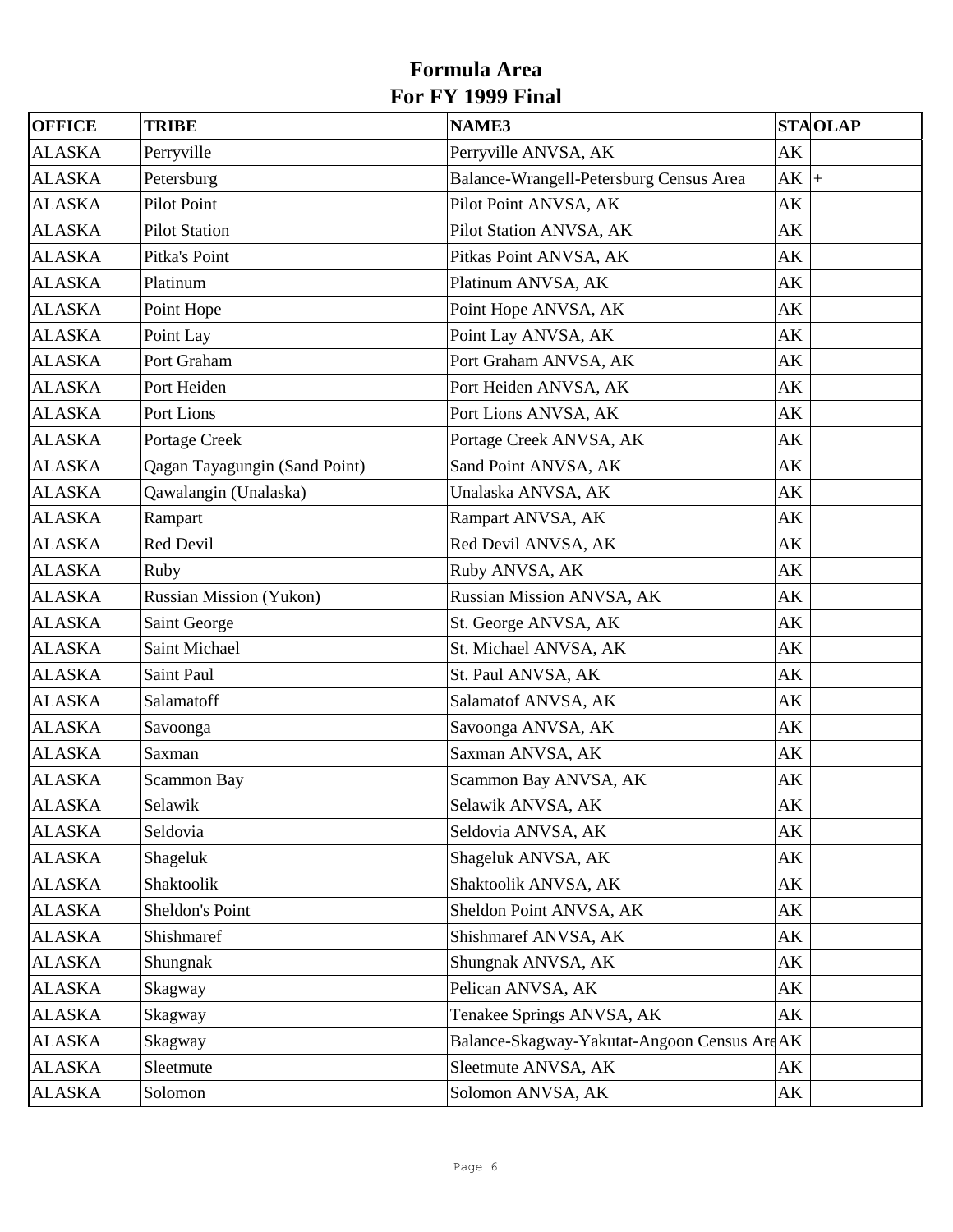| <b>OFFICE</b>  | <b>TRIBE</b>                           | <b>NAME3</b>                                |                        | <b>STAOLAP</b>     |
|----------------|----------------------------------------|---------------------------------------------|------------------------|--------------------|
| <b>ALASKA</b>  | <b>South Naknek</b>                    | South Naknek ANVSA, AK                      | AK                     |                    |
| <b>ALASKA</b>  | <b>Stebbins</b>                        | Stebbins ANVSA, AK                          | $\mathbf{A}\mathbf{K}$ |                    |
| <b>ALASKA</b>  | <b>Stevens</b>                         | Stevens Village ANVSA, AK                   | AK                     |                    |
| <b>ALASKA</b>  | <b>Stoney River</b>                    | Stony River ANVSA, AK                       | AK                     |                    |
| <b>ALASKA</b>  | Takotna                                | Takotna ANVSA, AK                           | AK                     |                    |
| <b>ALASKA</b>  | Tanacross                              | Tanacross ANVSA, AK                         | AK                     |                    |
| <b>ALASKA</b>  | Tanana                                 | Tanana ANVSA, AK                            | AK                     |                    |
| <b>ALASKA</b>  | Tatitlek                               | Tatitlek ANVSA, AK                          | AK                     |                    |
| <b>ALASKA</b>  | Tazlina                                | Tazlina ANVSA, AK                           | AK                     |                    |
| <b>ALASKA</b>  | Telida                                 | Telida ANVSA, AK                            | AK                     |                    |
| <b>ALASKA</b>  | Teller                                 | Teller ANVSA, AK                            | AK                     |                    |
| <b>ALASKA</b>  | Tetlin                                 | Tetlin ANVSA, AK                            | AK                     |                    |
| <b>ALASKA</b>  | Tlingit and Haida                      | Balance-Sealaska Native Regional Corporatio | $AK$ +                 |                    |
| <b>ALASKA</b>  | Togiak                                 | Togiak ANVSA, AK                            | AK                     |                    |
| <b>ALASKA</b>  | <b>Toksook Bay</b>                     | Toksook Bay ANVSA, AK                       | AK                     |                    |
| <b>ALASKA</b>  | Tuluksak                               | Tuluksak ANVSA, AK                          | AK                     |                    |
| <b>ALASKA</b>  | Tuntutuliak                            | Tuntutuliak ANVSA, AK                       | AK                     |                    |
| <b>ALASKA</b>  | Tununak                                | Tununak ANVSA, AK                           | AK                     |                    |
| <b>ALASKA</b>  | <b>Twin Hills</b>                      | Twin Hills ANVSA, AK                        | AK                     |                    |
| <b>ALASKA</b>  | Tyonek                                 | Tyonek ANVSA, AK                            | AK                     |                    |
| <b>ALASKA</b>  | Ugashik                                | Ugashik ANVSA, AK                           | AK                     |                    |
| <b>ALASKA</b>  | Umkumiute                              | Balance-Calista Native Regional Corpora     | $AK$ +                 |                    |
| <b>ALASKA</b>  | Unalakleet                             | Unalakleet ANVSA, AK                        | AK                     |                    |
| <b>ALASKA</b>  | Unga                                   | <b>Balance Aleut Native Region</b>          | $AK$ +                 |                    |
| <b>ALASKA</b>  | Venetie                                | Venetie ANVSA, AK                           | AK                     |                    |
| <b>ALASKA</b>  | Wainwright                             | Wainwright ANVSA, AK                        | $\mathbf{A}\mathbf{K}$ |                    |
| <b>ALASKA</b>  | Wales                                  | Wales ANVSA, AK                             | AK                     |                    |
| <b>ALASKA</b>  | White Mountain                         | White Mountain ANVSA, AK                    | AK                     |                    |
| <b>ALASKA</b>  | Wrangell                               | Balance-Wrangell-Petersburg Census Area     | $AK$ +                 |                    |
| <b>ALASKA</b>  | Yakutat                                | Yakutat ANVSA, AK                           | AK                     |                    |
| <b>CHICAGO</b> | <b>Aroostook Band of Micmac</b>        | <b>Balance-Aroostook County</b>             | ME                     | $+$                |
| <b>CHICAGO</b> | <b>Bad River Band</b>                  | <b>Bad River Reservation, WI</b>            | WI                     |                    |
| <b>CHICAGO</b> | <b>Bad River Band</b>                  | <b>Balance-Ashland County</b>               | WI                     |                    |
| <b>CHICAGO</b> | <b>Bad River Band</b>                  | <b>Balance-Iron County</b>                  | WI                     |                    |
| <b>CHICAGO</b> | <b>Bay Mills Indian Community</b>      | Bay Mills Reservation, MI                   | MI                     |                    |
| <b>CHICAGO</b> | <b>Bay Mills Indian Community</b>      | <b>Balance-Chippewa County</b>              | MI                     | $\left  + \right $ |
| <b>CHICAGO</b> | Boise Forte Band of Minnesota Chippewa | Bois Forte (Nett Lake) Reservation, MN      | MN                     |                    |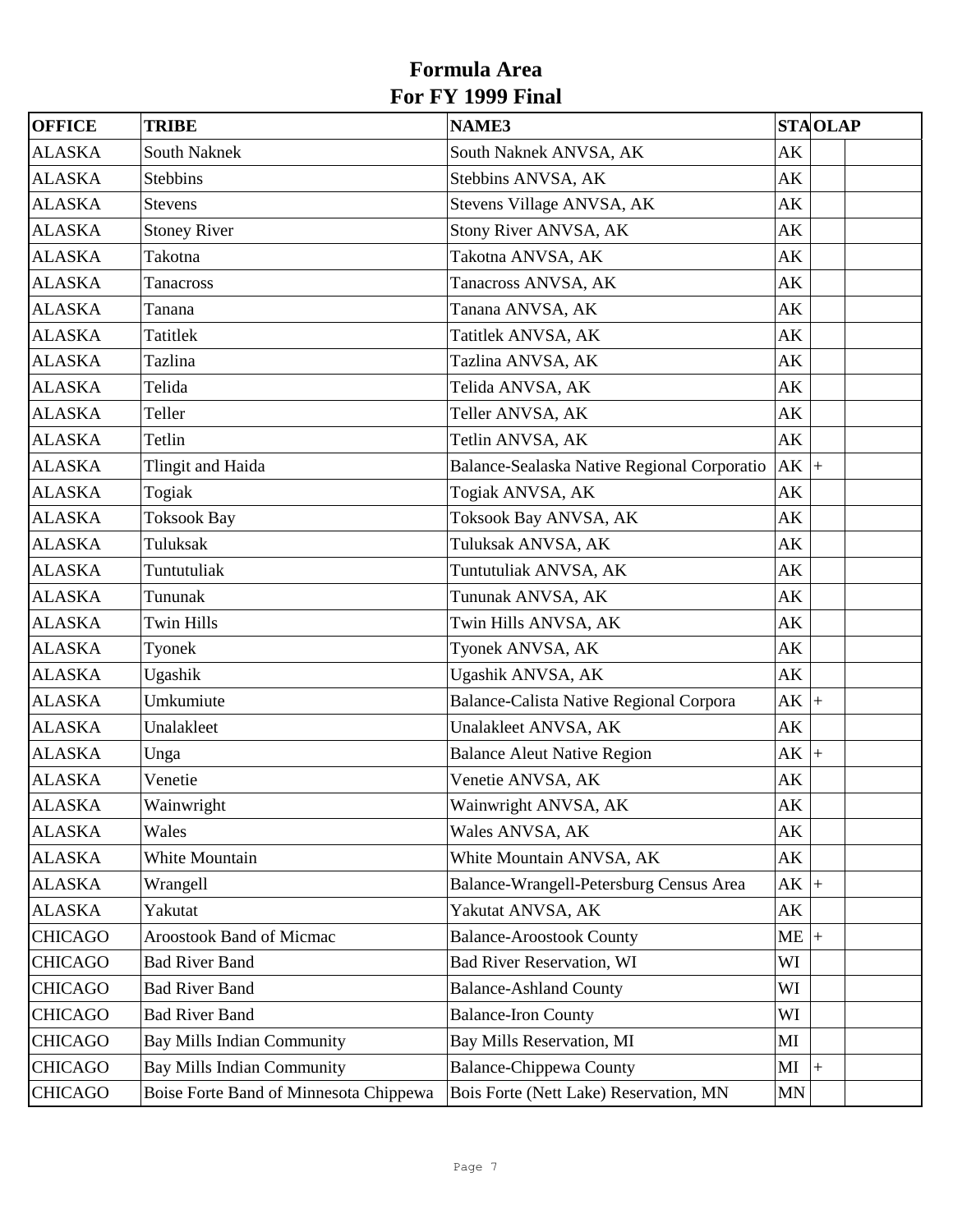| <b>OFFICE</b>  | <b>TRIBE</b>                           | <b>NAME3</b>                       | <b>STAOLAP</b> |
|----------------|----------------------------------------|------------------------------------|----------------|
| <b>CHICAGO</b> | Boise Forte Band of Minnesota Chippewa | Deer Creek Reservation, MN         | <b>MN</b>      |
| <b>CHICAGO</b> | Boise Forte Band of Minnesota Chippewa | Vermillion Lake Reservation, MN    | <b>MN</b>      |
| <b>CHICAGO</b> | Catawba Indian Tribe                   | Catawba Reservation, SC (State)    | <b>SC</b>      |
| <b>CHICAGO</b> | Catawba Indian Tribe                   | <b>Balance-Abbeville County</b>    | <b>SC</b>      |
| <b>CHICAGO</b> | Catawba Indian Tribe                   | <b>Balance-Aiken County</b>        | <b>SC</b>      |
| <b>CHICAGO</b> | Catawba Indian Tribe                   | <b>Balance-Allendale County</b>    | <b>SC</b>      |
| <b>CHICAGO</b> | Catawba Indian Tribe                   | <b>Balance-Anderson County</b>     | <b>SC</b>      |
| <b>CHICAGO</b> | Catawba Indian Tribe                   | <b>Balance-Bamberg County</b>      | <b>SC</b>      |
| <b>CHICAGO</b> | Catawba Indian Tribe                   | <b>Balance-Barnwell County</b>     | <b>SC</b>      |
| <b>CHICAGO</b> | Catawba Indian Tribe                   | <b>Balance-Beaufort County</b>     | <b>SC</b>      |
| <b>CHICAGO</b> | Catawba Indian Tribe                   | <b>Balance-Berkeley County</b>     | <b>SC</b>      |
| <b>CHICAGO</b> | Catawba Indian Tribe                   | <b>Balance-Cabarrus County</b>     | NC             |
| <b>CHICAGO</b> | Catawba Indian Tribe                   | <b>Balance-Calhoun County</b>      | <b>SC</b>      |
| <b>CHICAGO</b> | Catawba Indian Tribe                   | <b>Balance-Charleston County</b>   | <b>SC</b>      |
| <b>CHICAGO</b> | Catawba Indian Tribe                   | <b>Balance-Cherokee County</b>     | <b>SC</b>      |
| <b>CHICAGO</b> | Catawba Indian Tribe                   | <b>Balance-Chester County</b>      | <b>SC</b>      |
| <b>CHICAGO</b> | Catawba Indian Tribe                   | <b>Balance-Chesterfield County</b> | <b>SC</b>      |
| <b>CHICAGO</b> | Catawba Indian Tribe                   | <b>Balance-Clarendon County</b>    | <b>SC</b>      |
| <b>CHICAGO</b> | Catawba Indian Tribe                   | <b>Balance-Cleveland County</b>    | NC             |
| <b>CHICAGO</b> | Catawba Indian Tribe                   | <b>Balance-Colleton County</b>     | <b>SC</b>      |
| <b>CHICAGO</b> | Catawba Indian Tribe                   | <b>Balance-Darlington County</b>   | <b>SC</b>      |
| <b>CHICAGO</b> | Catawba Indian Tribe                   | <b>Balance-Dillon County</b>       | <b>SC</b>      |
| <b>CHICAGO</b> | Catawba Indian Tribe                   | <b>Balance-Dorchester County</b>   | <b>SC</b>      |
| <b>CHICAGO</b> | Catawba Indian Tribe                   | <b>Balance-Edgefield County</b>    | <b>SC</b>      |
| <b>CHICAGO</b> | Catawba Indian Tribe                   | <b>Balance-Fairfield County</b>    | <b>SC</b>      |
| <b>CHICAGO</b> | Catawba Indian Tribe                   | <b>Balance-Florence County</b>     | <b>SC</b>      |
| <b>CHICAGO</b> | Catawba Indian Tribe                   | <b>Balance-Gaston County</b>       | NC             |
| <b>CHICAGO</b> | Catawba Indian Tribe                   | <b>Balance-Georgetown County</b>   | <b>SC</b>      |
| <b>CHICAGO</b> | Catawba Indian Tribe                   | <b>Balance-Greenville County</b>   | <b>SC</b>      |
| <b>CHICAGO</b> | Catawba Indian Tribe                   | <b>Balance-Greenwood County</b>    | <b>SC</b>      |
| <b>CHICAGO</b> | Catawba Indian Tribe                   | <b>Balance-Hampton County</b>      | <b>SC</b>      |
| <b>CHICAGO</b> | Catawba Indian Tribe                   | <b>Balance-Horry County</b>        | <b>SC</b>      |
| <b>CHICAGO</b> | Catawba Indian Tribe                   | <b>Balance-Jasper County</b>       | <b>SC</b>      |
| <b>CHICAGO</b> | Catawba Indian Tribe                   | <b>Balance-Kershaw County</b>      | <b>SC</b>      |
| <b>CHICAGO</b> | Catawba Indian Tribe                   | <b>Balance-Lancaster County</b>    | <b>SC</b>      |
| <b>CHICAGO</b> | Catawba Indian Tribe                   | <b>Balance-Laurens County</b>      | <b>SC</b>      |
| <b>CHICAGO</b> | Catawba Indian Tribe                   | <b>Balance-Lee County</b>          | <b>SC</b>      |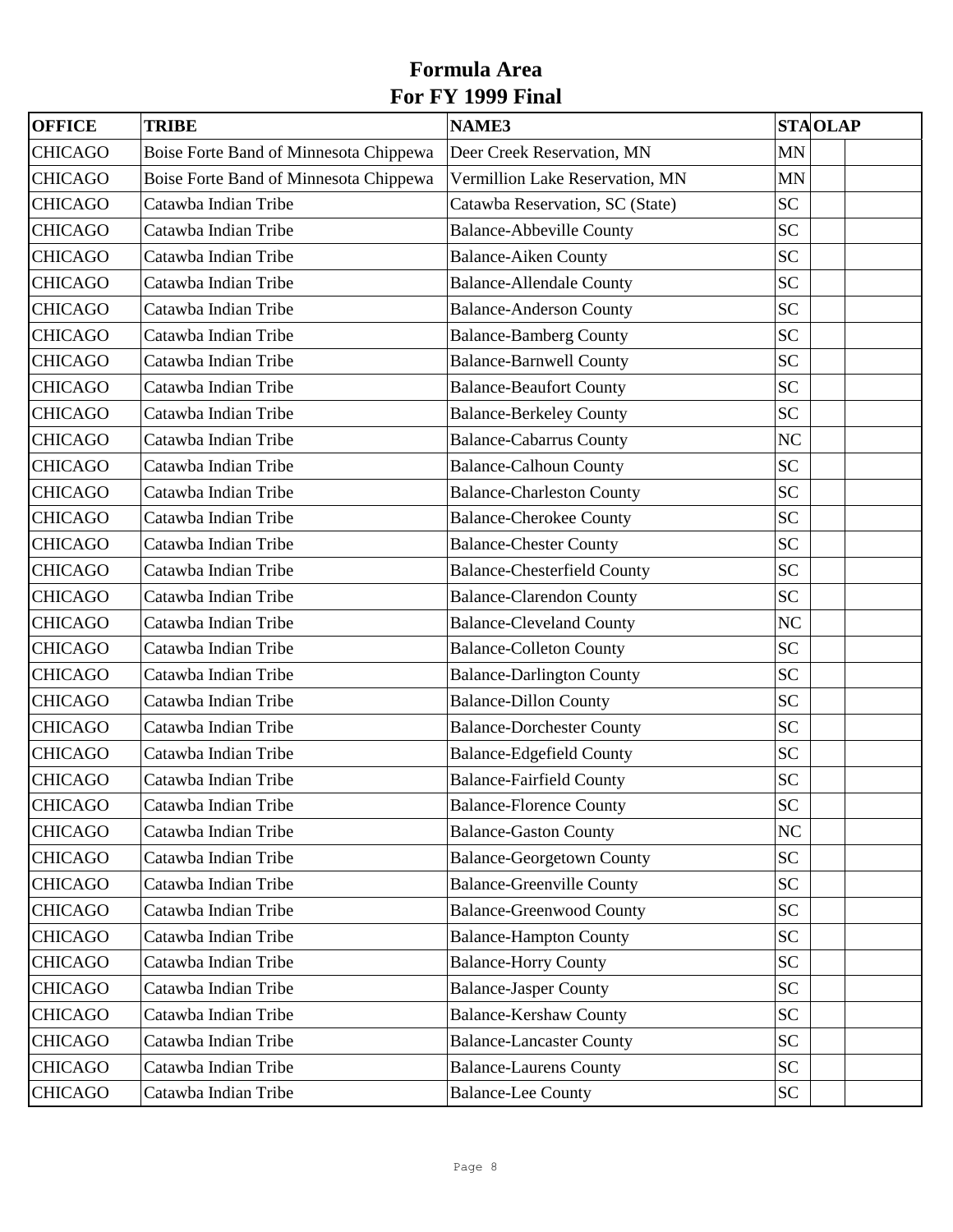| <b>OFFICE</b>  | <b>TRIBE</b>                                                       | <b>NAME3</b>                                   |                | <b>STAOLAP</b> |  |
|----------------|--------------------------------------------------------------------|------------------------------------------------|----------------|----------------|--|
| <b>CHICAGO</b> | Catawba Indian Tribe                                               | <b>Balance-Lexington County</b>                | <b>SC</b>      |                |  |
| <b>CHICAGO</b> | Catawba Indian Tribe                                               | <b>Balance-Marion County</b>                   | <b>SC</b>      |                |  |
| <b>CHICAGO</b> | Catawba Indian Tribe                                               | <b>Balance-Marlboro County</b>                 | <b>SC</b>      |                |  |
| <b>CHICAGO</b> | Catawba Indian Tribe                                               | <b>Balance-McCormick County</b>                | <b>SC</b>      |                |  |
| <b>CHICAGO</b> | Catawba Indian Tribe                                               | <b>Balance-Mecklenburg County</b>              | NC             |                |  |
| <b>CHICAGO</b> | Catawba Indian Tribe                                               | <b>Balance-Newberry County</b>                 | <b>SC</b>      |                |  |
| <b>CHICAGO</b> | Catawba Indian Tribe                                               | <b>Balance-Oconee County</b>                   | <b>SC</b>      |                |  |
| <b>CHICAGO</b> | Catawba Indian Tribe                                               | <b>Balance-Orangeburg County</b>               | <b>SC</b>      |                |  |
| <b>CHICAGO</b> | Catawba Indian Tribe                                               | <b>Balance-Pickens County</b>                  | <b>SC</b>      |                |  |
| <b>CHICAGO</b> | Catawba Indian Tribe                                               | <b>Balance-Richland County</b>                 | <b>SC</b>      |                |  |
| <b>CHICAGO</b> | Catawba Indian Tribe                                               | <b>Balance-Rutherford County</b>               | N <sub>C</sub> |                |  |
| <b>CHICAGO</b> | Catawba Indian Tribe                                               | <b>Balance-Saluda County</b>                   | <b>SC</b>      |                |  |
| <b>CHICAGO</b> | Catawba Indian Tribe                                               | <b>Balance-Spartanburg County</b>              | <b>SC</b>      |                |  |
| <b>CHICAGO</b> | Catawba Indian Tribe                                               | <b>Balance-Sumter County</b>                   | <b>SC</b>      |                |  |
| <b>CHICAGO</b> | Catawba Indian Tribe                                               | <b>Balance-Union County</b>                    | N <sub>C</sub> |                |  |
| <b>CHICAGO</b> | Catawba Indian Tribe                                               | <b>Balance-Union County</b>                    | <b>SC</b>      |                |  |
| <b>CHICAGO</b> | Catawba Indian Tribe                                               | <b>Balance-Williamsburg County</b>             | <b>SC</b>      |                |  |
| <b>CHICAGO</b> | Catawba Indian Tribe                                               | <b>Balance-York County</b>                     | <b>SC</b>      |                |  |
| <b>CHICAGO</b> | Cayuga Nation                                                      | <b>Balance-Erie County</b>                     | <b>NY</b>      |                |  |
| <b>CHICAGO</b> | Chickahominy Tribe                                                 | Chickahominy TDSA, VA (state)                  | VA             |                |  |
| <b>CHICAGO</b> | Coharie State Tribe                                                | Coharie TDSA, NC (state)                       | NC             |                |  |
| <b>CHICAGO</b> | <b>Eastern Cherokee</b>                                            | Eastern Cherokee Reservation, NC               | NC             |                |  |
| <b>CHICAGO</b> | Eastern Chickahominy Tribe                                         | Eastern Chickahominy TDSA, VA (state)          | VA             |                |  |
| <b>CHICAGO</b> | Fond Du Lac Band of Minnesota Chippewa Fond du Lac Reservation, MN |                                                | <b>MN</b>      |                |  |
| <b>CHICAGO</b> | Fond Du Lac Band of Minnesota Chippewa Balance-Carlton County      |                                                | <b>MN</b>      |                |  |
| <b>CHICAGO</b> | Fond Du Lac Band of Minnesota Chippewa Balance-St. Louis County    |                                                | MN             |                |  |
| <b>CHICAGO</b> | Forest County Potawatami                                           | Potawatomi (Wisconsin) Reservation and Trus WI |                |                |  |
| <b>CHICAGO</b> | Forest County Potawatami                                           | <b>Balance-Forest County</b>                   | WI             | $ +$           |  |
| <b>CHICAGO</b> | Golden Hill Paugusset                                              | Golden Hill Reservation, CT (state)            | <b>CT</b>      |                |  |
| <b>CHICAGO</b> | Grand Portage Band of Minn. Chippewa                               | <b>Grand Portage Reservation, MN</b>           | MN             |                |  |
| <b>CHICAGO</b> | <b>Grand Traverse Band</b>                                         | Grand Traverse Reservation and Trust Lands,    | MI             |                |  |
| <b>CHICAGO</b> | <b>Grand Traverse Band</b>                                         | <b>Balance-Antrim County</b>                   | МI             | $+$            |  |
| <b>CHICAGO</b> | <b>Grand Traverse Band</b>                                         | <b>Balance-Benzie County</b>                   | МI             | $+$            |  |
| <b>CHICAGO</b> | <b>Grand Traverse Band</b>                                         | <b>Balance-Grand Traverse County</b>           | ΜI             | $^{+}$         |  |
| <b>CHICAGO</b> | <b>Grand Traverse Band</b>                                         | <b>Balance-Leelanau County</b>                 | MI             | $+$            |  |
| <b>CHICAGO</b> | <b>Grand Traverse Band</b>                                         | <b>Balance-Charlevoix County</b>               | МI             | $+$            |  |
| <b>CHICAGO</b> | <b>Grand Traverse Band</b>                                         | <b>Balance-Manistee County</b>                 | MI             | $ +$           |  |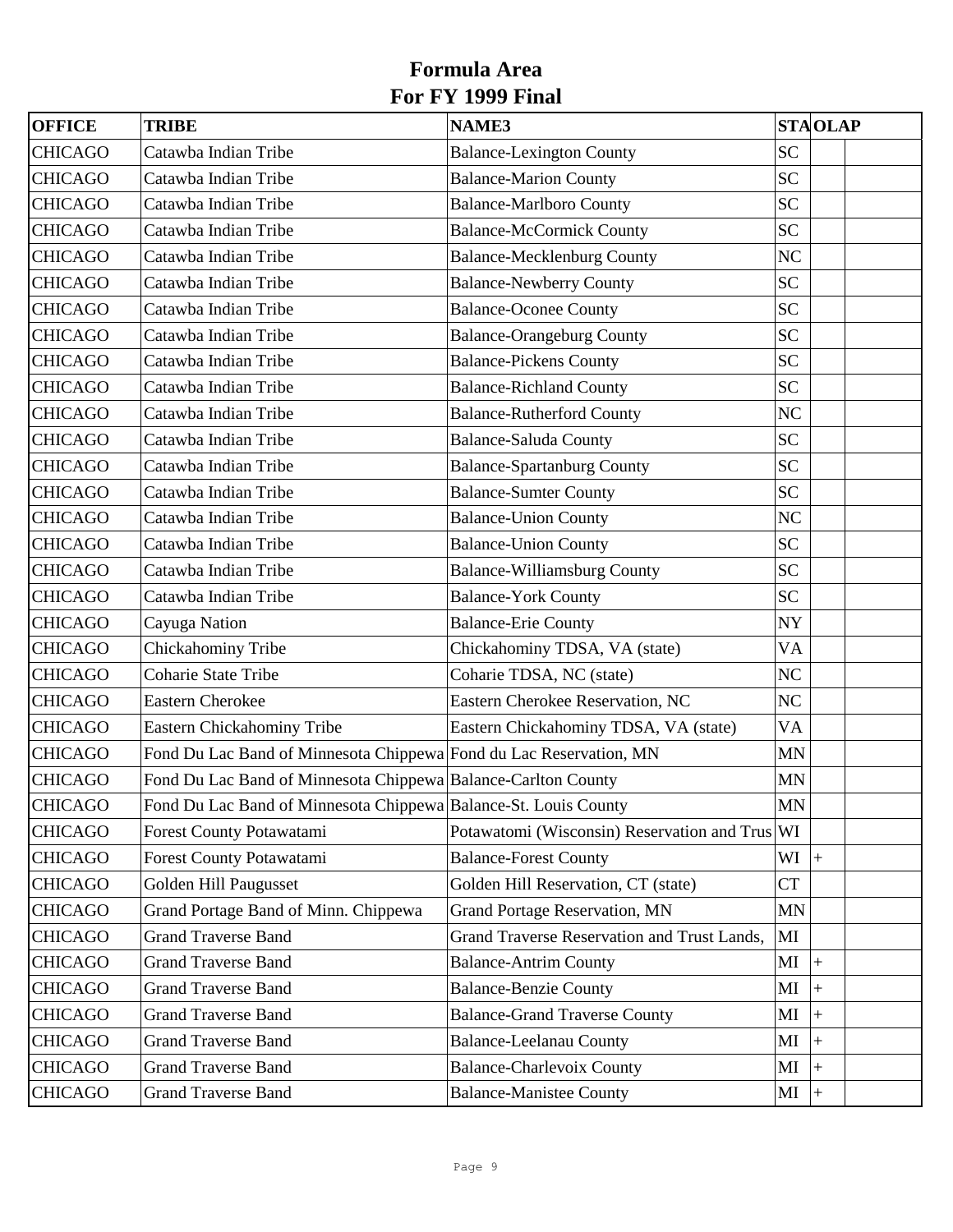| <b>OFFICE</b>  | <b>TRIBE</b>                          | <b>NAME3</b>                                  |           | <b>STAOLAP</b>     |
|----------------|---------------------------------------|-----------------------------------------------|-----------|--------------------|
| <b>CHICAGO</b> | Haliwa-Saponi State Tribe             | Haliwa-Saponi TDSA, NC (state)                | NC        |                    |
| <b>CHICAGO</b> | Hannahville Community                 | Hannahville Community and Trust Lands, MI     | MI        |                    |
| <b>CHICAGO</b> | Ho-Chunk Nation                       | Wisconsin Winnebago Reservation and Trust LWI |           |                    |
| <b>CHICAGO</b> | Ho-Chunk Nation                       | <b>Balance-Adams County</b>                   | WI        |                    |
| <b>CHICAGO</b> | Ho-Chunk Nation                       | <b>Balance-Clark County</b>                   | WI        |                    |
| <b>CHICAGO</b> | Ho-Chunk Nation                       | <b>Balance-Dane County</b>                    | WI        |                    |
| <b>CHICAGO</b> | Ho-Chunk Nation                       | <b>Balance-Eau Claire County</b>              | WI        |                    |
| <b>CHICAGO</b> | Ho-Chunk Nation                       | <b>Balance-Jackson County</b>                 | WI        |                    |
| <b>CHICAGO</b> | Ho-Chunk Nation                       | <b>Balance-Juneau County</b>                  | WI        |                    |
| <b>CHICAGO</b> | Ho-Chunk Nation                       | <b>Balance-La Crosse County</b>               | WI        |                    |
| <b>CHICAGO</b> | Ho-Chunk Nation                       | <b>Balance-Monroe County</b>                  | WI        |                    |
| <b>CHICAGO</b> | Ho-Chunk Nation                       | <b>Balance-Sauk County</b>                    | WI        |                    |
| <b>CHICAGO</b> | Ho-Chunk Nation                       | <b>Balance-Shawano County</b>                 | WI        |                    |
| <b>CHICAGO</b> | Ho-Chunk Nation                       | <b>Balance-Wood County</b>                    | WI        |                    |
| <b>CHICAGO</b> | <b>Houlton Band of Maliseets</b>      | <b>Balance-Aroostook County</b>               | ME        | $+$                |
| <b>CHICAGO</b> | Huron Band of Potawatomi              | Pine Creek Reservation, MI (state)            | MI        |                    |
| <b>CHICAGO</b> | Huron Band of Potawatomi              | <b>Balance-Calhoun County</b>                 | MI        |                    |
| <b>CHICAGO</b> | Keweenaw Bay Indian Community         | L'Anse Reservation and Trust Lands, MI        | MI        |                    |
| <b>CHICAGO</b> | Keweenaw Bay Indian Community         | <b>Ontonagon Reservation, MI</b>              | MI        |                    |
| <b>CHICAGO</b> | Keweenaw Bay Indian Community         | <b>Balance-Baraga County</b>                  | MI        |                    |
| <b>CHICAGO</b> | Keweenaw Bay Indian Community         | <b>Balance-Marquette County</b>               | МI        | $\ddot{}$          |
| <b>CHICAGO</b> | Lac Courte Oreilles                   | Lac Courte Oreilles Reservation and Trust L   | WI        |                    |
| <b>CHICAGO</b> | Lac Du Flambeau Band                  | Lac du Flambeau Reservation, WI               | WI        |                    |
| <b>CHICAGO</b> | Lac Vieux Desert Band                 | Lac Vieux Desert Reservation, MI              | MI        |                    |
| <b>CHICAGO</b> | Leech Lake Band of Minnesota Chippewa | Leech Lake Reservation, MN                    | <b>MN</b> |                    |
| <b>CHICAGO</b> | Little River Band of Ottawa           | <b>Balance-Lake County</b>                    | MI        |                    |
| <b>CHICAGO</b> | Little River Band of Ottawa           | <b>Balance-Manistee County</b>                | МI        | $\left  + \right $ |
| <b>CHICAGO</b> | Little River Band of Ottawa           | <b>Balance-Mason County</b>                   | MI        |                    |
| <b>CHICAGO</b> | Little River Band of Ottawa           | <b>Balance-Wexford County</b>                 | МI        | $+$                |
| <b>CHICAGO</b> | Little Traverse Bay Band              | <b>Balance-Alcona County</b>                  | MI        |                    |
| <b>CHICAGO</b> | Little Traverse Bay Band              | <b>Balance-Alpena County</b>                  | MI        |                    |
| <b>CHICAGO</b> | Little Traverse Bay Band              | <b>Balance-Charlevoix County</b>              | МI        | $+$                |
| <b>CHICAGO</b> | Little Traverse Bay Band              | <b>Balance-Cheboygan County</b>               | MI        |                    |
| <b>CHICAGO</b> | Little Traverse Bay Band              | <b>Balance-Crawford County</b>                | MI        |                    |
| <b>CHICAGO</b> | Little Traverse Bay Band              | <b>Balance-Emmet County</b>                   | MI        |                    |
| <b>CHICAGO</b> | Little Traverse Bay Band              | <b>Balance-Iosco County</b>                   | MI        |                    |
| <b>CHICAGO</b> | Little Traverse Bay Band              | Balance-Kalkaska County                       | MI        |                    |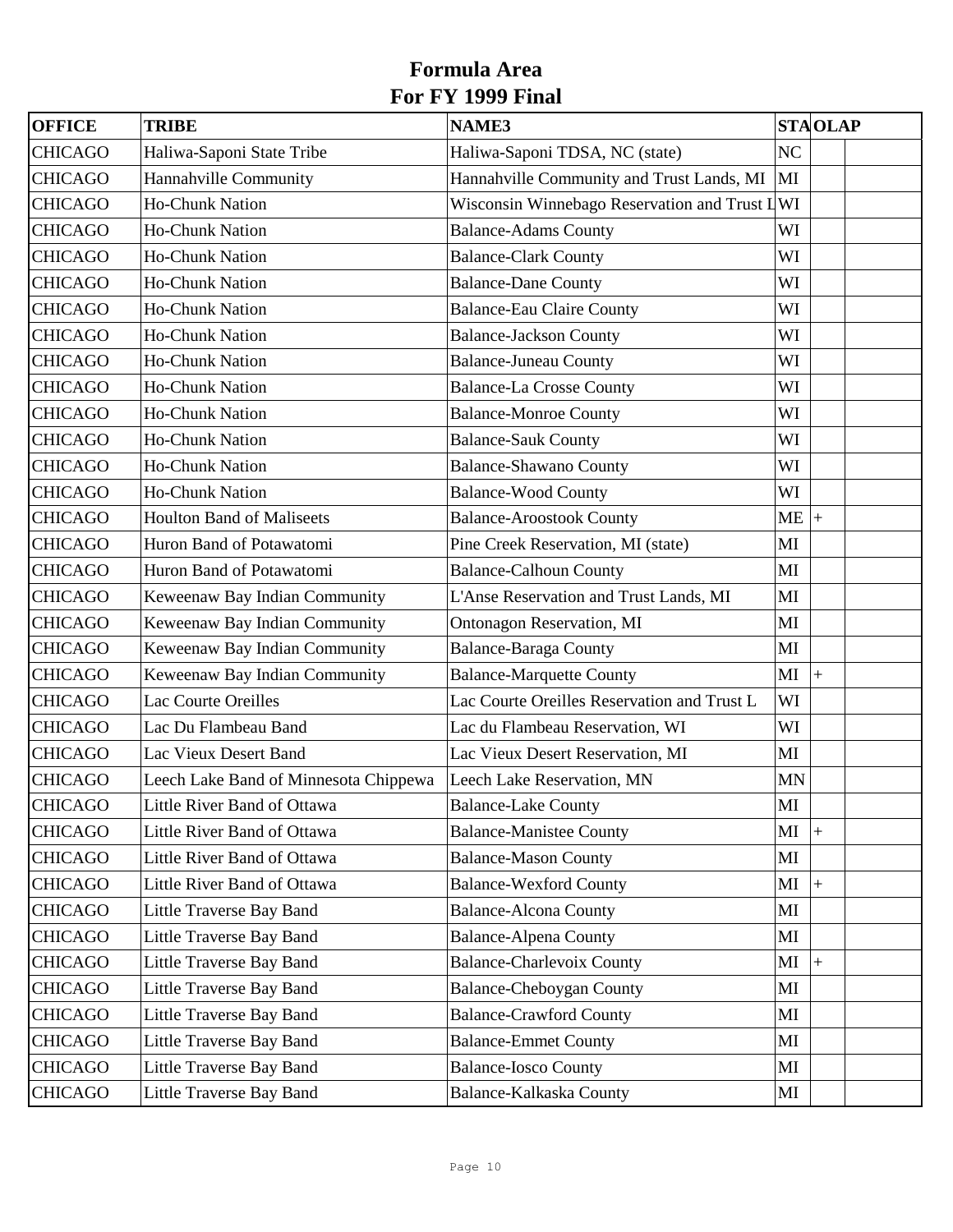| <b>OFFICE</b>  | <b>TRIBE</b>                          | <b>NAME3</b>                                |              | <b>STAOLAP</b> |  |
|----------------|---------------------------------------|---------------------------------------------|--------------|----------------|--|
| <b>CHICAGO</b> | Little Traverse Bay Band              | <b>Balance-Missaukee County</b>             | MI           |                |  |
| <b>CHICAGO</b> | Little Traverse Bay Band              | Balance-Montmorency, County                 | MI           |                |  |
| <b>CHICAGO</b> | Little Traverse Bay Band              | <b>Balance-Ogemaw County</b>                | MI           |                |  |
| <b>CHICAGO</b> | Little Traverse Bay Band              | <b>Balance-Oscoda County</b>                | MI           |                |  |
| <b>CHICAGO</b> | Little Traverse Bay Band              | <b>Balance-Otsego County</b>                | MI           |                |  |
| <b>CHICAGO</b> | Little Traverse Bay Band              | <b>Balance-Presque Isle County</b>          | MI           |                |  |
| <b>CHICAGO</b> | Little Traverse Bay Band              | <b>Balance-Roscommon County</b>             | MI           |                |  |
| <b>CHICAGO</b> | Little Traverse Bay Band              | <b>Balance-Alger County</b>                 | MI           | $\ddot{}$      |  |
| <b>CHICAGO</b> | Little Traverse Bay Band              | <b>Balance-Antrim County</b>                | MI           | $\ddot{+}$     |  |
| <b>CHICAGO</b> | Little Traverse Bay Band              | <b>Balance-Benzie County</b>                | MI           | $\ddot{}$      |  |
| <b>CHICAGO</b> | Little Traverse Bay Band              | <b>Balance-Chippewa County</b>              | MI           | $\ddot{}$      |  |
| <b>CHICAGO</b> | Little Traverse Bay Band              | <b>Balance-Delta County</b>                 | MI           | $\ddot{}$      |  |
| <b>CHICAGO</b> | Little Traverse Bay Band              | <b>Balance-Grand Traverse</b>               | MI           | $\ddot{}$      |  |
| <b>CHICAGO</b> | Little Traverse Bay Band              | <b>Balance-Leelanau County</b>              | $\mathbf{M}$ | $\ddot{+}$     |  |
| <b>CHICAGO</b> | Little Traverse Bay Band              | <b>Balance-Luce County</b>                  | MI           | $\ddot{}$      |  |
| <b>CHICAGO</b> | Little Traverse Bay Band              | <b>Balance-Mackinac County</b>              | MI           | $\ddot{}$      |  |
| <b>CHICAGO</b> | Little Traverse Bay Band              | <b>Balance-Manistee County</b>              | MI           | $\ddot{}$      |  |
| <b>CHICAGO</b> | Little Traverse Bay Band              | <b>Balance-Schoolcraft County</b>           | MI           | $\ddot{}$      |  |
| <b>CHICAGO</b> | Little Traverse Bay Band              | nce-Wexford County                          | MI           | $\ddot{+}$     |  |
| <b>CHICAGO</b> | Lower Muskogee Creek State Tribe      | Florida Tribe of Eastern Creek TDSA, FL (st | FL           |                |  |
| <b>CHICAGO</b> | Lower Muskogee Creek State Tribe      | Tama Reservation, GA                        | GA           |                |  |
| <b>CHICAGO</b> | <b>Lower Sioux</b>                    | Lower Sioux Community, MN                   | <b>MN</b>    |                |  |
| <b>CHICAGO</b> | <b>Lower Sioux</b>                    | Sandy Lake Reservation, MN                  | <b>MN</b>    |                |  |
| <b>CHICAGO</b> | Lumbee State Tribe                    | Lumbee TDSA, NC (state)                     | NC           |                |  |
| <b>CHICAGO</b> | Mattaponi                             | Mattaponi Reservation, VA (state)           | VA           |                |  |
| <b>CHICAGO</b> | Meherrin State Tribe                  | Meherrin TDSA, NC (state)                   | NC           |                |  |
| <b>CHICAGO</b> | Menominee Indian Tribe                | Menominee Reservation, WI                   | WI           |                |  |
| <b>CHICAGO</b> | Miccosukee Tribe                      | Miccosukee Reservation, FL                  | FL           |                |  |
| <b>CHICAGO</b> | Mille Lacs Band of Minnesota Chippewa | <b>Balance-Crow Wing County</b>             | <b>MN</b>    |                |  |
| <b>CHICAGO</b> | Mille Lacs Band of Minnesota Chippewa | Mille Lacs Reservation, MN                  | <b>MN</b>    |                |  |
| <b>CHICAGO</b> | Mille Lacs Band of Minnesota Chippewa | <b>Balance-Mille Lacs County</b>            | <b>MN</b>    |                |  |
| <b>CHICAGO</b> | Mille Lacs Band of Minnesota Chippewa | <b>Balance-Pine County</b>                  | <b>MN</b>    |                |  |
| <b>CHICAGO</b> | Minnesota Chippewa Tribe, Inc., MN    | Minnnesota Chippewa Trust Lands, MN         | <b>MN</b>    |                |  |
| <b>CHICAGO</b> | Mississippi Choctaw Tribe             | Mississippi Choctaw Reservation and Trust L | <b>MS</b>    |                |  |
| <b>CHICAGO</b> | Mississippi Choctaw Tribe             | <b>Balance-Jackson County</b>               | MS           |                |  |
| <b>CHICAGO</b> | Mississippi Choctaw Tribe             | <b>Balance-Jasper County</b>                | MS           |                |  |
| <b>CHICAGO</b> | Mississippi Choctaw Tribe             | <b>Balance-Jones County</b>                 | MS           |                |  |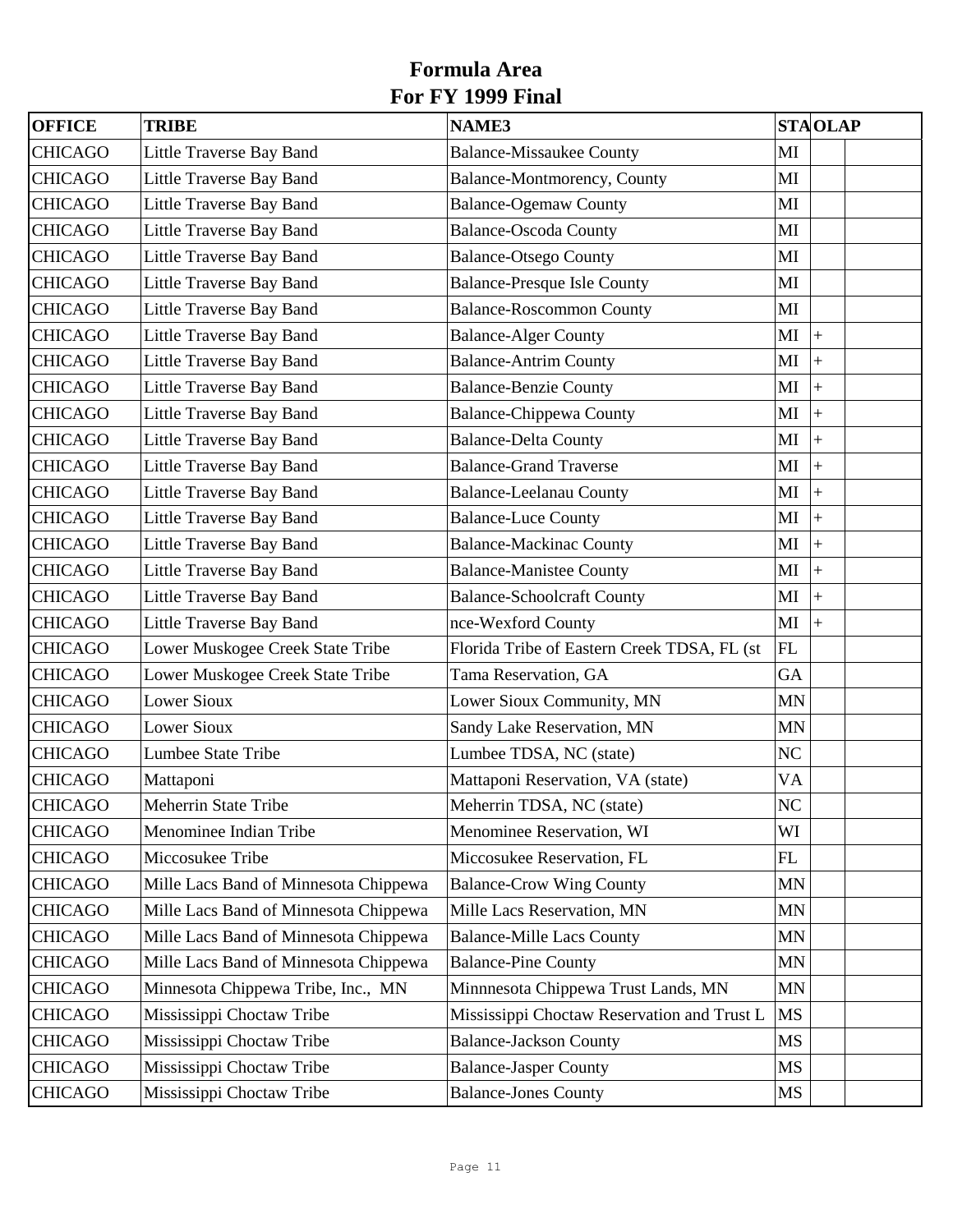| <b>OFFICE</b>  | <b>TRIBE</b>                        | <b>NAME3</b>                                 | <b>STAOLAP</b> |
|----------------|-------------------------------------|----------------------------------------------|----------------|
| <b>CHICAGO</b> | Mississippi Choctaw Tribe           | <b>Balance-Kemper County</b>                 | <b>MS</b>      |
| <b>CHICAGO</b> | Mississippi Choctaw Tribe           | <b>Balance-Lauderdale County</b>             | TN             |
| <b>CHICAGO</b> | Mississippi Choctaw Tribe           | <b>Balance-Leake County</b>                  | <b>MS</b>      |
| <b>CHICAGO</b> | Mississippi Choctaw Tribe           | <b>Balance-Neshoba County</b>                | <b>MS</b>      |
| <b>CHICAGO</b> | Mississippi Choctaw Tribe           | <b>Balance-Newton County</b>                 | <b>MS</b>      |
| <b>CHICAGO</b> | Mississippi Choctaw Tribe           | <b>Balance-Scott County</b>                  | <b>MS</b>      |
| <b>CHICAGO</b> | Mississippi Choctaw Tribe           | <b>Balance-Winston County</b>                | <b>MS</b>      |
| <b>CHICAGO</b> | Mohegan Tribe of Connecticut        | Mohegan TDSA, CT (state)                     | <b>CT</b>      |
| <b>CHICAGO</b> | <b>MOWA Band of Choctaw Indians</b> | <b>Balance-Washington County</b>             | AL             |
| <b>CHICAGO</b> | Narragansett Tribe                  | Narrangansett Reservation, RI                | RI             |
| <b>CHICAGO</b> | Narragansett Tribe                  | <b>Balance-Washington County</b>             | RI             |
| <b>CHICAGO</b> | Nipmuc (State)                      | Hassanamisco Reservation, MA (state)         | MA             |
| <b>CHICAGO</b> | Oneida Nation of New York           | Oneida (East) Reservation, NY                | <b>NY</b>      |
| <b>CHICAGO</b> | Oneida Nation of New York           | <b>Balance-Chenango County</b>               | NY             |
| <b>CHICAGO</b> | Oneida Nation of New York           | <b>Balance-Cortland County</b>               | NY             |
| <b>CHICAGO</b> | Oneida Nation of New York           | <b>Balance-Herkimer County</b>               | <b>NY</b>      |
| <b>CHICAGO</b> | Oneida Nation of New York           | <b>Balance-Madison County</b>                | NY             |
| <b>CHICAGO</b> | Oneida Nation of New York           | <b>Balance-Oneida County</b>                 | <b>NY</b>      |
| <b>CHICAGO</b> | Oneida Nation of New York           | <b>Balance-Onondaga County</b>               | NY             |
| <b>CHICAGO</b> | Oneida Tribe                        | Oneida (West) Reservation, WI                | WI             |
| <b>CHICAGO</b> | Oneida Tribe                        | <b>Balance-Brown County</b>                  | WI             |
| <b>CHICAGO</b> | Oneida Tribe                        | <b>Balance-Outagamie County</b>              | WI             |
| <b>CHICAGO</b> | Onondaga Nation                     | Onondaga Reservation, NY                     | <b>NY</b>      |
| <b>CHICAGO</b> | Pamunkey                            | Pamunkey Reservation, VA (state)             | VA             |
| <b>CHICAGO</b> | Passamaquody Indian Tribe           | Indian Township Reservation, ME              | <b>ME</b>      |
| <b>CHICAGO</b> | Paucatuck Eastern Pequot Tribe      | Paucatuck Eastern Pequot Reservation, CT (s) | <b>CT</b>      |
| <b>CHICAGO</b> | Penobscot Tribe                     | Penobscot Reservation and Trust Lands, ME    | ME             |
| <b>CHICAGO</b> | <b>Pleasant Point</b>               | Passamaquoddy Trust Lands, ME                | <b>ME</b>      |
| <b>CHICAGO</b> | <b>Pleasant Point</b>               | Pleasant Point Reservation, ME               | ME             |
| <b>CHICAGO</b> | <b>Pleasant Point</b>               | <b>Balance-Washington County</b>             | ME             |
| <b>CHICAGO</b> | Poarch Band of Creek Indians        | Poarch Creek Reservation and Trust Lands, A  | AL             |
| <b>CHICAGO</b> | Poarch Band of Creek Indians        | <b>Balance-Baldwin County</b>                | AL             |
| <b>CHICAGO</b> | Poarch Band of Creek Indians        | <b>Balance-Escambia County</b>               | AL             |
| <b>CHICAGO</b> | Poarch Band of Creek Indians        | <b>Balance-Escambia County</b>               | FL             |
| <b>CHICAGO</b> | Poarch Band of Creek Indians        | <b>Balance-Mobile County</b>                 | AL             |
| <b>CHICAGO</b> | Poarch Band of Creek Indians        | <b>Balance-Monroe County</b>                 | AL             |
| <b>CHICAGO</b> | Pokagon Band of Potawatomi          | <b>Balance-Allegan County</b>                | МI             |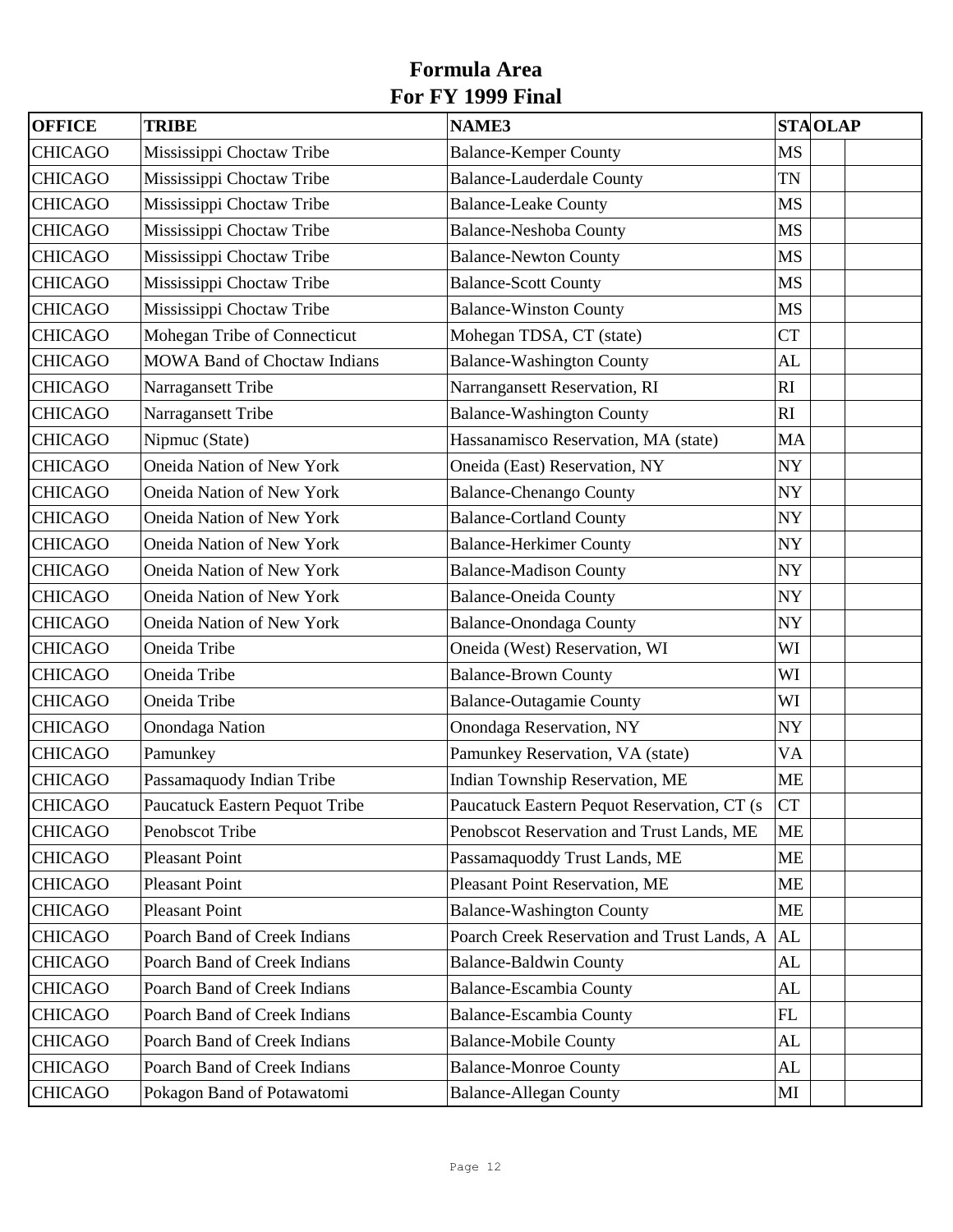| <b>OFFICE</b>  | <b>TRIBE</b>                           | <b>NAME3</b>                                | <b>STAOLAP</b>           |
|----------------|----------------------------------------|---------------------------------------------|--------------------------|
| <b>CHICAGO</b> | Pokagon Band of Potawatomi             | <b>Balance-Berrien County</b>               | MI                       |
| <b>CHICAGO</b> | Pokagon Band of Potawatomi             | <b>Balance-Cass County</b>                  | MI                       |
| <b>CHICAGO</b> | Pokagon Band of Potawatomi             | <b>Balance-Elkhart County</b>               | IN                       |
| <b>CHICAGO</b> | Pokagon Band of Potawatomi             | <b>Balance-Kosciusko County</b>             | IN                       |
| <b>CHICAGO</b> | Pokagon Band of Potawatomi             | <b>Balance-La Porte County</b>              | ${\rm IN}$               |
| <b>CHICAGO</b> | Pokagon Band of Potawatomi             | <b>Balance-Marshall County</b>              | IN                       |
| <b>CHICAGO</b> | Pokagon Band of Potawatomi             | Balance-St. Joseph County                   | IN                       |
| <b>CHICAGO</b> | Pokagon Band of Potawatomi             | <b>Balance-Starke County</b>                | IN                       |
| <b>CHICAGO</b> | Pokagon Band of Potawatomi             | <b>Balance-Van Buren County</b>             | MI                       |
| <b>CHICAGO</b> | Poospatuck Indian Reservation          | Poospatuck Reservation, NY (state)          | NY                       |
| <b>CHICAGO</b> | Prairie Island Sioux                   | Prairie Island Community, MN                | <b>MN</b>                |
| <b>CHICAGO</b> | Ramapough State Tribe                  | Ramapough TDSA, NJ (state)                  | NJ                       |
| <b>CHICAGO</b> | Rankokus State Tribe                   | Rankokus Reservation, NJ (state)            | NJ                       |
| <b>CHICAGO</b> | Rappahonock Tribe                      | <b>Balance-King and Queen County</b>        | VA                       |
| <b>CHICAGO</b> | Red Cliff Band of Lake Superior Chippe | Red Cliff Reservation and Trust Lands, WI   | WI                       |
| <b>CHICAGO</b> | Red Lake Band of Chippewa              | Red Lake Reservation, MN                    | <b>MN</b>                |
| <b>CHICAGO</b> | Sac & Fox Tribe                        | Sac and Fox (Iowa) Reservation, IA          | IA                       |
| <b>CHICAGO</b> | Saginaw Chippewa                       | Isabella Reservation and Trust Lands, MI    | MI                       |
| <b>CHICAGO</b> | Saginaw Chippewa                       | <b>Balance-Arenac County</b>                | MI                       |
| <b>CHICAGO</b> | Saginaw Chippewa                       | <b>Balance-Gladwin County</b>               | MI                       |
| <b>CHICAGO</b> | Saginaw Chippewa                       | <b>Balance-Gratiot County</b>               | MI                       |
| <b>CHICAGO</b> | Saginaw Chippewa                       | <b>Balance-Isabella County</b>              | MI                       |
| <b>CHICAGO</b> | Saginaw Chippewa                       | <b>Balance-Mecosta County</b>               | MI                       |
| <b>CHICAGO</b> | Saginaw Chippewa                       | <b>Balance-Midland County</b>               | MI                       |
| <b>CHICAGO</b> | Saginaw Chippewa                       | <b>Balance-Montcalm County</b>              | MI                       |
| <b>CHICAGO</b> | Saginaw Chippewa                       | <b>Balance-Osceola County</b>               | MI                       |
| <b>CHICAGO</b> | Saint Croix Chippewa                   | St. Croix Reservation, WI                   | WI                       |
| <b>CHICAGO</b> | Sault Ste. Marie Tribe                 | Sault Ste. Marie Reservation and Trust Land | $\mathbf{M}$             |
| <b>CHICAGO</b> | Sault Ste. Marie Tribe                 | <b>Balance-Alger County</b>                 | MI<br>$\left  + \right $ |
| <b>CHICAGO</b> | Sault Ste. Marie Tribe                 | <b>Balance-Chippewa County</b>              | MI<br>$\ddot{}$          |
| <b>CHICAGO</b> | Sault Ste. Marie Tribe                 | <b>Balance-Delta County</b>                 | MI<br>$^{+}$             |
| <b>CHICAGO</b> | Sault Ste. Marie Tribe                 | <b>Balance-Luce County</b>                  | MI<br>$+$                |
| <b>CHICAGO</b> | Sault Ste. Marie Tribe                 | <b>Balance-Mackinac County</b>              | MI<br>$^{+}$             |
| <b>CHICAGO</b> | Sault Ste. Marie Tribe                 | <b>Balance-Schoolcraft County</b>           | MI<br>$+$                |
| <b>CHICAGO</b> | Sault Ste. Marie Tribe                 | <b>Balance-Marquette County</b>             | MI<br>$\ddot{}$          |
| <b>CHICAGO</b> | Schaghticoke                           | Schaghticoke Reservation, CT (state)        | <b>CT</b>                |
| <b>CHICAGO</b> | Seminole Tribe                         | Big Cypress Reservation, FL                 | FL                       |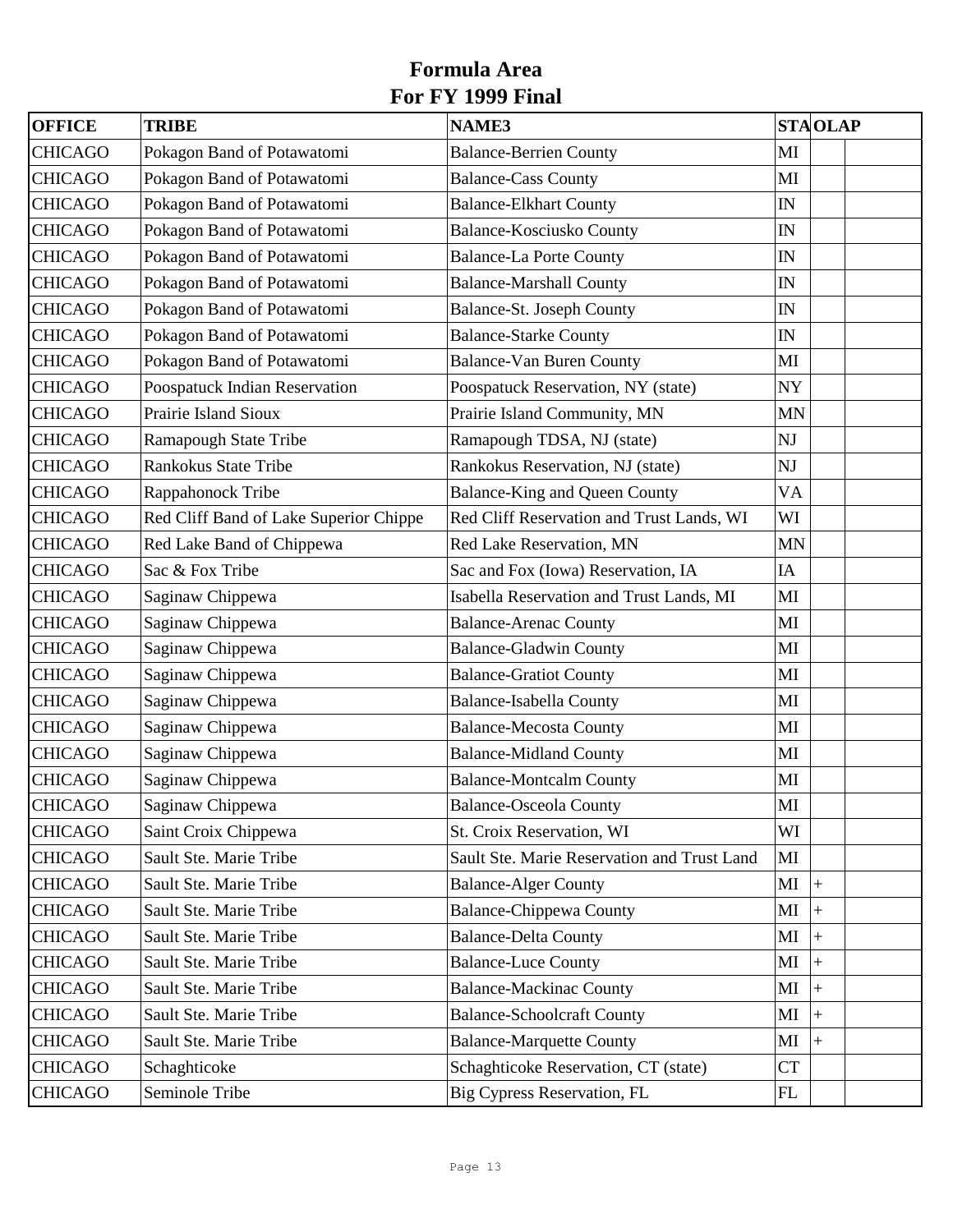| <b>OFFICE</b>  | <b>TRIBE</b>                           | <b>NAME3</b>                                 | <b>STAOLAP</b>   |
|----------------|----------------------------------------|----------------------------------------------|------------------|
| <b>CHICAGO</b> | Seminole Tribe                         | Brighton Reservation, FL                     | FL               |
| <b>CHICAGO</b> | Seminole Tribe                         | Hollywood Reservation, FL                    | FL               |
| <b>CHICAGO</b> | Seminole Tribe                         | Seminole Trust Lands, FL                     | FL               |
| <b>CHICAGO</b> | Seminole Tribe                         | <b>Balance-Dade County</b>                   | FL               |
| <b>CHICAGO</b> | Seminole Tribe                         | <b>Balance-Hillsborough County</b>           | FL               |
| <b>CHICAGO</b> | Seminole Tribe                         | <b>Balance-St. Lucie County</b>              | ${\rm FL}$       |
| <b>CHICAGO</b> | Seneca Nation of New York              | Allegany Reservation, NY                     | <b>NY</b>        |
| <b>CHICAGO</b> | Seneca Nation of New York              | Cattaraugus Reservation, NY                  | <b>NY</b>        |
| <b>CHICAGO</b> | Seneca Nation of New York              | Oil Springs Reservation, NY                  | <b>NY</b>        |
| <b>CHICAGO</b> | Shakopee Sioux                         | Shakopee Community, MN                       | MN               |
| <b>CHICAGO</b> | <b>Shinnecock Indian Reservation</b>   | Shinnecock Reservation, NY (state)           | <b>NY</b>        |
| <b>CHICAGO</b> | Sokagoan Chippewa Tribe                | Sokaogon Chippewa Community and Trust Lar WI |                  |
| <b>CHICAGO</b> | Sokagoan Chippewa Tribe                | Balance-Forest County, WI                    | WI<br>$\ddot{+}$ |
| <b>CHICAGO</b> | St. Regis Mohawk Tribe                 | St. Regis Mohawk Reservation, NY             | <b>NY</b>        |
| <b>CHICAGO</b> | St. Regis Mohawk Tribe                 | <b>Balance-Franklin County</b>               | <b>NY</b>        |
| <b>CHICAGO</b> | Stockbridge-Munsee Tribe               | Stockbridge Reservation, WI                  | WI               |
| <b>CHICAGO</b> | Tonawanda Band of Senecas              | Tonawanda Reservation, NY                    | <b>NY</b>        |
| <b>CHICAGO</b> | <b>Tuscarora Nation</b>                | Tuscarora Reservation, NY                    | <b>NY</b>        |
| <b>CHICAGO</b> | <b>Upper Sioux Indian Community</b>    | <b>Upper Sioux Community, MN</b>             | <b>MN</b>        |
| <b>CHICAGO</b> | <b>Upper Sioux Indian Community</b>    | <b>Balance-Goodhue County</b>                | <b>MN</b>        |
| <b>CHICAGO</b> | <b>Upper Sioux Indian Community</b>    | <b>Balance-Redwood County</b>                | MN               |
| <b>CHICAGO</b> | <b>Upper Sioux Indian Community</b>    | <b>Balance-Renville County</b>               | <b>MN</b>        |
| <b>CHICAGO</b> | <b>Upper Sioux Indian Community</b>    | <b>Balance-Scott County</b>                  | MN               |
| <b>CHICAGO</b> | <b>Upper Sioux Indian Community</b>    | <b>Balance-Yellow Medicine County</b>        | <b>MN</b>        |
| <b>CHICAGO</b> | <b>Waccamaw Siouan State Tribe</b>     | Waccamaw Siouan TDSA, NC (state)             | NC               |
| <b>CHICAGO</b> | Wampanoag Tribe                        | Wampanoag-Gay Head TDSA, MA                  | <b>MA</b>        |
| <b>CHICAGO</b> | White Earth Band of Minnesota Chippewa | White Earth Reservation, MN                  | <b>MN</b>        |
| <b>CHICAGO</b> | White Earth Band of Minnesota Chippewa | <b>Balance-Becker County</b>                 | <b>MN</b>        |
| <b>CHICAGO</b> | White Earth Band of Minnesota Chippewa | <b>Balance-Clearwater County</b>             | <b>MN</b>        |
| <b>DENVER</b>  | <b>Blackfeet Tribe</b>                 | <b>Blackfeet Reservation, MT</b>             | MT               |
| <b>DENVER</b>  | <b>Cheyenne River Sioux</b>            | Cheyenne River Reservation, SD               | <b>SD</b>        |
| <b>DENVER</b>  | <b>Crow Creek Sioux</b>                | Crow Creek Reservation, SD                   | <b>SD</b>        |
| <b>DENVER</b>  | Crow Tribe                             | Crow Reservation and Trust Lands, MT         | MT               |
| <b>DENVER</b>  | Devils Lake Sioux                      | Devils Lake Sioux Reservation, ND            | <b>ND</b>        |
| <b>DENVER</b>  | <b>Flandreau Santee Sioux</b>          | Flandreau Reservation, SD                    | <b>SD</b>        |
| <b>DENVER</b>  | Fort Belknap Indian Community          | Fort Belknap Reservation and Trust Lands, M  | MT               |
| <b>DENVER</b>  | Fort Peck Assiniboine and Sioux        | Fort Peck Reservation, MT                    | MT               |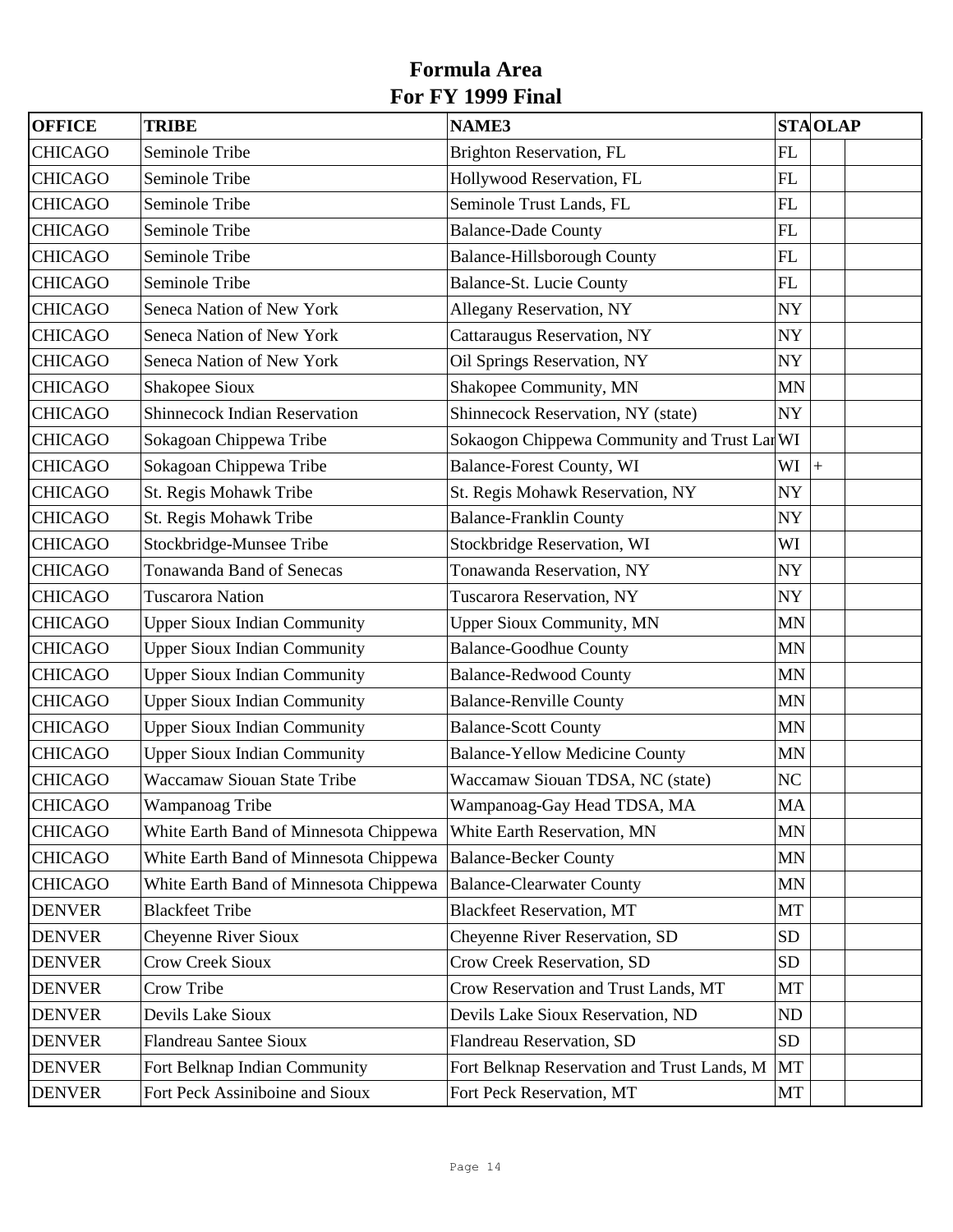| <b>OFFICE</b> | <b>TRIBE</b>                           | <b>NAME3</b>                                   |           | <b>STAOLAP</b> |  |
|---------------|----------------------------------------|------------------------------------------------|-----------|----------------|--|
| <b>DENVER</b> | Ft. Berthold Affiliated Tribes         | Fort Berthold Reservation, ND                  | <b>ND</b> |                |  |
| <b>DENVER</b> | <b>Goshute Reservation</b>             | <b>Goshute Reservation, NV-UT</b>              | <b>NV</b> |                |  |
| <b>DENVER</b> | <b>Goshute Reservation</b>             | Goshute Reservation, NV-UT                     | <b>UT</b> |                |  |
| <b>DENVER</b> | Lower Brule Sioux                      | Lower Brule Reservation, SD                    | <b>SD</b> |                |  |
| <b>DENVER</b> | Northern Arapahoe                      | Wind River Reservation, WY                     | $WY$ +    |                |  |
| <b>DENVER</b> | Northern Cheyenne                      | Crow/Northern Cheyenne Area, MT                | $MT +$    |                |  |
| <b>DENVER</b> | Northern Cheyenne                      | Northern Cheyenne Reservation and Trust Lan MT |           |                |  |
| <b>DENVER</b> | Northern Cheyenne                      | Northern Cheyenne Reservation and Trust Lan SD |           |                |  |
| <b>DENVER</b> | NW Band of Shoshone Nation             | Northwestern Shoshoni Reservation, UT          | <b>UT</b> |                |  |
| <b>DENVER</b> | Oglala Sioux of Pine Ridge Reservation | Pine Ridge Reservation and Trust Lands, NE-    | NE        |                |  |
| <b>DENVER</b> | Oglala Sioux of Pine Ridge Reservation | Pine Ridge Reservation and Trust Lands, NE-    | <b>SD</b> |                |  |
| <b>DENVER</b> | Omaha Tribe                            | Omaha Reservation, IA-NE                       | IA        |                |  |
| <b>DENVER</b> | Omaha Tribe                            | Omaha Reservation, IA-NE                       | NE        |                |  |
| <b>DENVER</b> | Ponca Tribe of Nebraska                | Ponca TDSA, NE (State)                         | <b>NE</b> |                |  |
| <b>DENVER</b> | Ponca Tribe of Nebraska                | <b>Balance-Boyd County</b>                     | NE        |                |  |
| <b>DENVER</b> | Ponca Tribe of Nebraska                | <b>Balance-Burt County</b>                     | <b>NE</b> |                |  |
| <b>DENVER</b> | Ponca Tribe of Nebraska                | <b>Balance-Charles Mix County</b>              | <b>SD</b> |                |  |
| <b>DENVER</b> | Ponca Tribe of Nebraska                | <b>Balance-Douglas County</b>                  | NE        |                |  |
| <b>DENVER</b> | Ponca Tribe of Nebraska                | <b>Balance-Hall County</b>                     | <b>NE</b> |                |  |
| <b>DENVER</b> | Ponca Tribe of Nebraska                | <b>Balance-Holt County</b>                     | NE        |                |  |
| <b>DENVER</b> | Ponca Tribe of Nebraska                | <b>Balance-Knox County</b>                     | NE        |                |  |
| <b>DENVER</b> | Ponca Tribe of Nebraska                | <b>Balance-Lancaster County</b>                | NE        |                |  |
| <b>DENVER</b> | Ponca Tribe of Nebraska                | <b>Balance-Madison County</b>                  | NE        |                |  |
| <b>DENVER</b> | Ponca Tribe of Nebraska                | <b>Balance-Platte County</b>                   | <b>NE</b> |                |  |
| <b>DENVER</b> | Ponca Tribe of Nebraska                | <b>Balance-Pottawattamie County</b>            | IA        |                |  |
| <b>DENVER</b> | Ponca Tribe of Nebraska                | <b>Balance-Sarpy County</b>                    | $\rm NE$  |                |  |
| <b>DENVER</b> | Ponca Tribe of Nebraska                | <b>Balance-Stanton County</b>                  | <b>NE</b> |                |  |
| <b>DENVER</b> | Ponca Tribe of Nebraska                | <b>Balance-Wayne County</b>                    | NE        |                |  |
| <b>DENVER</b> | Ponca Tribe of Nebraska                | <b>Balance-Woodbury County</b>                 | IA        |                |  |
| <b>DENVER</b> | Rocky Boy Chippewa-Cree                | Rocky Boy's Reservation and Trust Lands, MT MT |           |                |  |
| <b>DENVER</b> | Rosebud Sioux                          | Rosebud Reservation and Trust Lands, SD        | <b>SD</b> |                |  |
| <b>DENVER</b> | Salish and Kootenai Tribes             | Flathead Reservation, MT                       | MT        |                |  |
| <b>DENVER</b> | <b>Santee Sioux Tribe</b>              | Santee Reservation, NE                         | NE        |                |  |
| <b>DENVER</b> | Shoshone Tribe of the Wind River Reser | Wind River Reservation, WY                     | $WY$ +    |                |  |
| <b>DENVER</b> | Sisseton-Wahpeton Sioux                | Lake Traverse (Sisseton) Reservation, ND-SD    | ND        |                |  |
| <b>DENVER</b> | Sisseton-Wahpeton Sioux                | Lake Traverse (Sisseton) Reservation, ND-SD    | <b>SD</b> |                |  |
| <b>DENVER</b> | Skull Valley Band of Goshute           | Skull Valley Reservation, UT                   | UT        |                |  |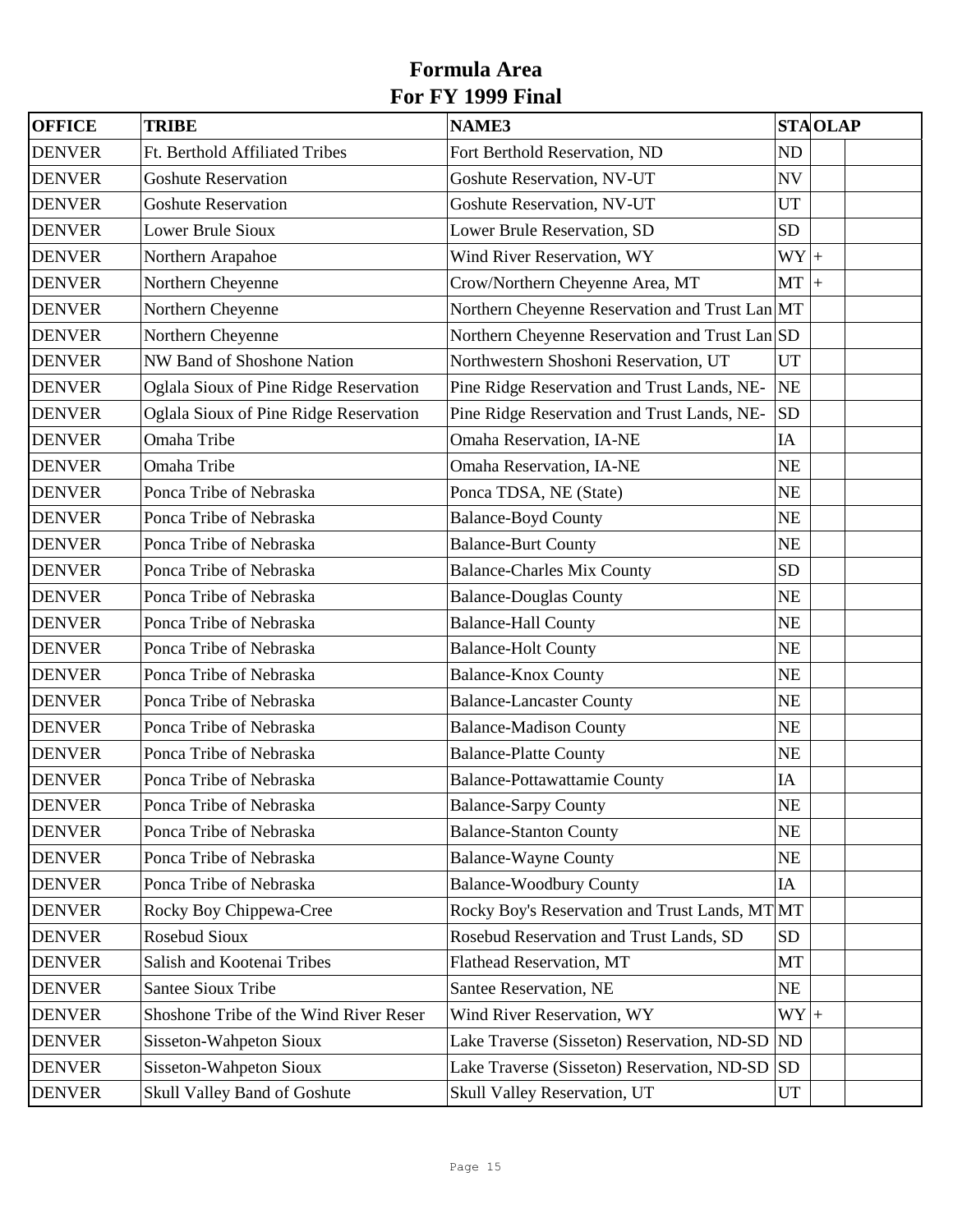| <b>OFFICE</b>         | <b>TRIBE</b>                             | <b>NAME3</b>                                        |           | <b>STAOLAP</b> |  |
|-----------------------|------------------------------------------|-----------------------------------------------------|-----------|----------------|--|
| <b>DENVER</b>         | Southern Ute Tribe                       | Southern Ute Reservation, CO                        | CO        |                |  |
| <b>DENVER</b>         | <b>Standing Rock Sioux</b>               | <b>Standing Rock Reservation, ND-SD</b>             | ND        |                |  |
| <b>DENVER</b>         | <b>Standing Rock Sioux</b>               | <b>Standing Rock Reservation, ND-SD</b>             | <b>SD</b> |                |  |
| <b>DENVER</b>         | Turtle Mountain Band of Chippewa         | <b>Turtle Mountain Reservation and Trust Lands</b>  | ND        | $\ddot{+}$     |  |
| <b>DENVER</b>         | Turtle Mountain Band of Chippewa         | <b>Turtle Mountain Reservation and Trust Lands</b>  | <b>SD</b> | $\ddot{}$      |  |
| <b>DENVER</b>         | Uintah & Ouray Ute Indian Tribe          | Uintah and Ouray Reservation, UT                    | UT        |                |  |
| <b>DENVER</b>         | <b>Utah Paiute Tribe</b>                 | Paiute of Utah Reservation, UT                      | <b>UT</b> |                |  |
| <b>DENVER</b>         | <b>Utah Paiute Tribe</b>                 | <b>Balance-Beaver County</b>                        | <b>UT</b> |                |  |
| <b>DENVER</b>         | <b>Utah Paiute Tribe</b>                 | <b>Balance-Iron County</b>                          | UT        |                |  |
| <b>DENVER</b>         | <b>Utah Paiute Tribe</b>                 | <b>Balance-Millard County</b>                       | UT        |                |  |
| <b>DENVER</b>         | <b>Utah Paiute Tribe</b>                 | <b>Balance-Sevier County</b>                        | UT        |                |  |
| <b>DENVER</b>         | <b>Utah Paiute Tribe</b>                 | <b>Balance-Washington County</b>                    | <b>UT</b> |                |  |
| <b>DENVER</b>         | Ute Mountain Tribe                       | Ute Mountain Reservation, CO-NM-UT                  | CO        |                |  |
| <b>DENVER</b>         | Ute Mountain Tribe                       | Ute Mountain Reservation, CO-NM-UT                  | <b>NM</b> |                |  |
| <b>DENVER</b>         | Ute Mountain Tribe                       | Ute Mountain Reservation, CO-NM-UT                  | UT        |                |  |
| <b>DENVER</b>         | Winnebago Tribe                          | Winnebago Reservation, NE                           | <b>NE</b> |                |  |
| <b>DENVER</b>         | <b>Yankton Sioux</b>                     | Yankton Reservation, SD                             | <b>SD</b> |                |  |
| <b>OKLAHOMA</b>       | Absentee-Shawnee                         |                                                     | OK        |                |  |
|                       | OKLAHOMA Absentee-Shawnee                | Absentee Shawnee-Citizens Band Pottawatomi $ OK $ + |           |                |  |
|                       | OKLAHOMA Absentee-Shawnee                | <b>Balance-Lincoln County</b>                       | $OK$ +    |                |  |
|                       | OKLAHOMA Alabama-Coushatta               | Alabama and Coushatta Reservation, TX               | <b>TX</b> |                |  |
|                       | OKLAHOMA   Alabama-Quassarte Tribal Town | Creek TJSA, OK                                      | $OK$ +    |                |  |
| OKLAHOMA              | Apache Choctaw, LA (state)               | Apache Choctaw TDSA, LA (state)                     | LA        |                |  |
| OKLAHOMA Apache Tribe |                                          | Kiowa-Comanche-Apache-Fort Sill Apache              | $OK$ +    |                |  |
| <b>OKLAHOMA</b>       | Caddo Tribe                              | Caddo-Wichita-Delaware TJSA, OK                     | $OK$ +    |                |  |
|                       | <b>OKLAHOMA</b> Cherokee Nation          | Cherokee TJSA, OK                                   | OK        |                |  |
| <b>OKLAHOMA</b>       | Cheyenne-Arapaho Tribes                  | Cheyenne-Arapaho TJSA, OK                           | OK.       |                |  |
| <b>OKLAHOMA</b>       | Chickasaw                                | Chickasaw TJSA, OK                                  | OK        |                |  |
| <b>OKLAHOMA</b>       | Chitimacha Tribe                         | Chitimacha Reservation, LA                          | LA        |                |  |
| <b>OKLAHOMA</b>       | <b>Choctaw Nation</b>                    | Choctaw TJSA, OK                                    | OK        |                |  |
| <b>OKLAHOMA</b>       | Citizen Band Potawatomi Tribe            | <b>Absentee Shawnee-Citizens Band Pottawat</b>      | $OK$ +    |                |  |
| <b>OKLAHOMA</b>       | Clifton Choctaw, LA (state)              | Clifton Choctaw TDSA, LA (state)                    | LA        |                |  |
| <b>OKLAHOMA</b>       | Comanche Tribe                           | Kiowa-Comanche-Apache-Fort Sill Apache              | $OK$ +    |                |  |
| <b>OKLAHOMA</b>       | Coushatta Tribe                          | Coushatta Reservation, LA                           | LA        |                |  |
| <b>OKLAHOMA</b>       | Delaware Tribe                           | Caddo-Wichita-Delaware TJSA, OK                     | $OK$ +    |                |  |
| <b>OKLAHOMA</b>       | Delaware Tribe of Indians (Eastern)      | Cherokee TJSA, OK                                   | OK        | $+$            |  |
|                       | OKLAHOMA Delaware-Muncie State Tribe     | Delaware-Muncie TDSA, KS (state)                    | <b>KS</b> |                |  |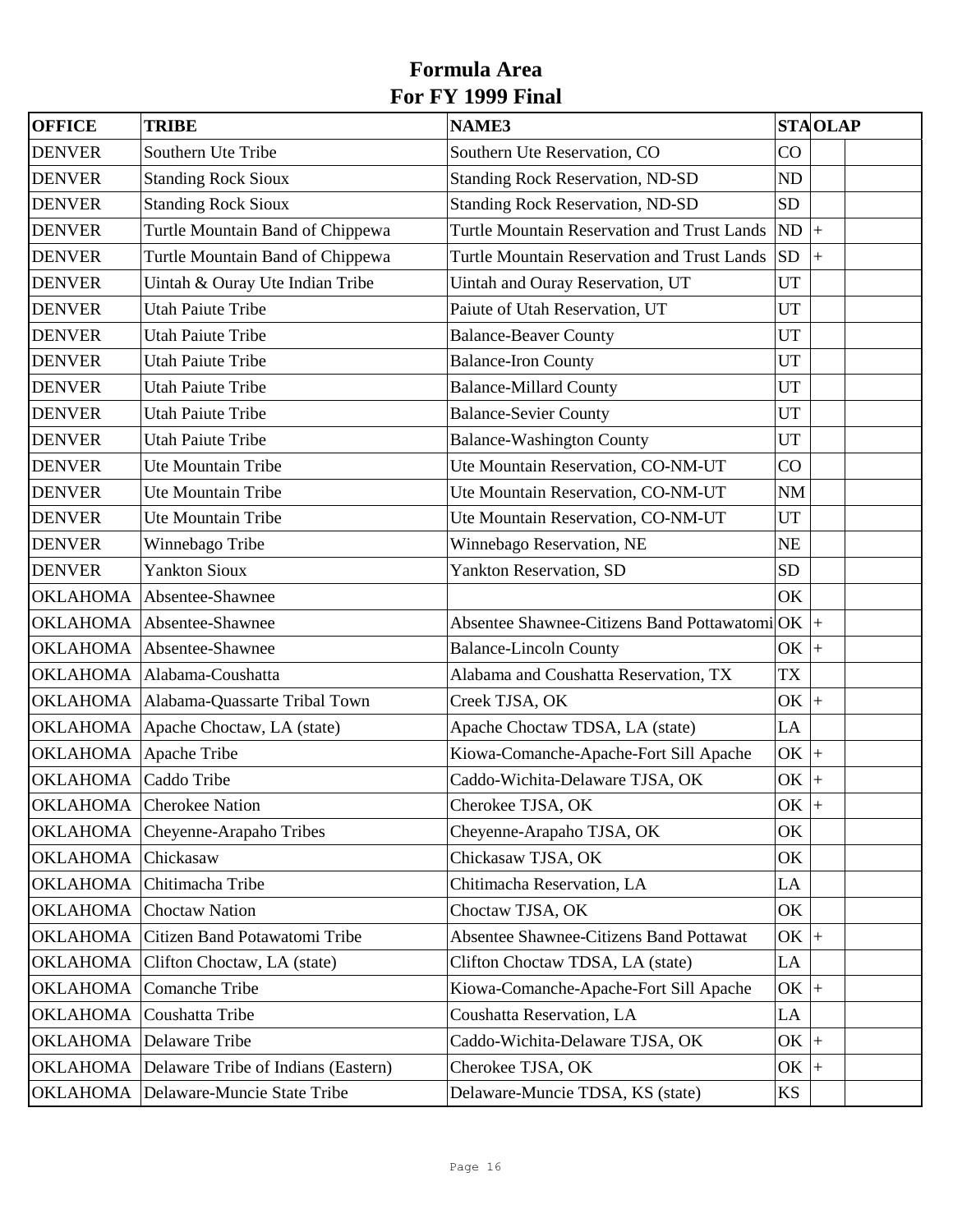| <b>OFFICE</b>                | <b>TRIBE</b>                                 | <b>NAME3</b>                                      |             | <b>STAOLAP</b> |
|------------------------------|----------------------------------------------|---------------------------------------------------|-------------|----------------|
| <b>OKLAHOMA</b>              | <b>Eastern Shawnee Tribe</b>                 | <b>Balance-Ottawa County</b>                      | OK          | $\ddot{}$      |
|                              | OKLAHOMA   Fort Sill Apache Tribe            | Kiowa-Comanche-Apache-Fort Sill Apache            | OK          | $\ddot{}$      |
|                              | OKLAHOMA   Iowa Tribe of Kansas and Nebraska | Iowa Reservation, KS-NE                           | <b>KS</b>   |                |
|                              | OKLAHOMA   Iowa Tribe of Kansas and Nebraska | Iowa Reservation, KS-NE                           | <b>NE</b>   |                |
|                              | OKLAHOMA   Iowa Tribe of Oklahoma            | Iowa-Sac and Fox Joint Area TJSA, OK              | OK          |                |
|                              | OKLAHOMA lowa Tribe of Oklahoma              | Iowa TJSA, OK                                     | OK          |                |
|                              | OKLAHOMA Jena Band of Choctaw                | Jena Band of Choctaw TDSA, LA (state)             | LA          |                |
| OKLAHOMA Kaw Tribe           |                                              | Kaw TJSA, OK                                      | OK          |                |
|                              | OKLAHOMA Kialegee Tribal Town                | Creek TJSA, OK                                    | OK          | $\ddot{+}$     |
|                              | OKLAHOMA Kickapoo Tribe                      | Kickapoo Reservation, KS                          | <b>KS</b>   |                |
|                              | OKLAHOMA Kickapoo Tribe of Oklahoma          | <b>Balance-Lincoln County</b>                     | OK          | $+$            |
|                              | OKLAHOMA Kickapoo Tribe of Oklahoma          | <b>Balance-Pottawatomie County</b>                | OK          |                |
| OKLAHOMA Kiowa Tribe         |                                              | Kiowa-Comanche-Apache-Fort Sill Apache TJ OK $ +$ |             |                |
| OKLAHOMA Miami Tribe         |                                              | <b>Balance-Ottawa County</b>                      | OK          | $\ddot{}$      |
| OKLAHOMA Modoc Tribe         |                                              | <b>Balance-Ottawa County</b>                      | OK          | $\ddot{}$      |
|                              | OKLAHOMA Muskogee (Creek) Nation             | Creek-Seminole Joint Area TJSA, OK                | OK          | $\ddot{}$      |
|                              | OKLAHOMA Muskogee (Creek) Nation             | Creek TJSA, OK                                    | OK          | $\ddot{+}$     |
| OKLAHOMA                     | Osage Tribe                                  | Osage Reservation, OK                             | OK          |                |
|                              | OKLAHOMA Otoe-Missouria Tribe                | Otoe-Missouria TJSA, OK                           | OK          |                |
| OKLAHOMA Ottawa Tribe        |                                              | <b>Balance-Ottawa County</b>                      | $OK \,   +$ |                |
| <b>OKLAHOMA</b> Pawnee Tribe |                                              | Pawnee TJSA, OK                                   | OK          |                |
| OKLAHOMA Peoria Tribe        |                                              | <b>Balance-Delaware County</b>                    | $OK$ +      |                |
| OKLAHOMA Peoria Tribe        |                                              | <b>Balance-Ottawa County</b>                      | OK          | $+$            |
| <b>OKLAHOMA</b> Ponca Tribe  |                                              | <b>Balance-Kay County</b>                         | OK          |                |
|                              | OKLAHOMA Prairie Band of Potawatomi          | Potawatomi (Kansas) Reservation, KS               | <b>KS</b>   |                |
| OKLAHOMA Quapaw Tribe        |                                              | <b>Balance-Ottawa County</b>                      | $OK$ +      | $\pm$          |
|                              | OKLAHOMA Sac and Fox of Missouri             | Sac and Fox (KS-NE) Reservation and Trust L KS    |             |                |
|                              | OKLAHOMA Sac and Fox of Missouri             | Sac and Fox (KS-NE) Reservation and Trust L NE    |             |                |
| OKLAHOMA                     | Sac and Fox Tribe                            | Sac and Fox TJSA, OK                              | OK          |                |
| <b>OKLAHOMA</b>              | Seminole Nation                              | Seminole TJSA, OK                                 | OK          |                |
| <b>OKLAHOMA</b>              | Seneca-Cayuga                                | <b>Balance-Delaware County</b>                    | $OK$ +      |                |
| OKLAHOMA                     | Seneca-Cayuga                                | <b>Balance-Ottawa County</b>                      | $OK$ +      |                |
| <b>OKLAHOMA</b>              | Texas Band of Kickapoo Indians               | <b>Balance-Maverick County</b>                    | <b>TX</b>   |                |
| <b>OKLAHOMA</b>              | Thlopthlocco Tribal Town                     | Creek TJSA, OK                                    | $OK$ +      |                |
| <b>OKLAHOMA</b>              | Tonkawa Tribe                                | Tonkawa TJSA, OK                                  | OK          |                |
| <b>OKLAHOMA</b>              | Tunica-Biloxi Tribe                          | Tunica-Biloxi Reservation, LA                     | LA          |                |
| <b>OKLAHOMA</b>              | Tunica-Biloxi Tribe                          | <b>Balance-Avoyelles Parish</b>                   | LA          |                |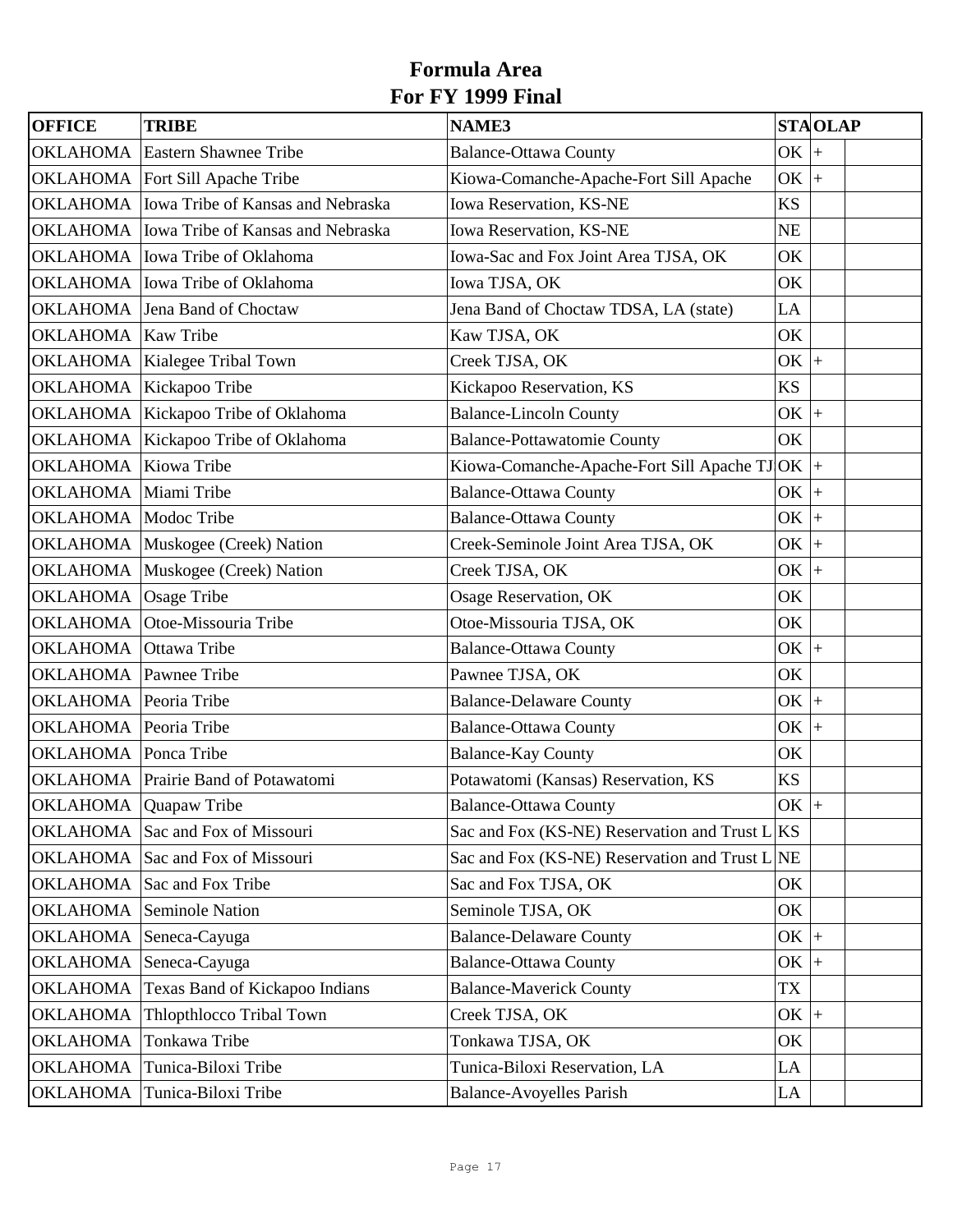| <b>OFFICE</b>   | <b>TRIBE</b>                           | <b>NAME3</b>                         |                | <b>STAOLAP</b>     |  |
|-----------------|----------------------------------------|--------------------------------------|----------------|--------------------|--|
| <b>OKLAHOMA</b> | Tunica-Biloxi Tribe                    | <b>Balance-Rapides Parish</b>        | LA             |                    |  |
| <b>OKLAHOMA</b> | United Houma Nation, LA (state)        | United Houma Nation TDSA, LA (state) | LA             |                    |  |
| <b>OKLAHOMA</b> | <b>United Keetoowah</b>                | Cherokee TJSA, OK                    | OK             | $\ddot{}$          |  |
| <b>OKLAHOMA</b> | Wichita Tribe                          | Caddo-Wichita-Delaware TJSA, OK      | OK             | $\left  + \right $ |  |
| <b>OKLAHOMA</b> | Wyandotte                              | <b>Balance-Newton County</b>         | M <sub>O</sub> |                    |  |
| <b>OKLAHOMA</b> | Wyandotte                              | <b>Balance-Ottawa County</b>         | OK             | $\ddot{}$          |  |
| <b>PHOENIX</b>  | Acoma Pueblo                           | Acoma Pueblo and Trust Lands, NM     | <b>NM</b>      |                    |  |
| <b>PHOENIX</b>  | Agua Caliente Band of Cahuilla         | Agua Caliente Reservation, CA        | CA             |                    |  |
| <b>PHOENIX</b>  | Ak-Chin Papago                         | Maricopa (Ak-Chin) Reservation, AZ   | AZ             |                    |  |
| <b>PHOENIX</b>  | Alturas Rancheria                      | Alturas Rancheria, CA                | CA             |                    |  |
| <b>PHOENIX</b>  | Auburn Rancheria                       | <b>Balance-Placer County</b>         | CA             |                    |  |
| <b>PHOENIX</b>  | Augustine Band of Cahuilla             | <b>Augustine Reservation, CA</b>     | CA             |                    |  |
| <b>PHOENIX</b>  | Barona Group of Capitan Grande         | Barona Rancheria, CA                 | CA             |                    |  |
| <b>PHOENIX</b>  | Berry Creek Rancheria                  | Berry Creek Rancheria, CA            | CA             |                    |  |
| <b>PHOENIX</b>  | Berry Creek Rancheria                  | <b>Balance-Butte County</b>          | CA             | $\left  + \right $ |  |
| <b>PHOENIX</b>  | Big Lagoon Rancheria                   | Big Lagoon Rancheria, CA             | CA             |                    |  |
| <b>PHOENIX</b>  | <b>Big Pine Band</b>                   | Big Pine Rancheria, CA               | CA             |                    |  |
| <b>PHOENIX</b>  | <b>Big Sandy Rancheria</b>             | Big Sandy Rancheria, CA              | CA             |                    |  |
| <b>PHOENIX</b>  | <b>Big Valley Rancheria</b>            | Big Valley Rancheria, CA             | CA             |                    |  |
| <b>PHOENIX</b>  | <b>Big Valley Rancheria</b>            | <b>Balance-Lake County</b>           | CA             | $\ddot{}$          |  |
| <b>PHOENIX</b>  | <b>Blue Lake Rancheria</b>             | Blue Lake Rancheria, CA              | CA             |                    |  |
| <b>PHOENIX</b>  | <b>Bridgeport Paiute Indian Colony</b> | Bridgeport Colony, CA                | CA             |                    |  |
| <b>PHOENIX</b>  | Buena Vista Rancheria                  | <b>Balance-Amador County</b>         | CA             | $+$                |  |
| <b>PHOENIX</b>  | Cabazon Band                           | Cabazon Reservation, CA              | CA             |                    |  |
| <b>PHOENIX</b>  | Cahuilla Band                          | Cahuilla Reservation, CA             | CA             |                    |  |
| <b>PHOENIX</b>  | Campo Band                             | Campo Reservation, CA                | CA             |                    |  |
| <b>PHOENIX</b>  | Cedarville Rancheria                   | Cedarville Rancheria, CA             | CA             |                    |  |
| <b>PHOENIX</b>  | Chemehuevi                             | Chemehuevi Reservation, CA           | CA             |                    |  |
| <b>PHOENIX</b>  | <b>Chicken Ranch Rancheria</b>         | Chicken Ranch Rancheria, CA          | CA             |                    |  |
| <b>PHOENIX</b>  | Chico Rancheria                        | <b>Balance-Butte County</b>          | $CA$ +         |                    |  |
| <b>PHOENIX</b>  | Cloverdale Rancheria                   | <b>Balance-Sonoma County</b>         | CA             |                    |  |
| <b>PHOENIX</b>  | Cochiti Pueblo                         | Cochiti Pueblo, NM                   | <b>NM</b>      |                    |  |
| <b>PHOENIX</b>  | Cocopah Tribe                          | Cocopah Reservation, AZ              | AZ             |                    |  |
| <b>PHOENIX</b>  | Cold Springs Rancheria                 | Cold Springs Rancheria, CA           | CA             |                    |  |
| <b>PHOENIX</b>  | Colorado River Indian Tribes           | Colorado River Reservation, AZ-CA    | AZ             |                    |  |
| <b>PHOENIX</b>  | Colorado River Indian Tribes           | Colorado River Reservation, AZ-CA    | CA             |                    |  |
| <b>PHOENIX</b>  | Colusa Rancheria                       | Colusa (Cachil Dehe) Rancheria, CA   | CA             |                    |  |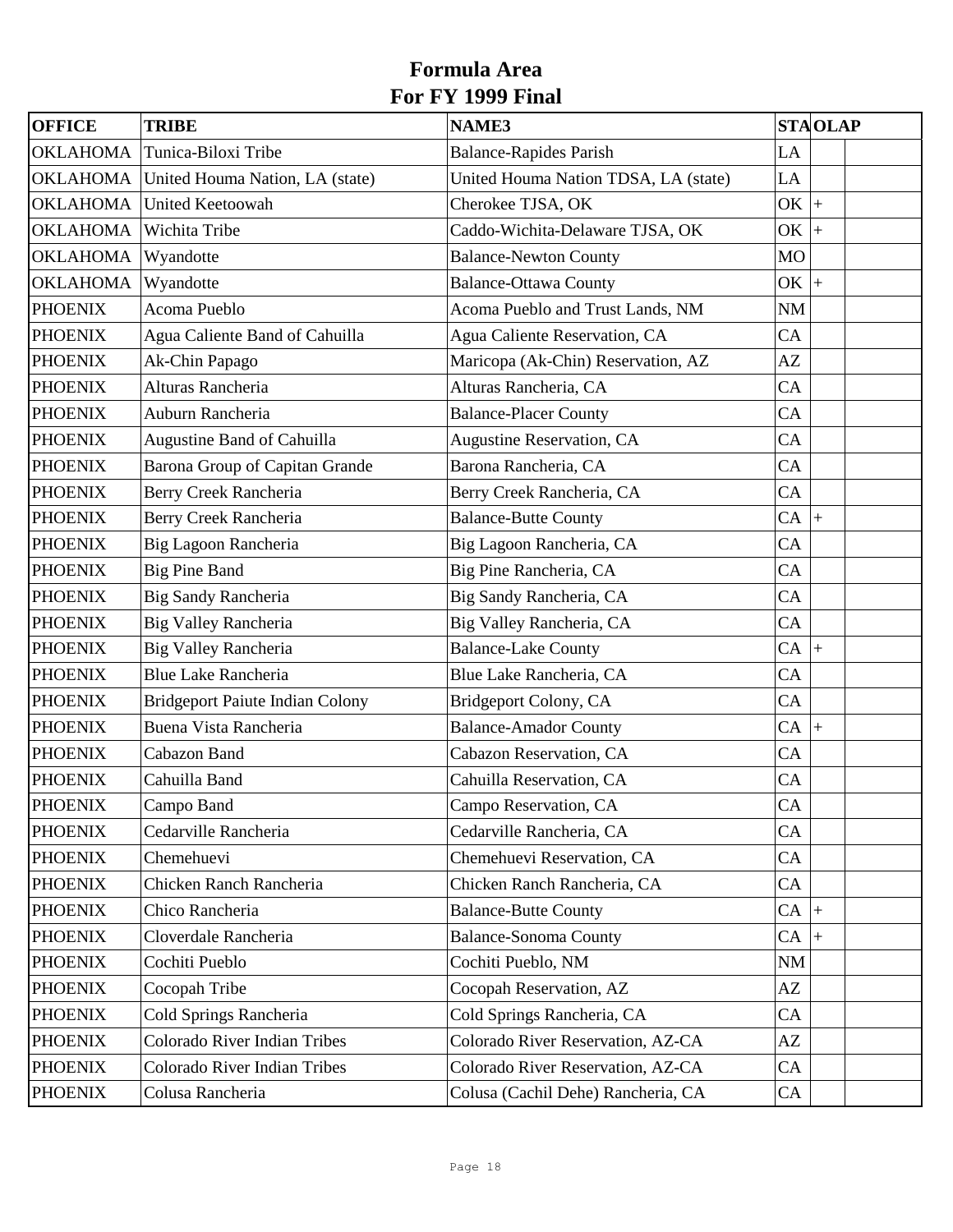| OFFICE         | <b>TRIBE</b>                       | <b>NAME3</b>                             |              | <b>STAOLAP</b> |  |
|----------------|------------------------------------|------------------------------------------|--------------|----------------|--|
| <b>PHOENIX</b> | Cortina Rancheria                  | Cortina Rancheria, CA                    | CA           |                |  |
| <b>PHOENIX</b> | Cortina Rancheria                  | <b>Balance-Yolo County</b>               | $CA \vert +$ |                |  |
| <b>PHOENIX</b> | Coyote Valley Band                 | Coyote Valley Reservation, CA            | CA           |                |  |
| <b>PHOENIX</b> | Coyote Valley Band                 | Balance-Mendocino County, CA             | $CA \mid +$  |                |  |
| <b>PHOENIX</b> | Coyote Valley Band                 | <b>Balance-Sonoma County</b>             | CA           | $ +$           |  |
| <b>PHOENIX</b> | Cuyapaipe Community                | Cuyapaipe Reservation, CA                | CA           |                |  |
| <b>PHOENIX</b> | Death Valley Timba-Sha             | <b>Balance-Inyo County</b>               | CA           |                |  |
| <b>PHOENIX</b> | Dry Creek Rancheria                | Dry Creek Rancheria, CA                  | CA           |                |  |
| <b>PHOENIX</b> | Dry Creek Rancheria                | <b>Balance-Sonoma County</b>             | $CA \mid +$  |                |  |
| <b>PHOENIX</b> | Duck Valley Shoshone-Paiute        | Duck Valley Reservation, ID-NV           | ID           |                |  |
| <b>PHOENIX</b> | Duck Valley Shoshone-Paiute        | Duck Valley Reservation, ID-NV           | NV           |                |  |
| <b>PHOENIX</b> | <b>Duckwater Shoshone</b>          | Duckwater Reservation, NV                | <b>NV</b>    |                |  |
| <b>PHOENIX</b> | Elk Valley Rancheria               | Elk Valley Rancheria, CA                 | CA           |                |  |
| <b>PHOENIX</b> | <b>Ely Shoshone</b>                | Ely Colony, NV                           | NV           |                |  |
| <b>PHOENIX</b> | Enterprise Rancheria               | Enterprise Rancheria, CA                 | CA           |                |  |
| <b>PHOENIX</b> | Enterprise Rancheria               | <b>SEE Balace-Butte County</b>           | $CA \vert +$ |                |  |
| <b>PHOENIX</b> | <b>Fallon Paiute-Shoshone</b>      | Fallon Colony, NV                        | <b>NV</b>    |                |  |
| <b>PHOENIX</b> | <b>Fallon Paiute-Shoshone</b>      | Fallon Reservation, NV                   | <b>NV</b>    |                |  |
| <b>PHOENIX</b> | Fort Bidwell                       | Fort Bidwell Reservation, CA             | CA           |                |  |
| <b>PHOENIX</b> | Fort Bidwell                       | <b>Balance-Modoc County</b>              | CA           |                |  |
| <b>PHOENIX</b> | Fort Independence                  | Fort Independence Reservation, CA        | CA           |                |  |
| <b>PHOENIX</b> | Fort McDermitt Paiute and Shoshone | Fort McDermitt Reservation, NV-OR        | <b>NV</b>    |                |  |
| <b>PHOENIX</b> | Fort McDermitt Paiute and Shoshone | Fort McDermitt Reservation, NV-OR        | <b>OR</b>    |                |  |
| <b>PHOENIX</b> | Fort McDowell Mohave Apache        | Fort McDowell Reservation, AZ            | AZ           |                |  |
| <b>PHOENIX</b> | Fort Mojave Tribe                  | Fort Mojave Reservation, AZ-CA-NV        | AZ           |                |  |
| <b>PHOENIX</b> | Fort Mojave Tribe                  | Fort Mojave Reservation, AZ-CA-NV        | CA           |                |  |
| <b>PHOENIX</b> | Fort Mojave Tribe                  | Fort Mojave Reservation, AZ-CA-NV        | <b>NV</b>    |                |  |
| <b>PHOENIX</b> | Gila River                         | Gila River Reservation, AZ               | AZ           |                |  |
| <b>PHOENIX</b> | Greenville Rancheria               | Greenville Rancheria, CA                 | CA           |                |  |
| <b>PHOENIX</b> | Greenville Rancheria               | <b>Balance-Plumas County</b>             | CA           |                |  |
| <b>PHOENIX</b> | Greenville Rancheria               | <b>Balance-Tehama County</b>             | $CA \vert +$ |                |  |
| <b>PHOENIX</b> | Grindstone Rancheria               | Grindstone Rancheria, CA                 | CA           |                |  |
| <b>PHOENIX</b> | Grindstone Rancheria               | <b>Balance-Glenn County</b>              | CA           |                |  |
| <b>PHOENIX</b> | Guidiville Rancheria               | Guidiville Rancheria & Balance-Mendocino | CA           |                |  |
| <b>PHOENIX</b> | Havasupai                          | Havasupai Reservation, AZ                | AZ           |                |  |
| <b>PHOENIX</b> | Hoopa Valley                       | Hoopa Valley Reservation, CA             | CA           |                |  |
| <b>PHOENIX</b> | Hopi                               | Hopi Reservation and Trust Lands, AZ     | AZ           |                |  |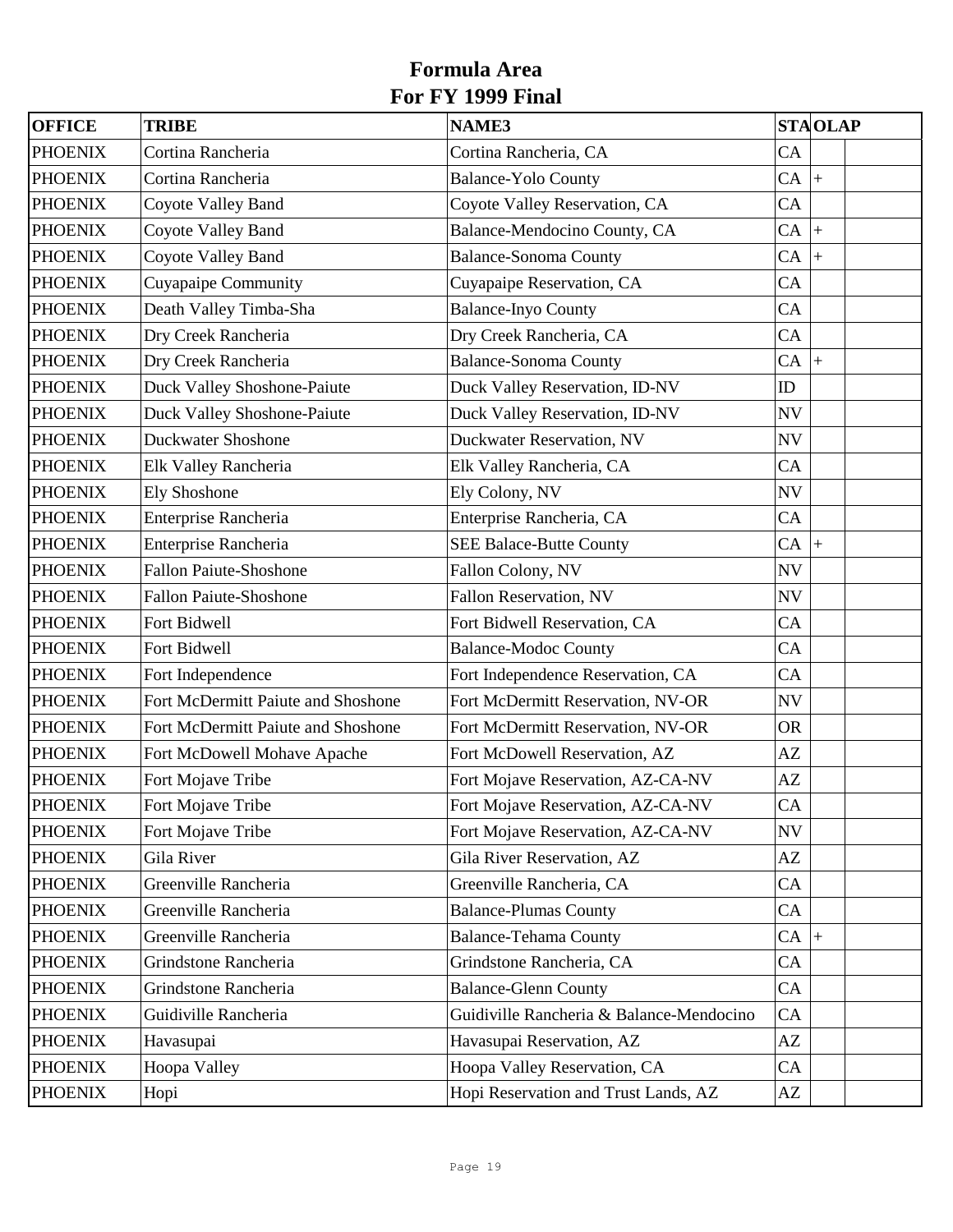| <b>OFFICE</b>  | <b>TRIBE</b>                     | <b>NAME3</b>                                  |                          | <b>STAOLAP</b> |
|----------------|----------------------------------|-----------------------------------------------|--------------------------|----------------|
| <b>PHOENIX</b> | Hopland Rancheria                | Hopland Rancheria & Bal-Mendocino, CA         | CA                       |                |
| <b>PHOENIX</b> | Hualapai                         | Hualapai Reservation and Trust Lands, AZ      | AZ                       |                |
| <b>PHOENIX</b> | Inaja Band                       | Inaja-Cosmit Reservation, CA                  | CA                       |                |
| <b>PHOENIX</b> | Ione Band of Miwok Indians       | <b>Balance-Amador County</b>                  | CA                       | $\ddot{}$      |
| <b>PHOENIX</b> | Isleta Pueblo                    | Isleta Pueblo, NM                             | $N\!M$                   |                |
| <b>PHOENIX</b> | Jackson Rancheria                | Jackson Rancheria, CA                         | CA                       |                |
| <b>PHOENIX</b> | Jamul Indian Village             | Jamul Village, CA                             | CA                       |                |
| <b>PHOENIX</b> | Jemez Pueblo                     | Jemez Pueblo, NM                              | NM                       |                |
| <b>PHOENIX</b> | Jicarilla Reservation            | Jicarilla Apache Reservation, NM              | <b>NM</b>                |                |
| <b>PHOENIX</b> | Kaibab Band of Paiute            | Kaibab Reservation, AZ                        | AZ                       |                |
| <b>PHOENIX</b> | Karuk                            | Karok Reservation and Trust Lands, CA         | CA                       |                |
| <b>PHOENIX</b> | Karuk                            | <b>Balance-Humboldt County</b>                | $CA$ +                   |                |
| <b>PHOENIX</b> | Karuk                            | Balance-Siskiyou County, CA                   |                          | $\ddag$        |
| <b>PHOENIX</b> | La Jolla Band                    | La Jolla Reservation, CA                      | CA                       |                |
| <b>PHOENIX</b> | La Posta Band                    | La Posta Reservation, CA                      | CA                       |                |
| <b>PHOENIX</b> | Laguna Pueblo                    | Laguna Pueblo and Trust Lands, NM             | <b>NM</b>                |                |
| <b>PHOENIX</b> | Las Vegas Colony                 | Las Vegas Colony, NV                          | $\ensuremath{\text{NV}}$ |                |
| <b>PHOENIX</b> | Laytonville Rancheria            | Laytonville Rancheria, CA                     | CA                       |                |
| <b>PHOENIX</b> | Laytonville Rancheria            | <b>Balance-Mendocino County</b>               | $CA$ +                   |                |
| <b>PHOENIX</b> | Lone Pine Paiute-Shoshone        | Lone Pine Rancheria, CA                       | CA                       |                |
| <b>PHOENIX</b> | Los Coyotes Band of Cahuilla     | Los Coyotes Reservation, CA                   | CA                       |                |
| <b>PHOENIX</b> | Lovelock Colony                  | Lovelock Colony, NV                           | $\ensuremath{\text{NV}}$ |                |
| <b>PHOENIX</b> | Lytton Rancheria of California   | <b>Balance-Sonoma County</b>                  | CA                       | $\ddot{}$      |
| <b>PHOENIX</b> | Manchester Point Arena Rancheria | Manchester Point & Bal-Mendocino, CA          | CA                       |                |
| <b>PHOENIX</b> | Manzanita Band                   | Manzanita Reservation, CA                     | CA                       |                |
| <b>PHOENIX</b> | Mesa Grande Band                 | Mesa Grande Reservation, CA                   | ${\rm CA}$               |                |
| <b>PHOENIX</b> | <b>Mescalero Reservation</b>     | Mescalero Apache Reservation, NM              | NM                       |                |
| <b>PHOENIX</b> | Middletown Rancheria             | Middletown Rancheria, CA                      | CA                       |                |
| <b>PHOENIX</b> | Middletown Rancheria             | <b>Balance-Lake County</b>                    | $CA$ +                   |                |
| <b>PHOENIX</b> | Moapa Band of Paiute             | Moapa River Reservation, NV                   | NV                       |                |
| <b>PHOENIX</b> | Mooretown Rancheria              | <b>Balance-Butte County</b>                   | $CA$ +                   |                |
| <b>PHOENIX</b> | Morongo Band of Cahuilla         | Morongo Reservation, CA                       | CA                       |                |
| <b>PHOENIX</b> | Nambe Pueblo                     | Nambe Pueblo and Trust Lands, NM              | <b>NM</b>                |                |
| <b>PHOENIX</b> | Navajo Nation                    | Alamo Navajo Reservation, NM                  | $\rm NM$                 |                |
| <b>PHOENIX</b> | Navajo Nation                    | Canoncito Reservation, NM                     | NM                       |                |
| <b>PHOENIX</b> | Navajo Nation                    | Navajo Reservation and Trust Lands, AZ-NM- AZ |                          |                |
| <b>PHOENIX</b> | Navajo Nation                    | Navajo Reservation and Trust Lands, AZ-NM- NM |                          |                |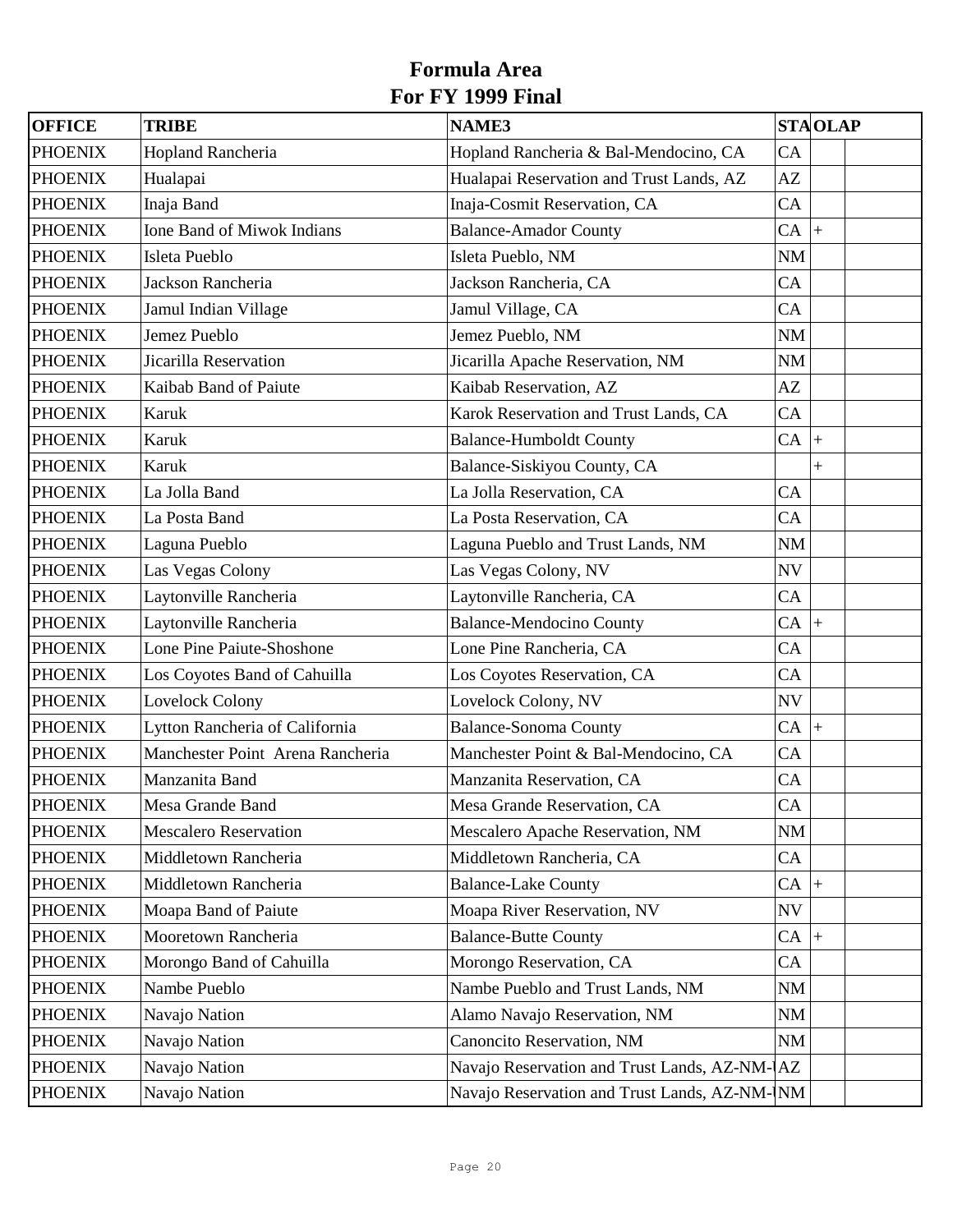| <b>OFFICE</b>  | <b>TRIBE</b>                     | <b>NAME3</b>                                  |              | <b>STAOLAP</b> |
|----------------|----------------------------------|-----------------------------------------------|--------------|----------------|
| <b>PHOENIX</b> | Navajo Nation                    | Navajo Reservation and Trust Lands, AZ-NM- UT |              |                |
| <b>PHOENIX</b> | Navajo Nation                    | Ramah Navajo Community, NM                    | NM           |                |
| <b>PHOENIX</b> | North Fork Rancheria             | North Fork Rancheria, CA                      | CA           |                |
| <b>PHOENIX</b> | North Fork Rancheria             | <b>Balance-Fresno County</b>                  | CA           |                |
| <b>PHOENIX</b> | North Fork Rancheria             | <b>Balance-Madera County</b>                  | CA           |                |
| <b>PHOENIX</b> | Paiute-Shoshone of Bishop Colony | Bishop Rancheria, CA                          | CA           |                |
| <b>PHOENIX</b> | Pajoaque Pueblo                  | Pojoaque Pueblo, NM                           | <b>NM</b>    |                |
| <b>PHOENIX</b> | Pala Bank                        | Pala Reservation, CA                          | CA           |                |
| <b>PHOENIX</b> | Pascua Yaqui Tribe               | Pascua Yaqui Reservation, AZ                  | AZ           |                |
| <b>PHOENIX</b> | Pascua Yaqui Tribe               | <b>Balance-Maricopa County</b>                | AZ           |                |
| <b>PHOENIX</b> | Pascua Yaqui Tribe               | <b>Balance-Pima County</b>                    | AZ           |                |
| <b>PHOENIX</b> | Paskenta Band of Nomlaki Indian  | <b>Balance-Tehama County</b>                  | $CA \vert +$ |                |
| <b>PHOENIX</b> | Pauma Band                       | Pauma Reservation, CA                         | CA           |                |
| <b>PHOENIX</b> | Payson Tonto Apache              | Payson (Yavapai-Apache) Community, AZ         | AZ           |                |
| <b>PHOENIX</b> | Pechanga Band                    | Pechanga Reservation, CA                      | CA           |                |
| <b>PHOENIX</b> | Picayune Rancheria               | Picayune Rancheria, CA                        | CA           |                |
| <b>PHOENIX</b> | Picayune Rancheria               | <b>Balance-Fresno County</b>                  | CA           |                |
| <b>PHOENIX</b> | Picayune Rancheria               | <b>Balance-Madera County</b>                  | CA           |                |
| <b>PHOENIX</b> | Picayune Rancheria               | <b>Balance-Mariposa County</b>                | CA           |                |
| <b>PHOENIX</b> | Picuris Pueblo                   | Picuris Pueblo, NM                            | NM           |                |
| <b>PHOENIX</b> | Pinoleville Rancheria            | Pinoleville Rancheria, CA                     | CA           |                |
| <b>PHOENIX</b> | Pinoleville Rancheria            | <b>Balance-Mendocino County</b>               | $CA$ +       |                |
| <b>PHOENIX</b> | Pit River Tribe                  | Big Bend Rancheria, CA                        | CA           |                |
| <b>PHOENIX</b> | Pit River Tribe                  | Likely Rancheria, CA                          | CA           |                |
| <b>PHOENIX</b> | Pit River Tribe                  | Lookout Rancheria, CA                         | CA           |                |
| <b>PHOENIX</b> | Pit River Tribe                  | Montgomery Creek Rancheria, CA                | CA           |                |
| <b>PHOENIX</b> | Pit River Tribe                  | Pit River Trust Lands, CA                     | CA           |                |
| <b>PHOENIX</b> | Pit River Tribe                  | Roaring Creek Rancheria, CA                   | CA           |                |
| <b>PHOENIX</b> | Pit River Tribe                  | XL Ranch Reservation, CA                      | CA           |                |
| <b>PHOENIX</b> | Potter Valley Rancheria          | <b>Balance-Mendocino County</b>               | $CA$ +       |                |
| <b>PHOENIX</b> | <b>Pyramid Lake Paiute</b>       | Pyramid Lake Reservation, NV                  | <b>NV</b>    |                |
| <b>PHOENIX</b> | <b>Quartz Valley Reservation</b> | Quartz Valley Reservation, CA                 | CA           |                |
| <b>PHOENIX</b> | <b>Quartz Valley Reservation</b> | <b>Balance-Siskiyou County</b>                | CA           |                |
| <b>PHOENIX</b> | Quechan Tribe                    | Fort Yuma (Quechan) Reservation, AZ-CA        | AZ           |                |
| <b>PHOENIX</b> | Quechan Tribe                    | Fort Yuma (Quechan) Reservation, AZ-CA        | CA           |                |
| <b>PHOENIX</b> | Ramona Band                      | Ramona Reservation, CA                        | CA           |                |
| <b>PHOENIX</b> | Redding Rancheria                |                                               | CA           |                |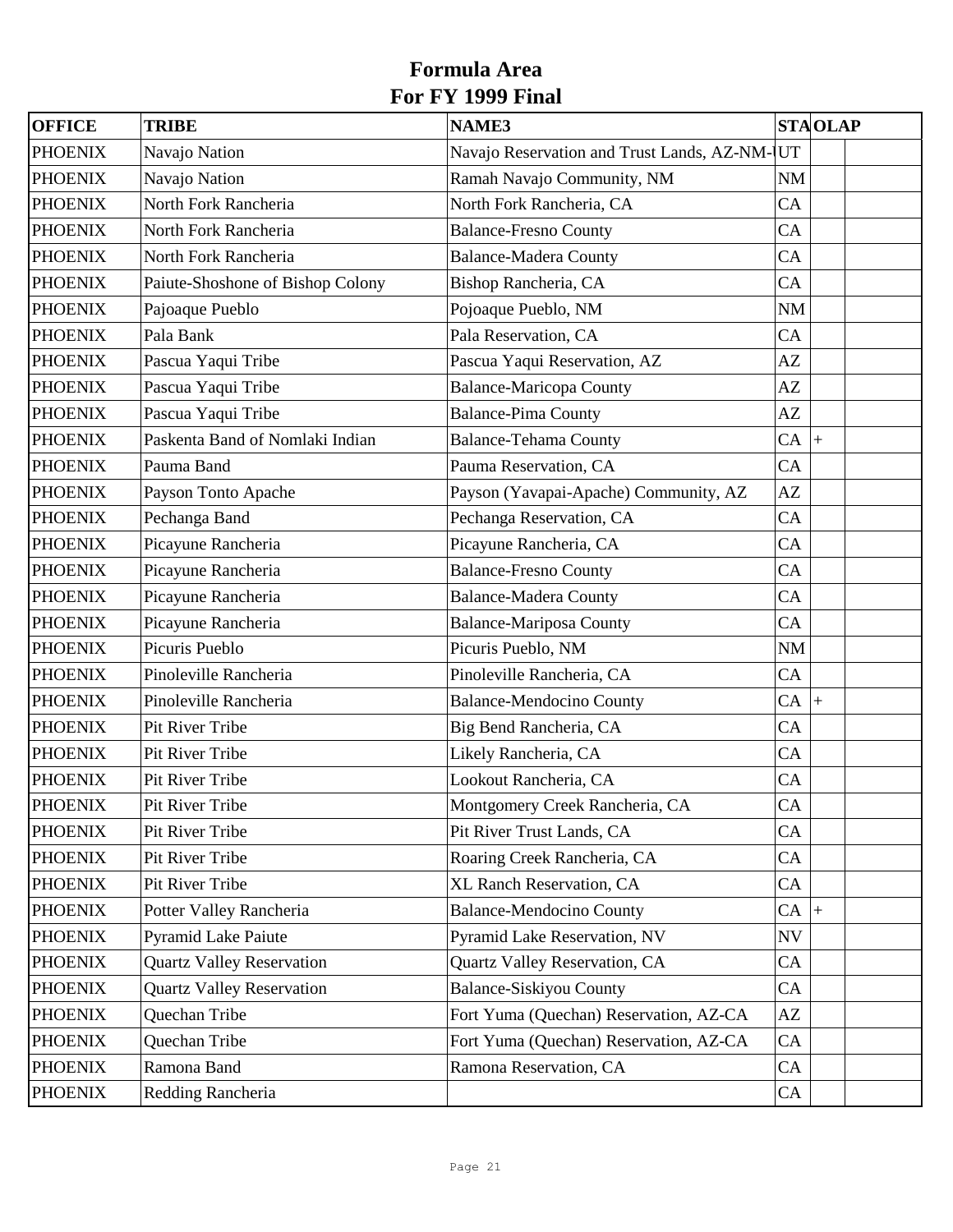| <b>OFFICE</b>  | <b>TRIBE</b>                   | <b>NAME3</b>                                 |                        | <b>STAOLAP</b>     |  |
|----------------|--------------------------------|----------------------------------------------|------------------------|--------------------|--|
| <b>PHOENIX</b> | Redding Rancheria              | Redding Rancheria, CA                        | CA                     |                    |  |
| <b>PHOENIX</b> | Redwood Valley Rancheria       | Redwood Valley Rancheria & Bal-Mendocino CA  |                        |                    |  |
| <b>PHOENIX</b> | Reno-Sparks Colony             | Reno-Sparks Colony, NV                       | $\boldsymbol{0}$       |                    |  |
| <b>PHOENIX</b> | Resighini Rancheria            | Resighini Rancheria, CA                      | CA                     |                    |  |
| <b>PHOENIX</b> | <b>Rincon Reservation</b>      | Rincon Reservation, CA                       | CA                     |                    |  |
| <b>PHOENIX</b> | Robinson Rancheria             | Robinson Rancheria, CA                       | CA                     |                    |  |
| <b>PHOENIX</b> | Robinson Rancheria             | <b>Balance-Lake County</b>                   | CA                     | $\ddot{}$          |  |
| <b>PHOENIX</b> | Rohnerville Rancheria          | Rohnerville Rancheria, CA                    | CA                     |                    |  |
| <b>PHOENIX</b> | Round Valley Rancheria         | Balance-Mendocino County, CA                 | CA                     | $\left  + \right $ |  |
| <b>PHOENIX</b> | Round Valley Reservation       | Round Valley Reservation and Trust Lands, C  | CA                     |                    |  |
| <b>PHOENIX</b> | Rumsey Rancheria               | Rumsey Rancheria, CA                         | CA                     |                    |  |
| <b>PHOENIX</b> | Rumsey Rancheria               | <b>Balance-Yolo County</b>                   | CA                     | $\ddot{+}$         |  |
| <b>PHOENIX</b> | Salt River PIma-Maricopa       | Salt River Reservation, AZ                   | AZ                     |                    |  |
| <b>PHOENIX</b> | San Carlos Apache              | San Carlos Reservation, AZ                   | AZ                     |                    |  |
| <b>PHOENIX</b> | San Felipe Pueblo              | San Felipe Pueblo, NM                        | NM                     |                    |  |
| <b>PHOENIX</b> | San Felipe Pueblo              | San Felipe/Santa Ana joint area, NM          | $NM$ +                 |                    |  |
| <b>PHOENIX</b> | San Felipe Pueblo              | San Felipe/Santo Domingo joint area, NM      | $NM$ +                 |                    |  |
| <b>PHOENIX</b> | San Ildefonso Pueblo           | San Ildefonso Pueblo, NM                     | NM                     |                    |  |
| <b>PHOENIX</b> | San Juan Pueblo                | San Juan Pueblo, NM                          | NM                     |                    |  |
| <b>PHOENIX</b> | San Juan Pueblo                | <b>Balance-Rio Arriba County</b>             | NM                     |                    |  |
| <b>PHOENIX</b> | San Juan Southern Paiute Tribe | <b>Balance-Coconino County</b>               | AZ                     |                    |  |
| <b>PHOENIX</b> | San Manuel Band                | San Manuel Reservation, CA                   | CA                     |                    |  |
| <b>PHOENIX</b> | San Pasqual Band               | San Pasqual Reservation, CA                  | CA                     |                    |  |
| <b>PHOENIX</b> | San Rosa Band of Cahuilla      | Santa Rosa Reservation, CA                   | CA                     |                    |  |
| <b>PHOENIX</b> | San Ysabel Reservation         | Santa Ysabel Reservation, CA                 | CA                     |                    |  |
| <b>PHOENIX</b> | Sandia Pueblo                  | Sandia Pueblo, NM                            | $\mathbf{N}\mathbf{M}$ |                    |  |
| <b>PHOENIX</b> | Santa Ana Pueblo               | Santa Ana Pueblo, NM                         | NM                     |                    |  |
| <b>PHOENIX</b> | Santa Clara Pueblo             | Santa Clara Pueblo, NM                       | NM                     |                    |  |
| <b>PHOENIX</b> | Santa Rosa Rancheria           | Santa Rosa Rancheria, CA                     | CA                     |                    |  |
| <b>PHOENIX</b> | Santa Ynez Band of Chumash     | Santa Ynez Reservation, CA                   | CA                     |                    |  |
| <b>PHOENIX</b> | Santo Domingo Pueblo           | Santo Domingo Pueblo, NM                     | NM                     |                    |  |
| <b>PHOENIX</b> | Scotts Valley (Pomo)           | <b>Balance-Lake County</b>                   | $CA$ +                 |                    |  |
| <b>PHOENIX</b> | Sheep Rancheria                | Sheep Ranch Rancheria, CA                    | CA                     |                    |  |
| <b>PHOENIX</b> | Sherwood Valley Rancheria      | Sherwood Valley Rancheria & Bal-Mendocino CA |                        |                    |  |
| <b>PHOENIX</b> | Shingle Springs Rancheria      | Shingle Springs Rancheria, CA                | CA                     |                    |  |
| <b>PHOENIX</b> | Smith River Rancheria          | Smith River Rancheria, CA                    | CA                     |                    |  |
| <b>PHOENIX</b> | Soboba Band                    | Soboba Reservation, CA                       | CA                     |                    |  |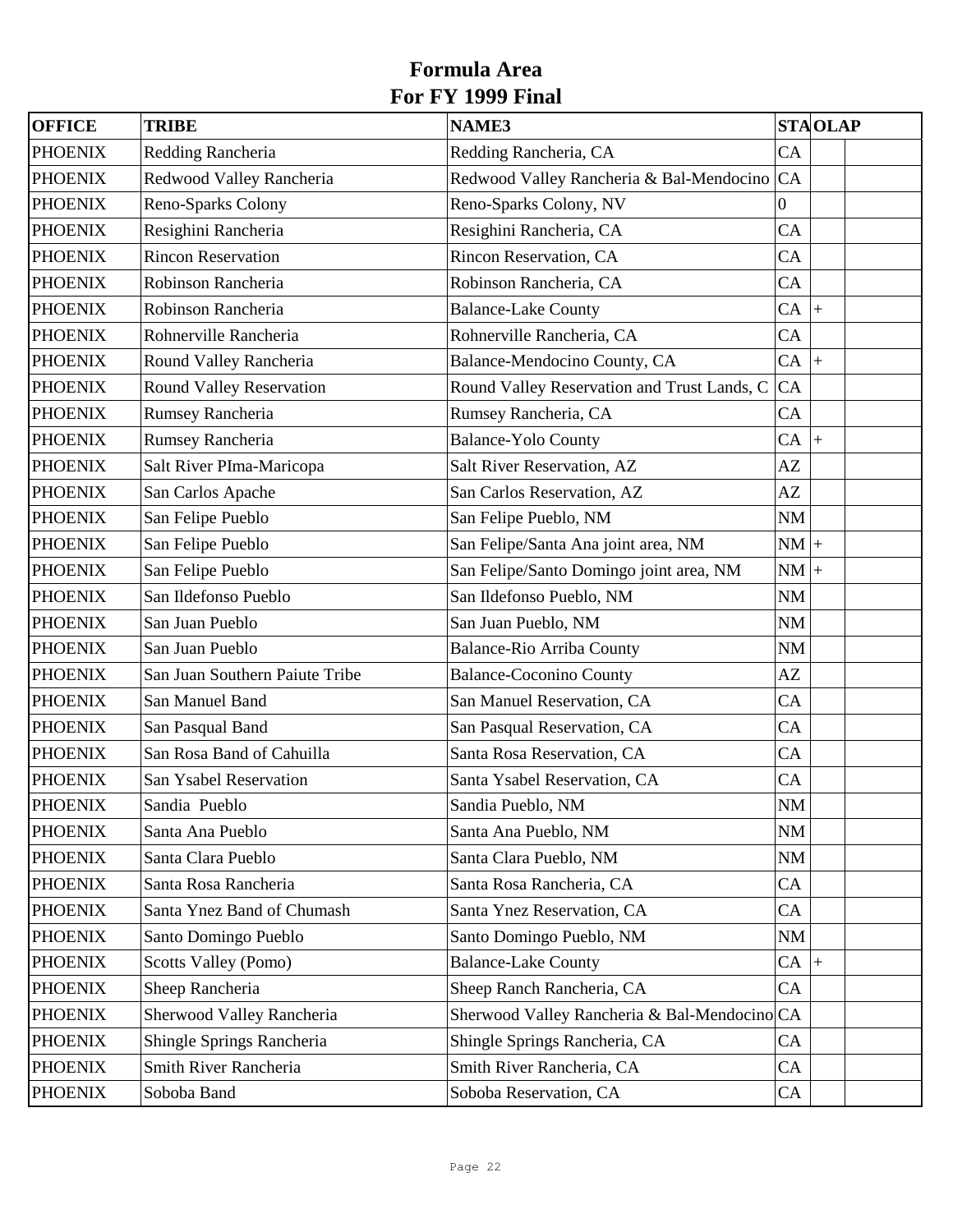| <b>OFFICE</b>  | <b>TRIBE</b>                            | <b>NAME3</b>                              |              | <b>STAOLAP</b> |
|----------------|-----------------------------------------|-------------------------------------------|--------------|----------------|
| <b>PHOENIX</b> | <b>Stewarts Point Rancheria</b>         | Stewarts Point Rancheria, CA              | CA           |                |
| <b>PHOENIX</b> | <b>Stewarts Point Rancheria</b>         | <b>Balance-Sonoma County</b>              | $CA$ +       |                |
| <b>PHOENIX</b> | Sulphur Bank Rancheria                  | Sulphur Bank (El-Em) Rancheria, CA        | CA           |                |
| <b>PHOENIX</b> | Sulphur Bank Rancheria                  | <b>Balance-Lake County</b>                | $CA \vert +$ |                |
| <b>PHOENIX</b> | <b>Summit Lake Paiute Tribe</b>         | Summit Lake Reservation, NV               | NV           |                |
| <b>PHOENIX</b> | Susanville Rancheria                    | Susanville Rancheria, CA                  | CA           |                |
| <b>PHOENIX</b> | Susanville Rancheria                    | <b>Balance-Lassen County</b>              | CA           |                |
| <b>PHOENIX</b> | Sycuan Band                             | Sycuan Reservation, CA                    | CA           |                |
| <b>PHOENIX</b> | Table Bluff Rancheria                   | Table Bluff Rancheria, CA                 | CA           |                |
| <b>PHOENIX</b> | Table Mountain Rancheria                | Table Mountain Rancheria, CA              | CA           |                |
| <b>PHOENIX</b> | <b>Taos Pueblo</b>                      | Taos Pueblo and Trust Lands, NM           | <b>NM</b>    |                |
| <b>PHOENIX</b> | Te-Moak                                 | Te-Moak Reservation and Trust Lands, NV   | NV           |                |
| <b>PHOENIX</b> | <b>Tesuque Pueblo</b>                   | Tesuque Pueblo and Trust Lands, NM        | NM           |                |
| <b>PHOENIX</b> | Tohono O'Odham Nation                   | Gila Bend Reservation and Trust Lands, AZ | AZ           |                |
| <b>PHOENIX</b> | Tohono O'Odham Nation                   | Papago Reservation, AZ                    | AZ           |                |
| <b>PHOENIX</b> | Tohono O'Odham Nation                   | San Xavier Reservation, AZ                | AZ           |                |
| <b>PHOENIX</b> | <b>Torres-Martinez Band of Cahuilla</b> | Torres-Martinez Reservation, CA           | CA           |                |
| <b>PHOENIX</b> | Trinidad Rancheria                      | Trinidad Rancheria, CA                    | CA           |                |
| <b>PHOENIX</b> | Tule River Indian Tribe                 | Tule River Reservation, CA                | CA           |                |
| <b>PHOENIX</b> | Tulomne Rancheria                       | Tuolumne Rancheria, CA                    | CA           |                |
| <b>PHOENIX</b> | <b>Twenty Nine Palms Band</b>           | Twenty-Nine Palms Reservation, CA         | CA           |                |
| <b>PHOENIX</b> | <b>Upper Lake Rancheria</b>             | Upper Lake Rancheria, CA                  | CA           |                |
| <b>PHOENIX</b> | Upper Lake Rancheria                    | <b>Balance-Lake County</b>                | $CA \vert +$ |                |
| <b>PHOENIX</b> | Utu Utu Gwaiti Paiute                   | Benton Paiute Reservation, CA             | CA           |                |
| <b>PHOENIX</b> | Viejas Group of Capitan Grande          | Viejas Rancheria, CA                      | CA           |                |
| <b>PHOENIX</b> | <b>Walker River Paiute Tribe</b>        | Walker River Reservation, NV              | NV           |                |
| <b>PHOENIX</b> | <b>Washoe Tribe</b>                     | Carson Colony, NV                         | <b>NV</b>    |                |
| <b>PHOENIX</b> | <b>Washoe Tribe</b>                     | Dresslerville Colony, NV                  | <b>NV</b>    |                |
| <b>PHOENIX</b> | <b>Washoe Tribe</b>                     | Washoe Reservation, NV                    | <b>NV</b>    |                |
| <b>PHOENIX</b> | <b>Washoe Tribe</b>                     | Woodfords Community, CA                   | CA           |                |
| <b>PHOENIX</b> | White Mountain Apache (Fort Apache)     | Fort Apache Reservation, AZ               | AZ           |                |
| <b>PHOENIX</b> | Winnemucca Colony                       | Winnemucca Colony, NV                     | NV           |                |
| <b>PHOENIX</b> | Yavapai-Apache (Camp Verde)             | Camp Verde Reservation, AZ                | AZ           |                |
| <b>PHOENIX</b> | Yavapai-Prescott                        | Yavapai Reservation, AZ                   | AZ           |                |
| <b>PHOENIX</b> | Yerington Paiute Tribe                  | Yerington Reservation and Trust Lands, NV | <b>NV</b>    |                |
| <b>PHOENIX</b> | Yomba Shoshone Tribe                    | Yomba Reservation, NV                     | <b>NV</b>    |                |
| <b>PHOENIX</b> | Ysleta Del Sur                          | Ysleta del Sur Pueblo, TX                 | TX           |                |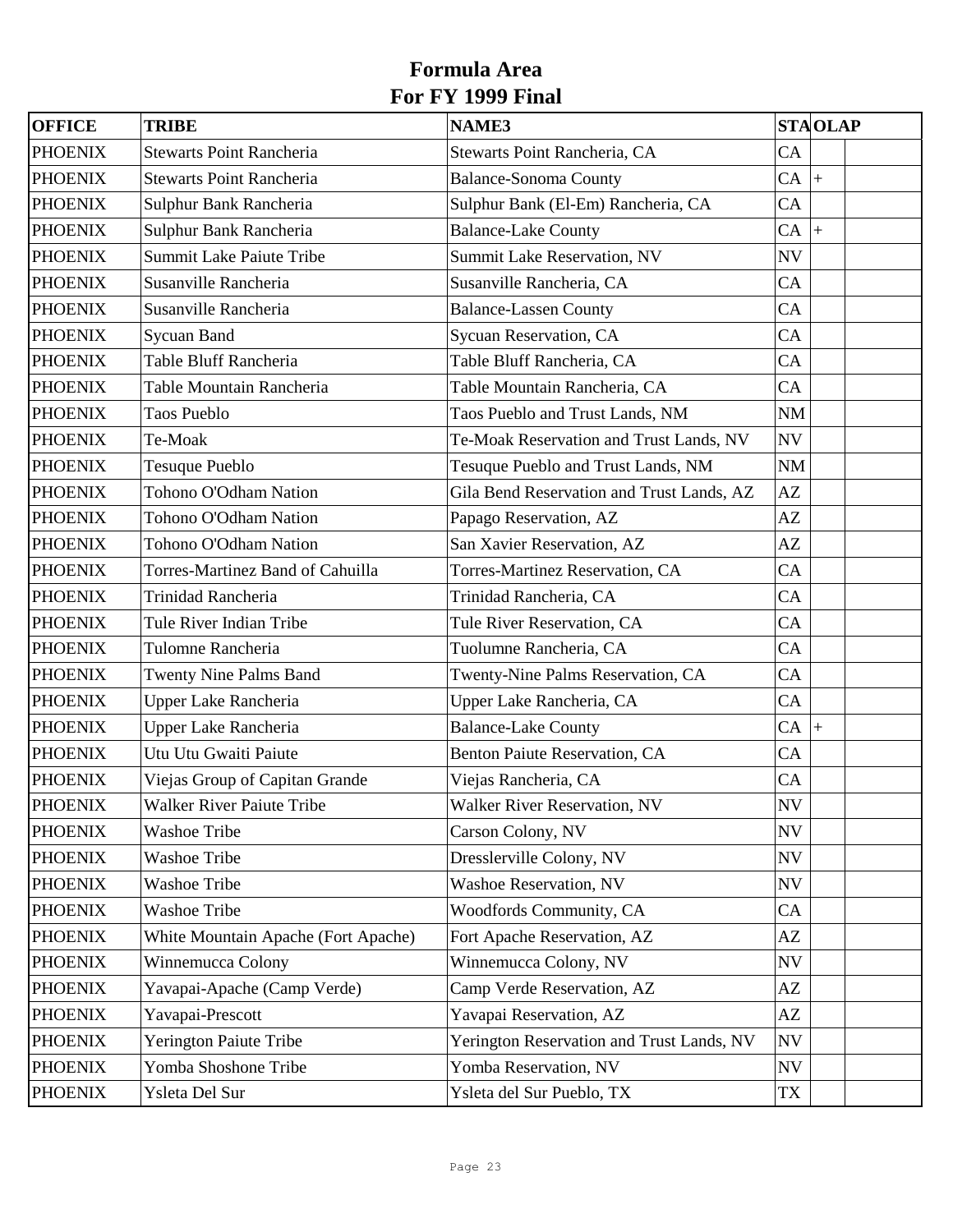| <b>OFFICE</b>  | <b>TRIBE</b>                           | <b>NAME3</b>                                   | <b>STAOLAP</b> |            |  |
|----------------|----------------------------------------|------------------------------------------------|----------------|------------|--|
| <b>PHOENIX</b> | Ysleta Del Sur                         | <b>Balance-El Paso County</b>                  | <b>TX</b>      |            |  |
| <b>PHOENIX</b> | Ysleta Del Sur                         | <b>Balance-Hudspeth County</b>                 | TX             |            |  |
| <b>PHOENIX</b> | <b>Yurok Tribe</b>                     | Yurok Reservation, CA                          | CA             |            |  |
| <b>PHOENIX</b> | <b>Yurok Tribe</b>                     | <b>Balance-Del Norte County</b>                | CA             |            |  |
| <b>PHOENIX</b> | <b>Yurok Tribe</b>                     | <b>Balance-Humboldt County</b>                 | $CA \vert +$   |            |  |
| <b>PHOENIX</b> | Zia Pueblo                             | Zia Pueblo and Trust Lands, NM                 | <b>NM</b>      |            |  |
| <b>PHOENIX</b> | Zuni Tribe                             | Zuni Pueblo, AZ-NM                             | AZ             |            |  |
| <b>PHOENIX</b> | Zuni Tribe                             | Zuni Pueblo, AZ-NM                             | NM             |            |  |
| <b>SEATTLE</b> | <b>Burns-Paiute Colony</b>             | Burns Paiute Reservation and Trust Lands, O    | <b>OR</b>      |            |  |
| <b>SEATTLE</b> | <b>Burns-Paiute Colony</b>             | <b>Balance-Harney County</b>                   | <b>OR</b>      |            |  |
| <b>SEATTLE</b> | <b>Chehalis Confederated Tribes</b>    | Chehalis Reservation, WA                       | <b>WA</b>      |            |  |
| <b>SEATTLE</b> | Coeur D'Alene Tribe                    | Coeur d'Alene Reservation and Trust Lands,     | ID             |            |  |
| <b>SEATTLE</b> | <b>Colville Confederated Tribes</b>    | Colville Reservation, WA                       | <b>WA</b>      |            |  |
| <b>SEATTLE</b> | <b>Coos Bay Confederated Tribes</b>    | Coos, Lower Umpqua, and Suislaw Reservation OR |                |            |  |
| <b>SEATTLE</b> | <b>Coos Bay Confederated Tribes</b>    | <b>Balance-Lincoln County</b>                  | OR $ +$        |            |  |
| <b>SEATTLE</b> | <b>Coos Bay Confederated Tribes</b>    | Balance-Coos County, OR                        | <b>OR</b>      | $+$        |  |
| <b>SEATTLE</b> | <b>Coos Bay Confederated Tribes</b>    | <b>Balance-Curry County, OR</b>                | OR $ +$        |            |  |
| <b>SEATTLE</b> | <b>Coos Bay Confederated Tribes</b>    | <b>Balance-Douglas County, OR</b>              | <b>OR</b>      | $\ddot{+}$ |  |
| <b>SEATTLE</b> | <b>Coos Bay Confederated Tribes</b>    | <b>Balance-Lane County, OR</b>                 | <b>OR</b>      | $\ddot{+}$ |  |
| <b>SEATTLE</b> | Coquille Indian Tribe                  | Coquilla Indian TDSA, OR                       | <b>OR</b>      |            |  |
| <b>SEATTLE</b> | Coquille Indian Tribe                  | <b>Balance-Coos County</b>                     | <b>OR</b>      | $ +$       |  |
| <b>SEATTLE</b> | Coquille Indian Tribe                  | <b>Balance-Curry County</b>                    | OR $ +$        |            |  |
| <b>SEATTLE</b> | Coquille Indian Tribe                  | <b>Balance-Douglas County</b>                  | <b>OR</b>      | $\ddot{+}$ |  |
| <b>SEATTLE</b> | Coquille Indian Tribe                  | <b>Balance-Jackson County</b>                  | OR $ +$        |            |  |
| <b>SEATTLE</b> | Coquille Indian Tribe                  | <b>Balance-Lane County</b>                     | <b>OR</b>      | $^{+}$     |  |
| <b>SEATTLE</b> | <b>Cow Creek Tribes</b>                | Cow Creek Reservation, OR                      | <b>OR</b>      |            |  |
| <b>SEATTLE</b> | <b>Cow Creek Tribes</b>                | <b>Balance-Deschutes County</b>                | <b>OR</b>      |            |  |
| <b>SEATTLE</b> | <b>Cow Creek Tribes</b>                | <b>Balance-Josephine County</b>                | <b>OR</b>      |            |  |
| <b>SEATTLE</b> | <b>Cow Creek Tribes</b>                | <b>Balance-Klamath County</b>                  | OR             |            |  |
| <b>SEATTLE</b> | <b>Cow Creek Tribes</b>                | Balance-Coos County, OR                        | <b>OR</b>      | $+$        |  |
| <b>SEATTLE</b> | <b>Cow Creek Tribes</b>                | <b>Balance-Douglas County, OR</b>              | <b>OR</b>      | $+$        |  |
| <b>SEATTLE</b> | <b>Cow Creek Tribes</b>                | Balance-Jackson County, OR                     | OR             | $+$        |  |
| <b>SEATTLE</b> | <b>Cow Creek Tribes</b>                | <b>Balance-Lane County, OR</b>                 | <b>OR</b>      |            |  |
| <b>SEATTLE</b> | Fort Hall Shoshone-Bannock             | Fort Hall Reservation and Trust Lands, ID      | ID             |            |  |
| <b>SEATTLE</b> | <b>Grand Ronde Confederated Tribes</b> | Grand Ronde Reservation, OR                    | <b>OR</b>      |            |  |
| <b>SEATTLE</b> | <b>Grand Ronde Confederated Tribes</b> | Balance-Marion County, OR                      | OR $ +$        |            |  |
| <b>SEATTLE</b> | <b>Grand Ronde Confederated Tribes</b> | Balance-Multnomah County, OR                   | OR $ +$        |            |  |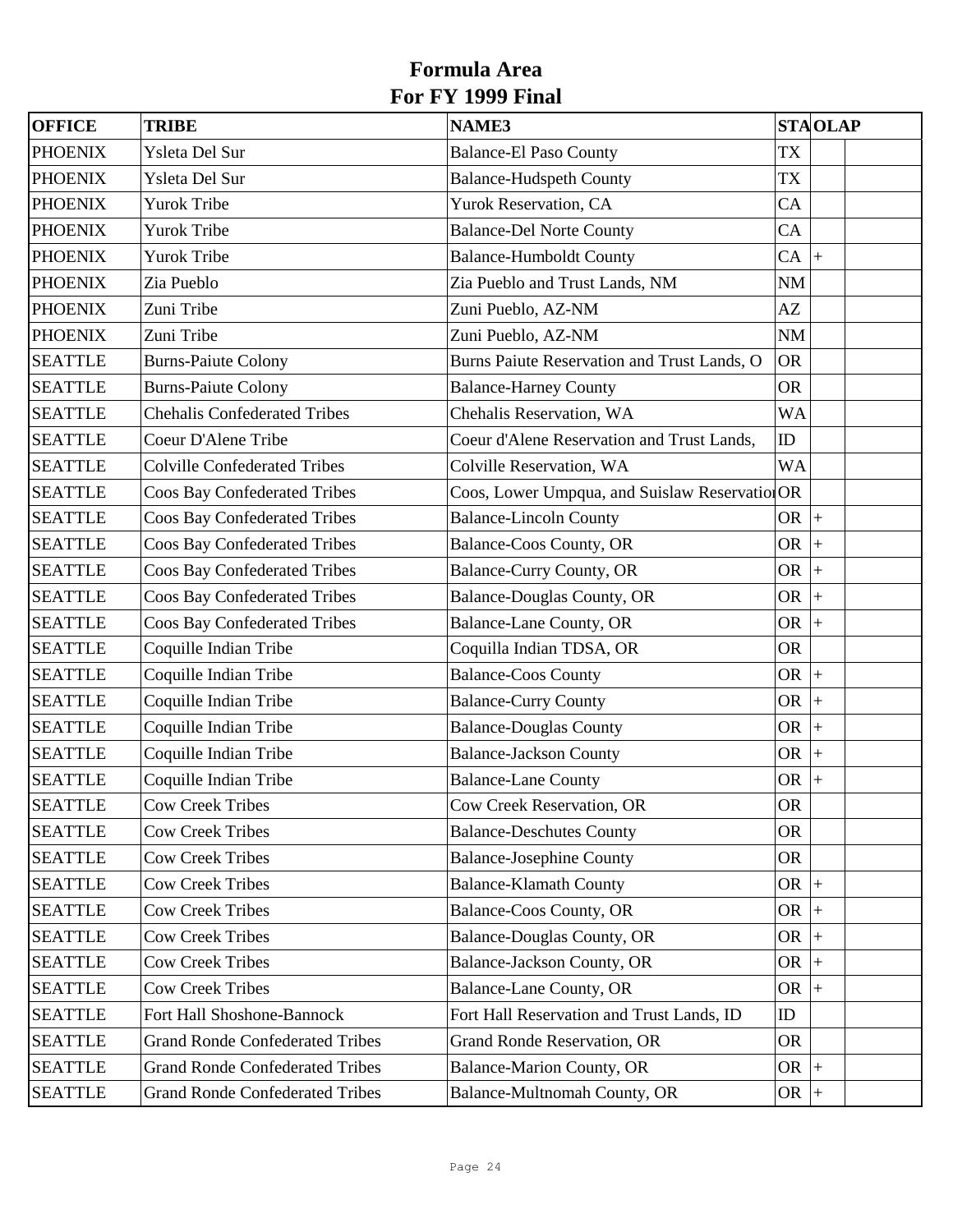| <b>OFFICE</b>  | <b>TRIBE</b>                           | <b>NAME3</b>                                   |           | <b>STAOLAP</b> |
|----------------|----------------------------------------|------------------------------------------------|-----------|----------------|
| <b>SEATTLE</b> | <b>Grand Ronde Confederated Tribes</b> | <b>Balance-Polk County, OR</b>                 | <b>OR</b> | $\ddot{}$      |
| <b>SEATTLE</b> | <b>Grand Ronde Confederated Tribes</b> | Balance-Tillamook County, OR                   | OR $ +$   |                |
| <b>SEATTLE</b> | <b>Grand Ronde Confederated Tribes</b> | Balance-Washington County, OR                  | OR        | $\ddot{+}$     |
| <b>SEATTLE</b> | <b>Grand Ronde Confederated Tribes</b> | Balance-Yamhill County, OR                     | <b>OR</b> | $\ddot{+}$     |
| <b>SEATTLE</b> | Hoh Indian Tribe                       | Hoh Reservation, WA                            | <b>WA</b> |                |
| <b>SEATTLE</b> | Hoh Indian Tribe                       | <b>Balance-Clallam County</b>                  | $WA +$    |                |
| <b>SEATTLE</b> | Hoh Indian Tribe                       | <b>Balance-Grays Harbor County</b>             | $WA +$    |                |
| <b>SEATTLE</b> | <b>Jamestowm Klallam Tribe</b>         | Jamestown Klallam Reservation and Trust Lan WA |           |                |
| <b>SEATTLE</b> | Jamestowm Klallam Tribe                | <b>Balance-Clallam County</b>                  | $WA +$    |                |
| <b>SEATTLE</b> | Jamestowm Klallam Tribe                | <b>Balance-Jefferson County</b>                | $WA +$    |                |
| <b>SEATTLE</b> | Kalispel Indian Community              | Kalispel Reservation, WA                       | <b>WA</b> |                |
| <b>SEATTLE</b> | Klamath Indian Tribe                   | Klamath TDSA, OR (state)                       | <b>OR</b> |                |
| <b>SEATTLE</b> | Klamath Indian Tribe                   | Balance-Klamath County, OR                     | OR $ +$   |                |
| <b>SEATTLE</b> | Kootenai Tribe                         | Kootenai Reservation, ID                       | ID        |                |
| <b>SEATTLE</b> | Lower Elwha Tribal Community           | Lower Elwah Reservation, WA                    | <b>WA</b> |                |
| <b>SEATTLE</b> | Lower Elwha Tribal Community           | <b>Balance-Clallam County</b>                  | $WA$ +    |                |
| <b>SEATTLE</b> | Lummi Tribe                            | Lummi Reservation, WA                          | <b>WA</b> |                |
| <b>SEATTLE</b> | Lummi Tribe                            | <b>Balance-Whatcom County</b>                  | $WA +$    |                |
| <b>SEATTLE</b> | Makah Indian Tribe                     | Makah Reservation, WA                          | <b>WA</b> |                |
| <b>SEATTLE</b> | Makah Indian Tribe                     | Ozette Reservation, WA                         | <b>WA</b> |                |
| <b>SEATTLE</b> | Muckleshoot Indian Tribe               | Muckleshoot Reservation and Trust Lands, WAWA  |           |                |
| <b>SEATTLE</b> | <b>Nez Perce Tribe</b>                 | Nez Perce Reservation, ID                      | ID        |                |
| <b>SEATTLE</b> | Nisqually Indian Community             | Nisqually Reservation, WA                      | <b>WA</b> |                |
| <b>SEATTLE</b> | Nisqually Indian Community             | <b>Balance-Thruston County</b>                 | $WA +$    |                |
| <b>SEATTLE</b> | Nisqually Indian Community             | <b>Balance-Pierce County</b>                   | $WA +$    |                |
| <b>SEATTLE</b> | Nooksack Tribe                         | Nooksack Reservation and Trust Lands, WA       | <b>WA</b> |                |
| <b>SEATTLE</b> | Nooksack Tribe                         | <b>Balance-Whatcom County</b>                  | $WA +$    |                |
| <b>SEATTLE</b> | Port Gamble Indian Community           | Port Gamble Reservation, WA                    | $WA +$    |                |
| <b>SEATTLE</b> | Port Gamble Indian Community           | <b>Balance-Kitsap County</b>                   | $WA +$    |                |
| <b>SEATTLE</b> | Puyallup Tribe                         | Puyallup Reservation and Trust Lands, WA       | WA        |                |
| <b>SEATTLE</b> | Puyallup Tribe                         | <b>Balance-Pierce County</b>                   | $WA +$    |                |
| <b>SEATTLE</b> | Quileute Tribe                         | Quileute Reservation, WA                       | <b>WA</b> |                |
| <b>SEATTLE</b> | Quinault Tribe                         | Quinault Reservation, WA                       | WA        |                |
| <b>SEATTLE</b> | Quinault Tribe                         | <b>Balance-Grays Harbor County</b>             | $WA +$    |                |
| <b>SEATTLE</b> | Quinault Tribe                         | <b>Balance-Jefferson County</b>                | $WA +$    |                |
| <b>SEATTLE</b> | <b>Samish Nation</b>                   | <b>Balance-Island County</b>                   | <b>WA</b> |                |
| <b>SEATTLE</b> | <b>Samish Nation</b>                   | <b>Balance-Whatcom County</b>                  | $WA +$    |                |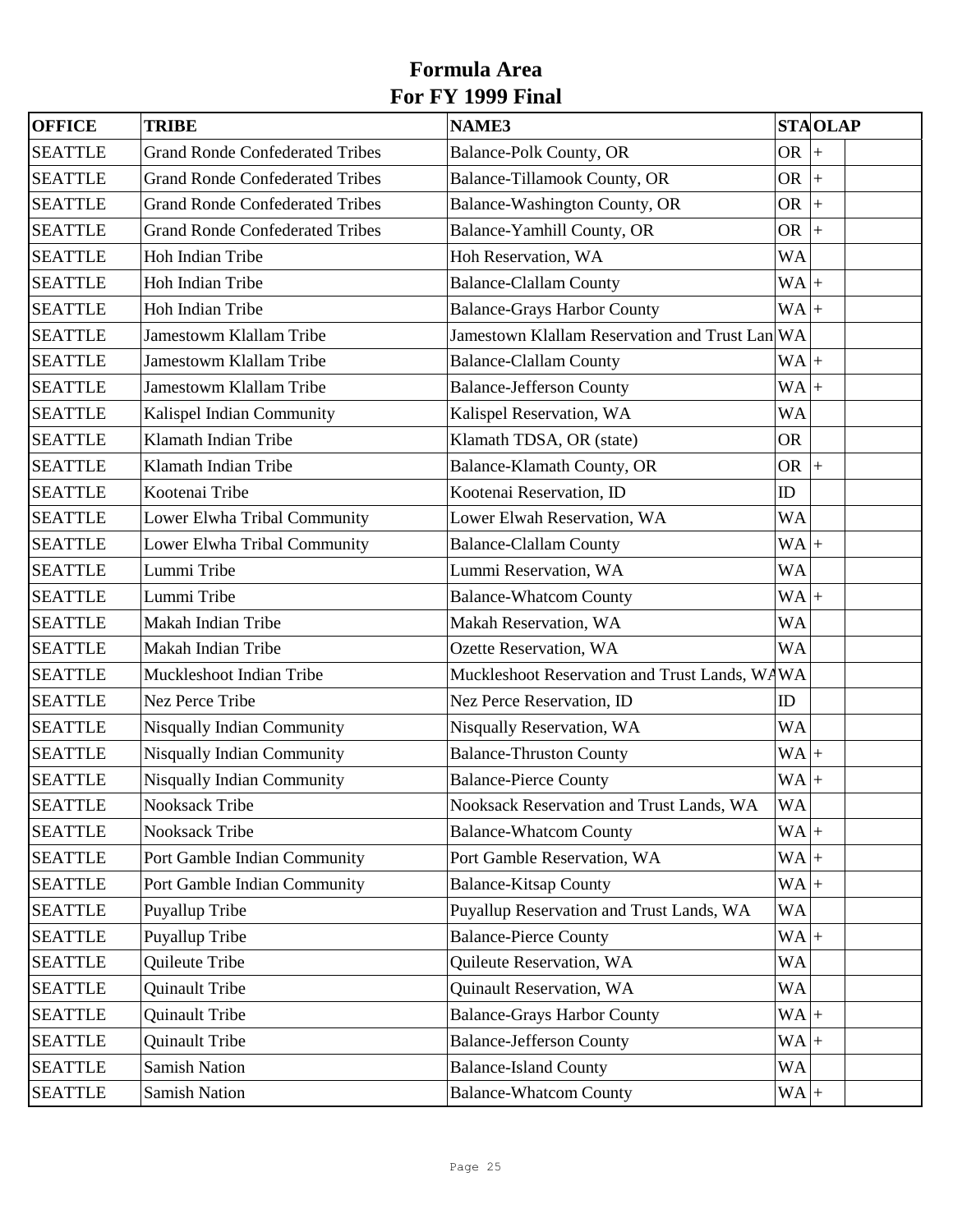| <b>OFFICE</b>  | <b>TRIBE</b>                      | <b>NAME3</b>                                |           | <b>STAOLAP</b>     |  |
|----------------|-----------------------------------|---------------------------------------------|-----------|--------------------|--|
| <b>SEATTLE</b> | <b>Samish Nation</b>              | <b>Balance-Skagit County</b>                | $WA +$    |                    |  |
| <b>SEATTLE</b> | Sauk-Suiattle Indian Tribe        | Sauk-Suiattle Reservation, WA               | <b>WA</b> |                    |  |
| <b>SEATTLE</b> | Sauk-Suiattle Indian Tribe        | <b>Balance-King County</b>                  | $WA +$    |                    |  |
| <b>SEATTLE</b> | Sauk-Suiattle Indian Tribe        | <b>Balance-Skagit County</b>                | $WA +$    |                    |  |
| <b>SEATTLE</b> | Sauk-Suiattle Indian Tribe        | <b>Balance-Snohomish County</b>             | $WA +$    |                    |  |
| <b>SEATTLE</b> | Sauk-Suiattle Indian Tribe        | Balance-Pierce County, WA                   | $WA +$    |                    |  |
| <b>SEATTLE</b> | Shoalwater Bay Tribe              | Shoalwater Reservation, WA                  | <b>WA</b> |                    |  |
| <b>SEATTLE</b> | Shoalwater Bay Tribe              | <b>Balance-Pacific County</b>               | <b>WA</b> |                    |  |
| <b>SEATTLE</b> | <b>Siletz Confederated Tribes</b> | Siletz Reservation, OR                      | <b>OR</b> |                    |  |
| <b>SEATTLE</b> | <b>Siletz Confederated Tribes</b> | <b>Balance-Benton County</b>                | <b>OR</b> |                    |  |
| <b>SEATTLE</b> | <b>Siletz Confederated Tribes</b> | <b>Balance-Clackamas County</b>             | <b>OR</b> |                    |  |
| <b>SEATTLE</b> | <b>Siletz Confederated Tribes</b> | <b>Balance-Linn County</b>                  | <b>OR</b> |                    |  |
| <b>SEATTLE</b> | <b>Siletz Confederated Tribes</b> | <b>Balance-Marion County</b>                | OR $ +$   |                    |  |
| <b>SEATTLE</b> | <b>Siletz Confederated Tribes</b> | <b>Balance-Multnomah County</b>             | OR $ +$   |                    |  |
| <b>SEATTLE</b> | <b>Siletz Confederated Tribes</b> | <b>Balance-Polk County</b>                  | <b>OR</b> | $\left  + \right $ |  |
| <b>SEATTLE</b> | <b>Siletz Confederated Tribes</b> | <b>Balance-Tillamook County</b>             | <b>OR</b> | $\ddot{+}$         |  |
| <b>SEATTLE</b> | <b>Siletz Confederated Tribes</b> | <b>Balance-Washington County</b>            | OR $ +$   |                    |  |
| <b>SEATTLE</b> | <b>Siletz Confederated Tribes</b> | <b>Balance-Yamhill County</b>               | <b>OR</b> | $\ddot{+}$         |  |
| <b>SEATTLE</b> | <b>Siletz Confederated Tribes</b> | <b>Balance-Lane County, OR</b>              | <b>OR</b> | $\left  + \right $ |  |
| <b>SEATTLE</b> | <b>Siletz Confederated Tribes</b> | Balance-Lincoln County, OR                  | OR        | $\left  + \right $ |  |
| <b>SEATTLE</b> | Skokomish Indian Tribe            | Skokomish Reservatin, WA                    | <b>WA</b> |                    |  |
| <b>SEATTLE</b> | Skokomish Indian Tribe            | <b>Balance-Mason County</b>                 | $WA +$    |                    |  |
| <b>SEATTLE</b> | Spokane Tribe                     | Spokane Reservation, WA                     | <b>WA</b> |                    |  |
| <b>SEATTLE</b> | Squaxin Island Tribe              | Squaxin Island Reservation and Trust Lands, | <b>WA</b> |                    |  |
| <b>SEATTLE</b> | Squaxin Island Tribe              | <b>Balance-Grays Harbor County</b>          | $WA +$    |                    |  |
| <b>SEATTLE</b> | Squaxin Island Tribe              | <b>Balance-Mason County</b>                 | $WA$ +    |                    |  |
| <b>SEATTLE</b> | Squaxin Island Tribe              | <b>Balance-Thurston County</b>              | $WA +$    |                    |  |
| <b>SEATTLE</b> | Stillaguamish Tribe               | Stillaguamish Reservation, WA               | WA        |                    |  |
| <b>SEATTLE</b> | Stillaguamish Tribe               | Balance-Snohomish County, WA                | $WA +$    |                    |  |
| <b>SEATTLE</b> | Suquamish Tribal Council          | Port Madison Reservation, WA                | WA        |                    |  |
| <b>SEATTLE</b> | Suquamish Tribal Council          | <b>Balance-King County</b>                  | $WA +$    |                    |  |
| <b>SEATTLE</b> | Suquamish Tribal Council          | <b>Balance-Kitsap County</b>                | $WA +$    |                    |  |
| <b>SEATTLE</b> | Suquamish Tribal Council          | <b>Balance-Mason County</b>                 | $WA +$    |                    |  |
| <b>SEATTLE</b> | Suquamish Tribal Council          | Balance-Pierce County, WA                   | $WA +$    |                    |  |
| <b>SEATTLE</b> | Suquamish Tribal Council          | Balance-Snohomish County, WA                | $WA +$    |                    |  |
| <b>SEATTLE</b> | Suquamish Tribal Council          | <b>Balance-Thurston County</b>              | $WA +$    |                    |  |
| <b>SEATTLE</b> | Swinomish Indians                 | Swinomish Reservation, WA                   | WA        |                    |  |